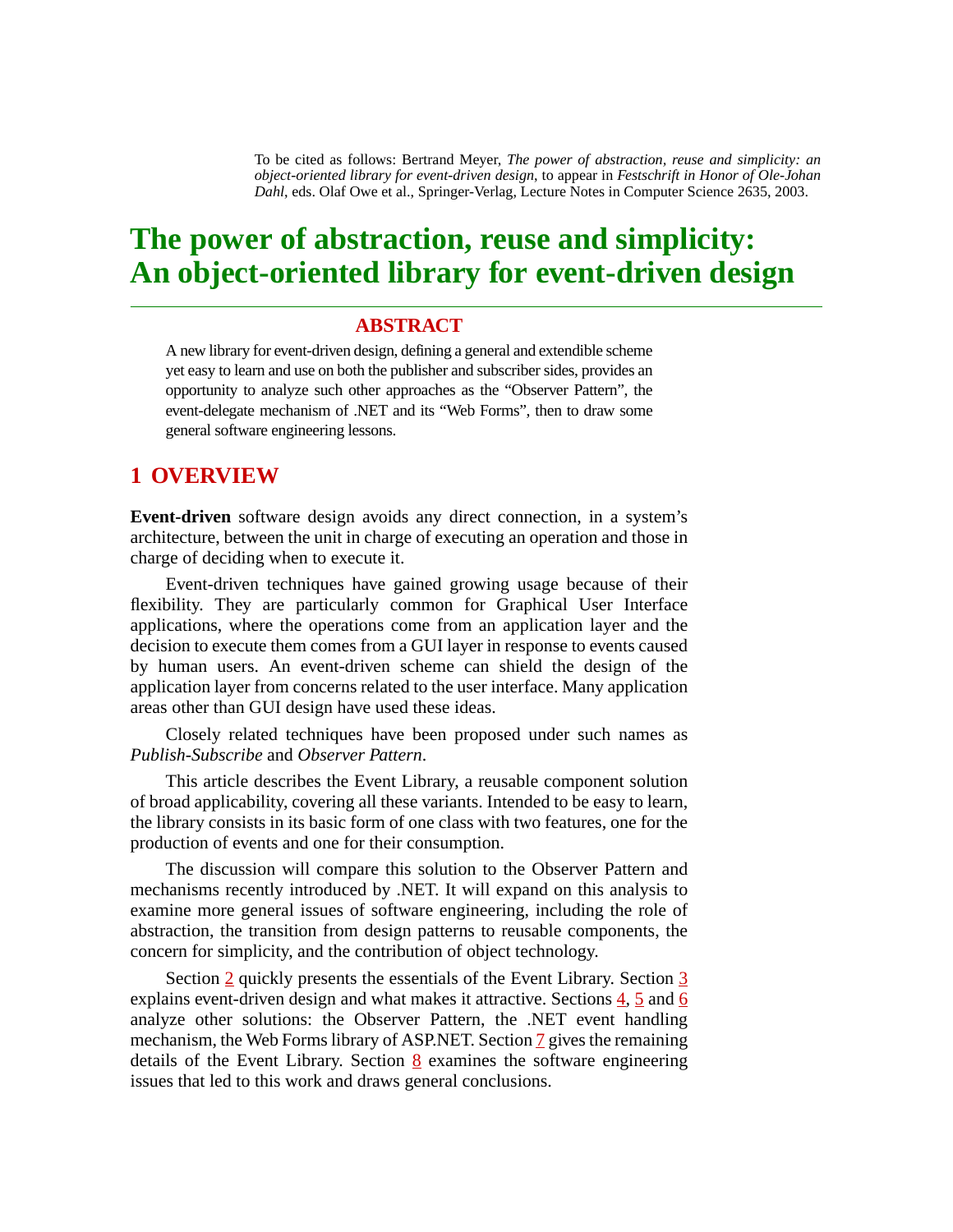# <span id="page-1-0"></span>**2 EVENT LIBRARY ESSENTIALS**

The Event Library consists at its core of one class, *EVENT\_TYPE* with a feature *publish* for publishers and a feature *subscribe* for subscribers. The library is written in Eiffel; so are the usage examples in this section.

First the subscriber side. Assume you want to ensure that any future mouse click will cause execution of a certain procedure of your application

*your\_procedure* (*a*, *b*: *INTEGER*)

passing to it the mouse coordinates as values for *a* and *b*. To obtain this effect, simply *subscribe* the desired procedure to the event type *mouse\_click*:

<span id="page-1-1"></span>*mouse\_click*.*subscribe* (**agent** *your\_procedure*) **/1/**

The argument to *subscribe* is an "agent" expression; an agent in Eiffel is an object representing a routine, here *your\_procedure*.

In most cases this is all one needs to know on the subscriber side, for example to produce a graphical application using a GUI library. An advantage of the scheme is that it lets you start from an existing system and add an eventdriven scheme such as a GUI without writing any connecting code. You'll just reuse the existing routines directly, linking them to event types through agent expressions as above. This extends to routines with extra arguments: assuming

*other\_procedure* (*text: STRING*; *a, b: INTEGER*; *date: DATE*)

you can still subscribe the procedure without any "glue code" through

<span id="page-1-2"></span>*mouse\_click*.*subscribe* (**agent** *other\_procedure* ("*TEXT*", **?**, **?**, *Today*) **/2/**

where the question marks indicate the values to be filled in by the event. (The agent in form **[/1/](#page-1-1)** can be written more explicitly as **agent** *your\_procedure* (**?**, **?**).)

So much for subscribers. The basic scheme for publishers is also straightforward. To trigger a mouse click event, all the GUI library will do is

<span id="page-1-3"></span>*mouse\_click*.*publish* ([*x\_position*, *y\_position*]) **/3/**

It is also the publisher's responsibility to declare *mouse\_click* and create the corresponding object. It can take care of both through

| mouse click: EVENT TYPE [TUPLE [INTEGER, INTEGER]] is |
|-------------------------------------------------------|
|                                                       |
|                                                       |
| /4/                                                   |
|                                                       |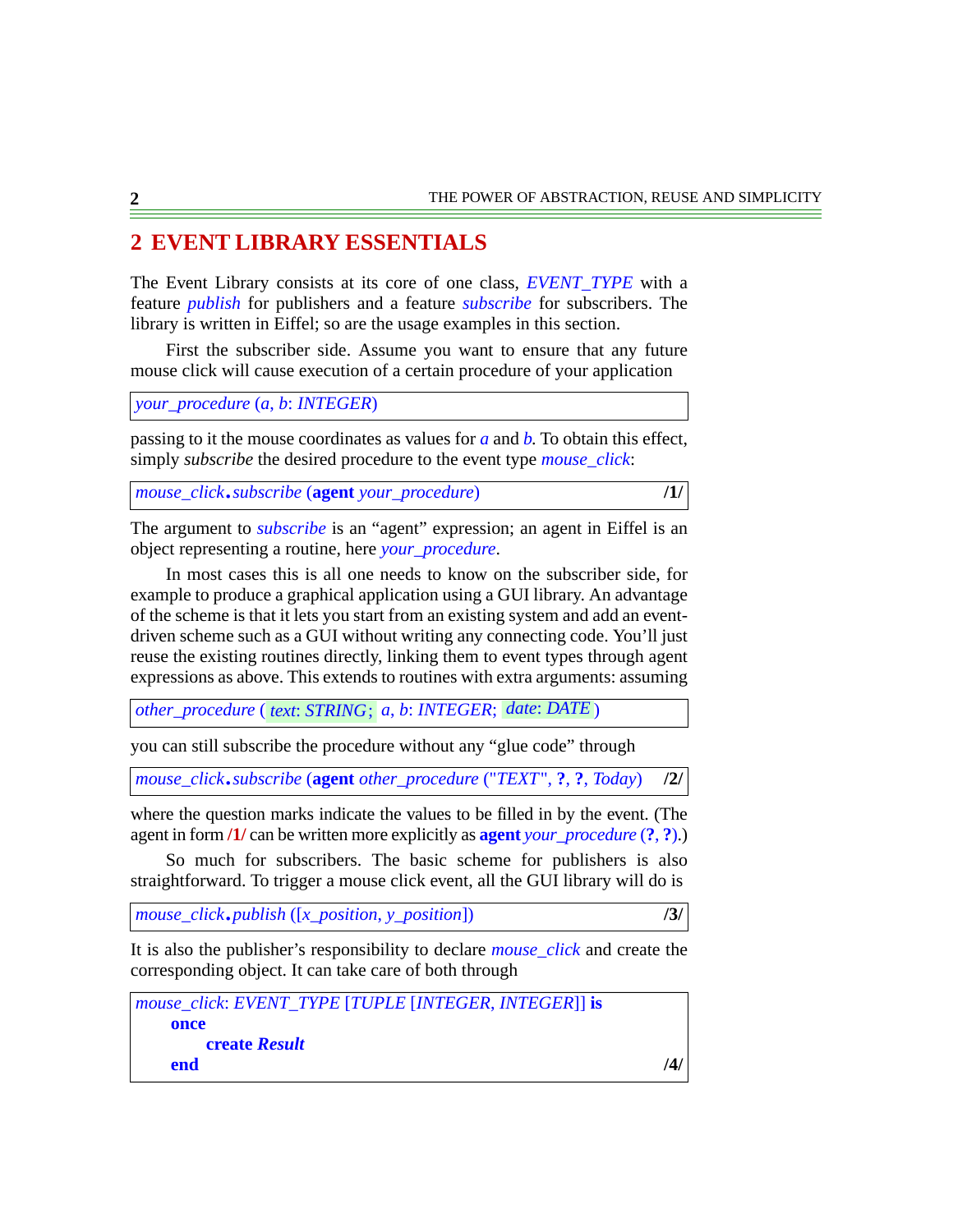Class *EVENT\_TYPE* is generic; the parameter *TUPLE* [*INTEGER*, *INTEGER*] indicates that a mouse click produces event data consisting of two integers, representing the mouse coordinates, collected into a two-element "tuple".

Since *mouse\_click* just represents an ordinary object — an instance of class *EVENT* TYPE — the instruction that creates it could appear anywhere. One possibility, as shown, is to put it in a "once function" defining *mouse\_click*. A once function is executed the first time it's called, whenever that is, the same result being returned by every subsequent call. This language mechanism addresses the issue of providing initialization operations without breaking the decentralized architecture of well-designed O-O systems. Here it creates the mouse click object when first needed, and retains it for the rest of the execution.

The scheme as described covers global events: the subscriber call **[/1/](#page-1-1)** subscribes *your\_procedure* to any mouse click anywhere. Instead we may want to let subscribers select events in a given graphical element such as a button. We simply turn *mouse\_click* into a feature of class *BUTTON*, so that subscriber calls will be

<span id="page-2-0"></span>*your\_button*.*mouse\_click*.*subscribe* (**agent** *your\_procedure*) **/5/**

perhaps clearer as *your\_button\_click*.*subscribe* (**agent** *your\_procedure*), retaining the original form **[/1/](#page-1-1)** with *your\_button\_click* set to *your\_button*.*mouse\_click*.

What we have just seen defines, for the majority of applications, the user's manual of the Event Library:

- On the publisher side, declare and create the event type object; trigger a corresponding event, when desired, by calling *publish*.
- On the subscriber side, call*subscribe* with an agent for the desired routine.

Only one class is involved, *EVENT\_TYPE*; there is no need to define specific classes for each event type (mouse click, mouse movement etc.) as, for example, in the .NET model studied below — although you can do so if you wish by introducing descendants of *EVENT\_TYPE* that specialize the event data. There is also no need for the publishers or the subscribers to inherit from any particular classes, such as the abstract classes *SUBJECT* and *OBSERVER* of the Observer Pattern, also studied below.

Section  $\overline{1}$  will describe some of the more specialized features of the library. As is often the case when the basic design of a library uses a small number of abstractions tailored to the problem, it is possible to add specialpurpose facilities without disturbing users who need only the basics.

To understand the rationale behind this design, we will now step back to examine the general issues of event-driven computation, and some previously proposed solutions.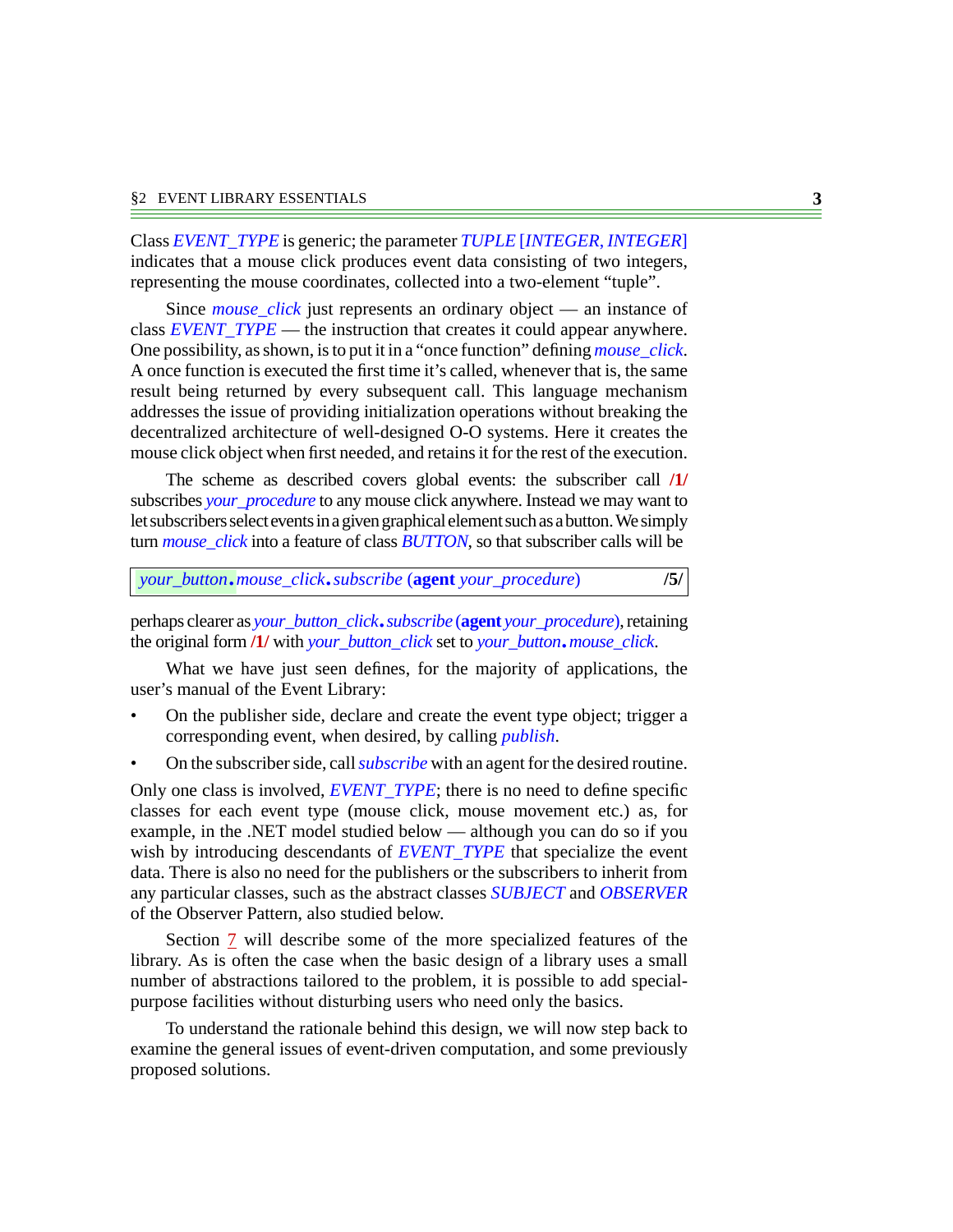# <span id="page-3-0"></span>**3 EVENT-DRIVEN DESIGN**

Event-driven design offers interesting architectural solutions when execution must respond to events whose order is hard to predict in the program text.

# **Putting the user in control**

GUI and WUI (Web User Interfaces) provide the most immediately visible illustration of why an event-driven scheme may be useful.

Consider this piece of WUI built with ASP.NET (the Web programming library for .NET):



The interface that we show to our user includes a text field and a button. There might be many more such "*controls*" (the Windows term for graphical elements, called "widgets" in the X Window system). We expect that the user will perform some input action, and we want to process it appropriately in our program. The action might be typing characters into the text field, clicking the button, or any other, such as menu selection, using controls not shown above.

But which of these will happen first? Indeed, will any happen at all?

We don't know.

In the early days, the problem didn't exist. Programs would just read user input, using for example a loop to consume successive lines, as in

```
from [A]
   read_line
   count := 0
until
   last_line.empty
loop
       count := count + 1
          -- Store last_line at position count in Result:
      Result.put (last_line, count)
       read_line
end
```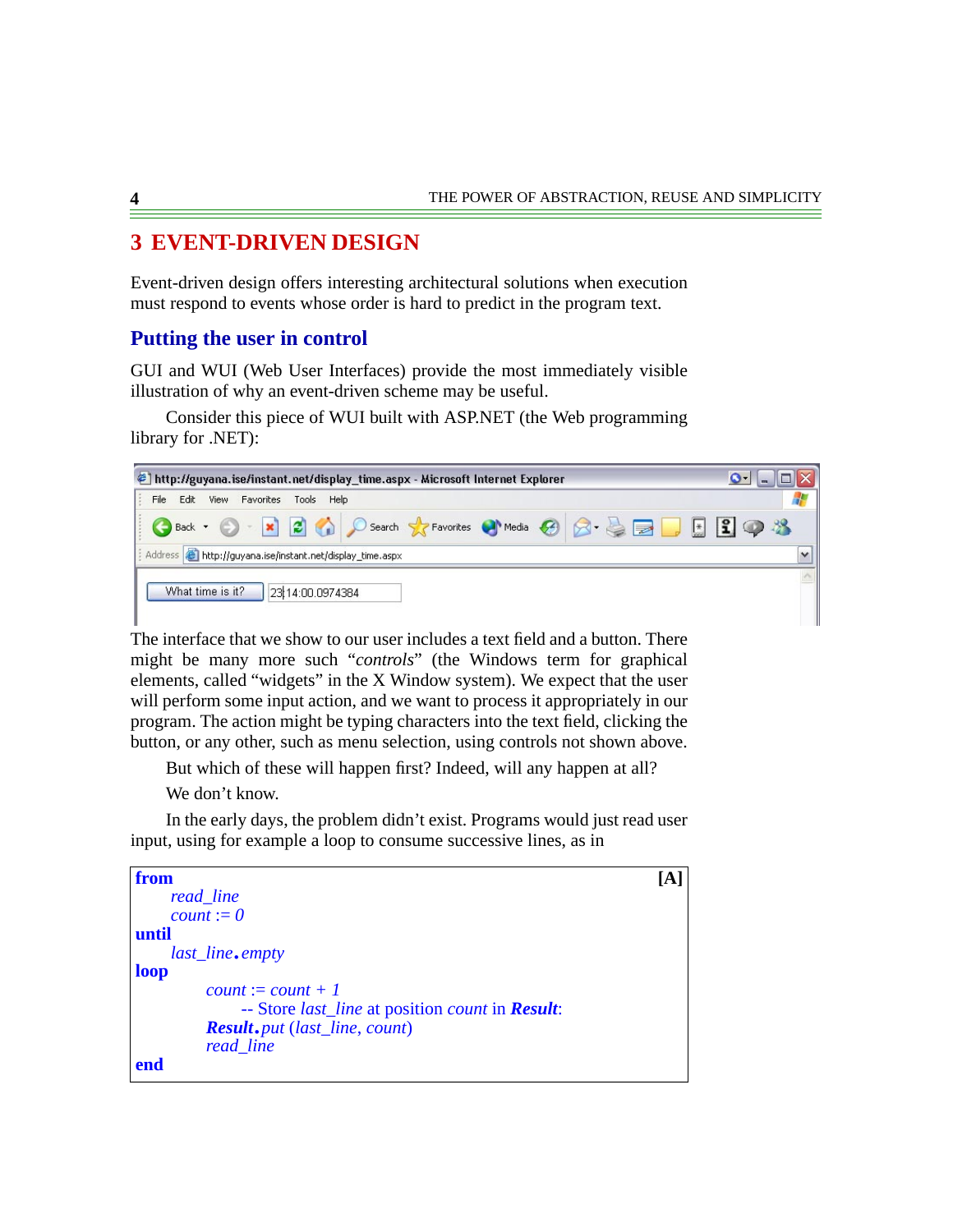This was good enough when we had a single sequential input medium and the program was in charge of deciding when, where and how to enjoin the user to enter some input, for example on a teletype console.

With current input techniques, a user sitting at a graphics workstation is free at any time to go to the text field, the button or any other control. He, not the program, is in control.

To support such modes of interaction, event-driven programming replaces a *control structure* by a *data structure*. A control structure means that the program decides when to execute things. Instead we want to let the user decide what to do next. We'll call these user decisions *events*. The system will use a data structure — let's call it the **event-action table** — to record in advance the actions that it has to execute when events of specific types occur. After that it relies on the event handling machinery to watch for events of recognized types and, when detecting one of them, trigger the corresponding action as found in the event-action table.

A role remains for control structures: each operation, while it executes, defines the scheduling of its own operations, using a control structure that can be arbitrarily complex. But when the operation terminates the eventdriven scheme takes over again.

Overall, it's a major change. The program has relinquished direct control of global execution scheduling to a generic table-driven mechanism. For best results that mechanism should be a library, for example a GUI or WUI library,  $or$  — more generic yet — the Event Library, not tied to any specific application area.

This yields a clear division of tasks between such a general-purpose library and any particular application. The application is in charge of recording event-action associations; when the true show begins, the library is in charge of catching and processing events.

Application authors have their say, since what gets executed in the end are the actions — taken from the program — that they have planted in the table. But they do not directly control the scheduling of steps.

The library owns the event-action table, so that application programmers should not need to know anything about its implementation. With the Event Library they simply record event-action associations, through calls to *subscribe*; the library takes care of maintaining these associations in the appropriate data structure. We'll see that in some other frameworks, such as .NET, programmers work at a lower level of abstraction, closer to the internal representation of the event-action table.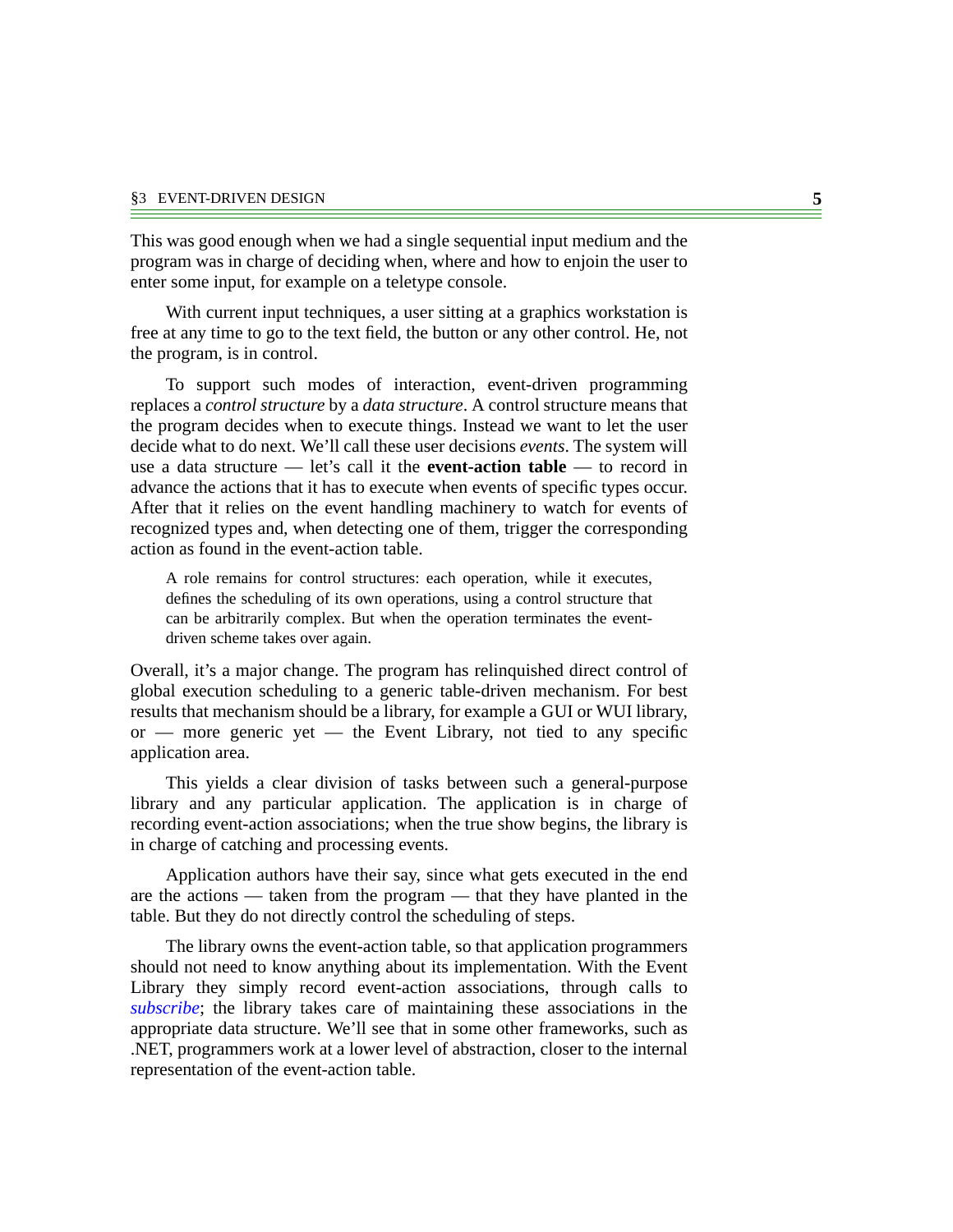### **Publishers and subscribers**

The overall scheme of programming in an event-driven style is this:

- 1 Some part of the system is able to trigger events. We call it a **publisher**.
- 2 Some part of the system wants to react to these events. We call it a **subscriber**. ("Observer" would also do, as in the "Observer Pattern", where the publisher is called a "subject".)
- <span id="page-5-0"></span>3 • The subscriber specifies actions that it wants to execute in connection with events of specified types. We'll say that the subscriber **registers** an action for an event type. The effect of registration is to record an association between an event type and a subscriber into the event-action table. Registrations usually happen during initialization, but subscribers can continue to register, or de-register, at any time of the execution; that's one of the advantages of using a table-driven scheme, since the table can be modified at any time.
- <span id="page-5-1"></span>4 • At any time during execution proper, after initialization, the publisher can trigger an event. This will cause execution of the routines that any registered subscribers have associated with the event's type.

For this discussion we must be careful about distinguishing between *events* and *event types*. The notion of mouse click is an event type; a user clicking his mouse will cause an event. Although the data structure is called the *event*-action table for brevity, its definition clearly specified that it records information about event types. Publishers, on the other hand, trigger events, each of a certain type.

Healthy skepticism should lead us to ask why we need all this. Instead of an indirect relationship through an event-action table, couldn't we just skip step [3](#page-5-0) and let, in step [4,](#page-5-1) the subscriber call the publisher, or conversely?

A subscriber can indeed call its publishers directly through a generalization of the earlier sequential reading scheme: it will listen to events  $\leftarrow$  [\[A\], page 4.](#page-3-1) of several possible types rather than just one, pick up the first one that happens, select the appropriate action, and repeat. This has, however, two limitations. One is that you need to put the subscriber in charge of the application's control structure; that is not always appropriate. Another, more serious, is that it is not easy with this scheme to ensure that events raised by a publisher trigger actions in *several* subscribers.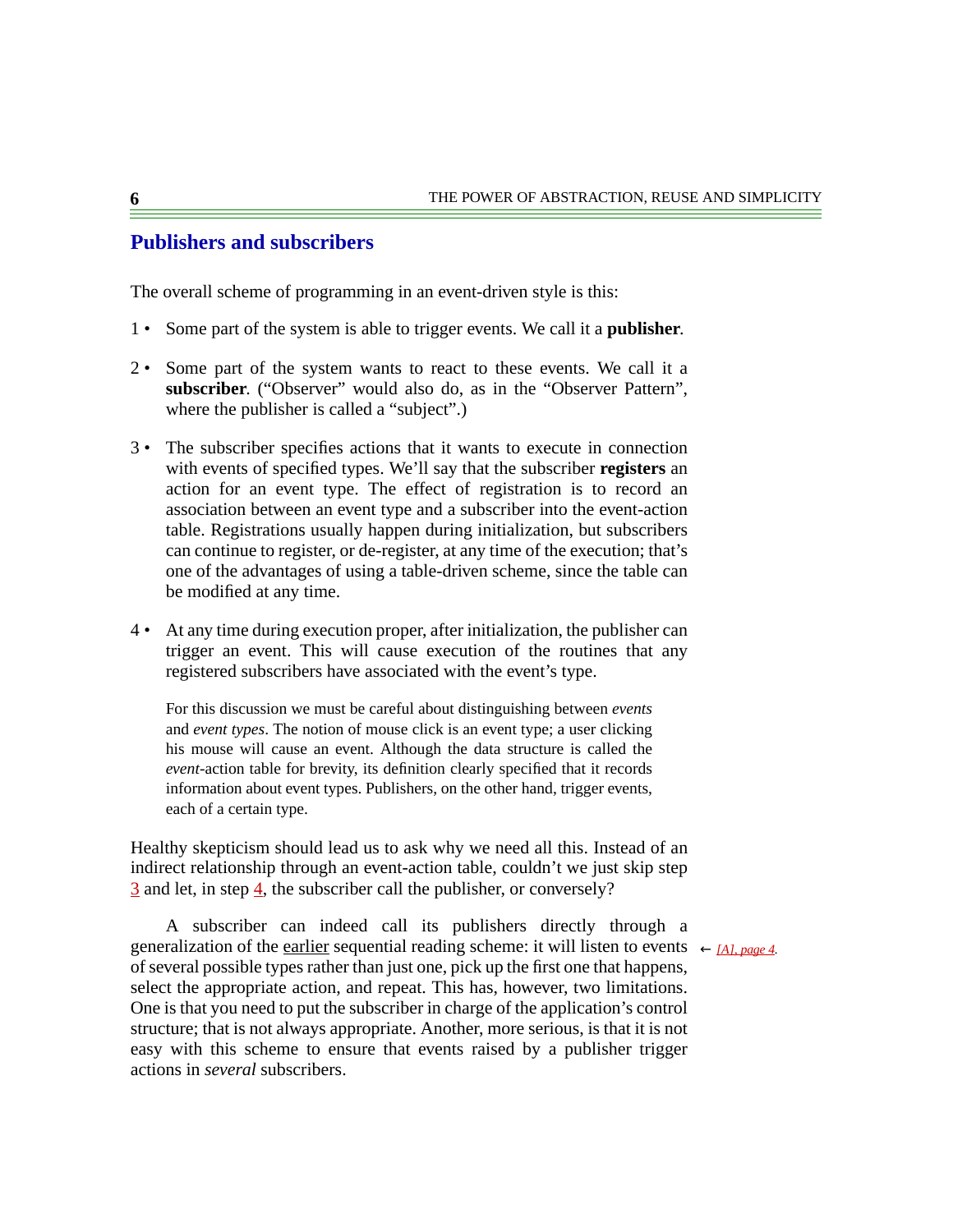Alternatively, the publisher could call the subscriber's routine directly

*my\_subscriber*.*routine* (*my\_arguments*)

using the standard object-oriented call mechanism. This works as long as the whole scheme is static: the publishers know their subscribers, and this information is defined once and for all so that publishers' code can include calls such as the above for each subscriber to each event type.

The limitations of both solutions indicate where event-driven programming becomes interesting. We may picture the general situation as one of those quantum physics experiments that bombard, with electrons or other projectiles, some screen with a little hole:

<span id="page-6-0"></span>

The event-driven scheme decouples the subscribers from the publishers and may be attractive if one or more of the following conditions hold: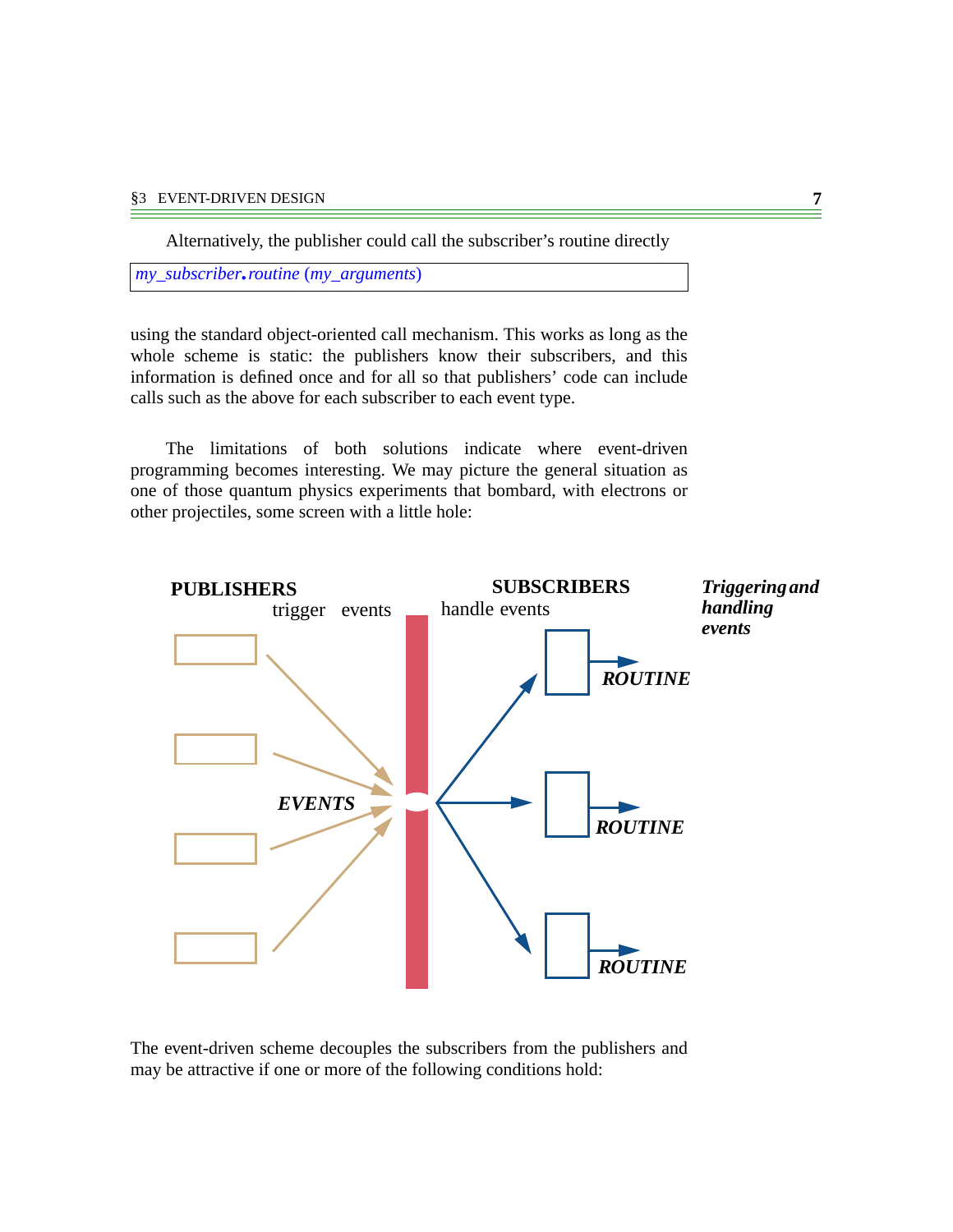- *Publishers can't be required to know who the subscribers are*: they trigger events, but do not know who is going to process those events. This is typically the case if the publisher is a GUI or WUI library: the routines of the library know how to detect a user event such as a mouse click, but they should not have to know about any particular application that reacts to these events, or how it reacts. To an application, a button click may signal a request to start a compilation, run the payroll, or shut down the factory. To the GUI library, a click is just a click.
- *Subscribers may register and deregister while the application is running*: this generalizes the previous case by making the set of subscribers not only unknown to publishers but also variable during execution.
- *Any event triggered by one publisher may be consumed by several subscribers*. For example the event is the change of a certain value, say a temperature in a factory control system; then the change must be reflected in many different places that "observe" it, for example an alphanumeric display, a graphical display, and a database that records all historical values. Without an event mechanism the publisher would have to call routines in every one of these subscribers, causing too much coupling between different parts of the system. This would mean, in fact, that the publisher must know about all its subscribers, so this case also implies the first one.
- *The subscribers shouldn't need to know about the publishers*: this is less commonly required, but leads to the same conclusions.

In all such cases the event-driven style allows you to build a more flexible architecture by keeping publishers and subscribers at bay.

There is a downside: if you are trying to follow the exact sequence of runtime operations — for example when debugging an application — you may find the task harder, precisely because of the indirection. A plain call  $x \cdot f$  (...) tells you exactly what happens: after the preceding instruction, control transfers to  $f$ , until  $f$ 's execution terminates, and then comes back to the instruction following the call. With an instruction that triggers an event, all you know is that some subscribers may have registered some routines to handle events of that kind, and if so they will execute these routines. But you don't immediately know who they are; indeed they may vary from execution to execution. So it is more delicate to track what's going on. One should weigh this objection — which some authors have proposed to address by replacing event-driven design with techniques inspired by parallel programming **[\[18\]](#page-44-0)** before deciding to embark on an event-driven architecture.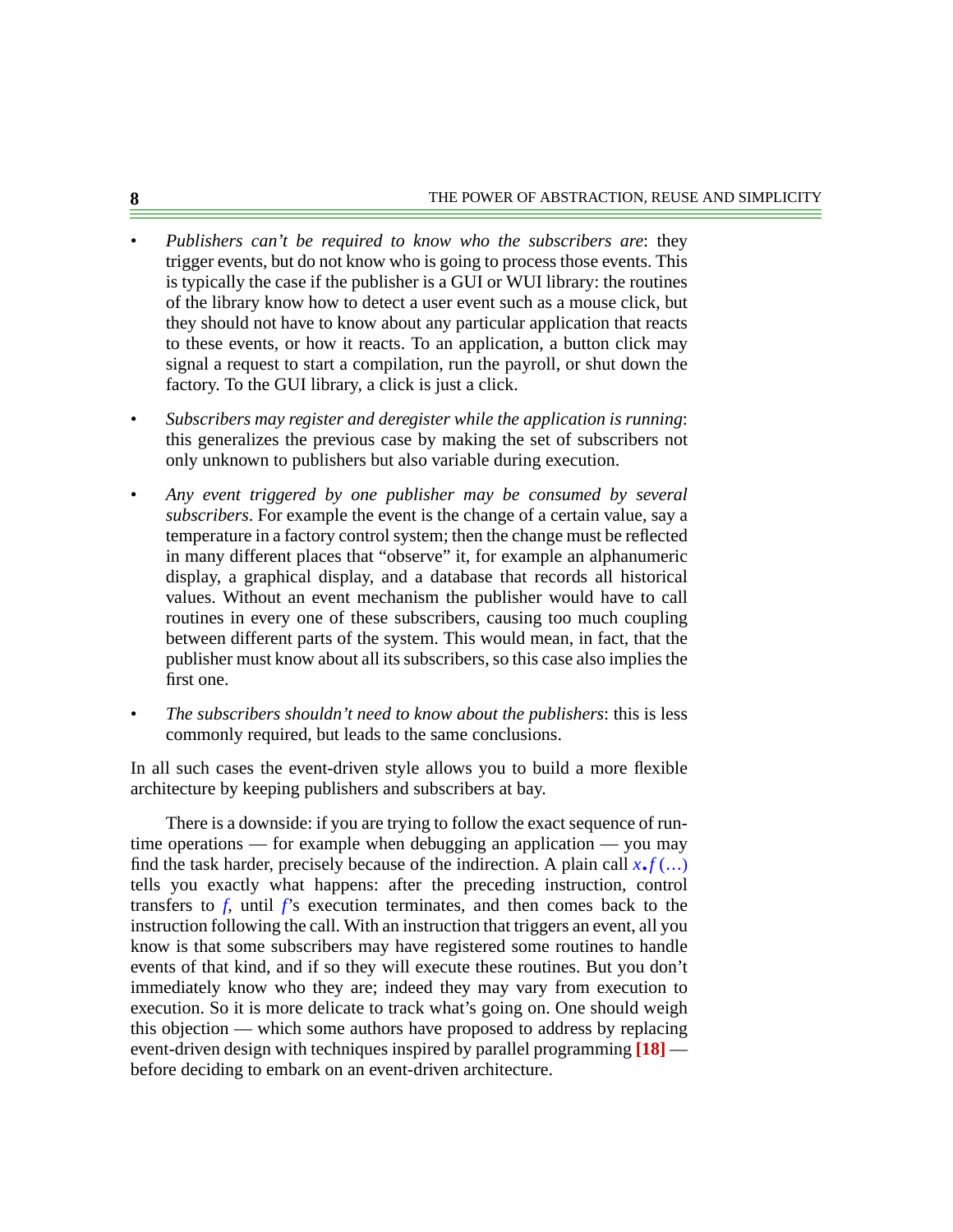### **Controls**

In cases such as GUI and WUI programming, the event-action table will generally contain not mere pairs — actions coupled with event types — but **triples**: we don't just specify "for events of this type, execute that action", but "for events of this type occurring in this *control*, execute that action", as in:

- "*If the user clicks the EXIT button*, *exit the application*".
- "*If the mouse enters this window*, *change the border color to red* ".
- *"If this sensor reports a temperature above 40<sup>o</sup> C, ring the alarm"*.

In the first case the control is a button and the event type is "mouse click"; in the second, they are a window and "mouse enter"; in the third, a temperature sensor and a measurement report.

A "control" is usually just a user interface element. As the last example indicates, the concept also applies outside of the UI world.

A common library interface to let subscribers deposit triples into the event-action table (we'll continue to call it that way) uses calls of the conceptual form

<span id="page-8-0"></span>*record\_association* (*some\_control*, *some\_event\_type*, *some\_action*) **/6/**

and leaves the rest to the underlying GUI or WUI machinery. That's the essence of event-driven programming as supported by many modern graphics toolkits, from Smalltalk to EiffelVision to the Windows graphical API and the Web Forms of .NET. The most common variant is actually

*add\_association* (*some\_control*, *some\_event\_type*, *some\_action*)

which adds *some\_action* to the actions associated with *some\_event\_type* and *some\_control*, so that you can specify executing *several* actions for a given event-control pair. We'll retain the first form **[/6/](#page-8-0)** since it corresponds to the most frequent need; it includes the second one as a special case if we assume a provision for composite actions.

The Event Library seemed at first not to support controls since the basic mechanism *mouse\_click*.*subscribe* (...) **[/1/](#page-1-1)** did not make them explicit; but we saw that it's just a matter of making an event type belong to a control object, then use *your\_button*.*mouse\_click*.*subscribe* (...) **[/5/](#page-2-0)**, which directly provides the general scheme **[/6/](#page-8-0)**.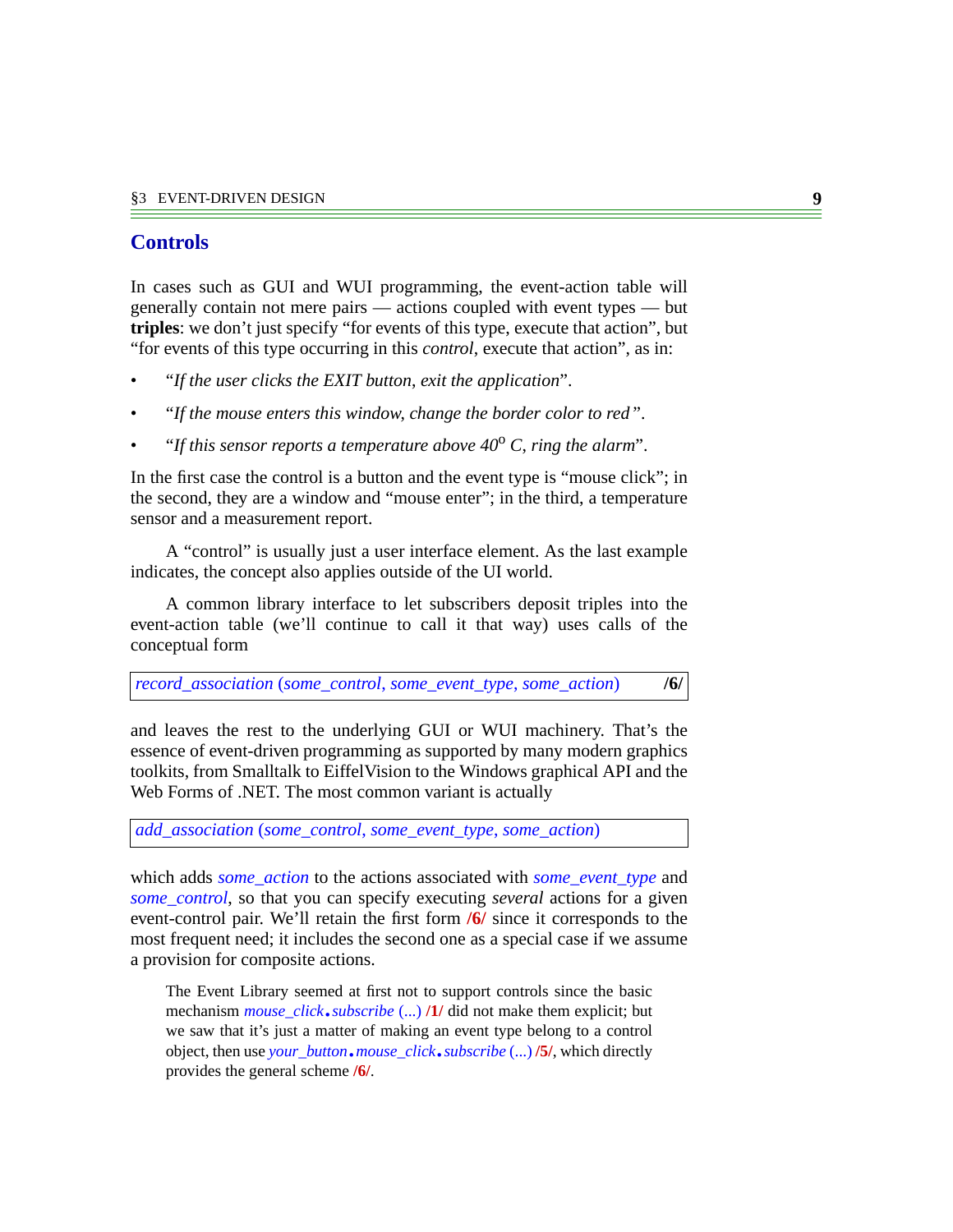### **Actions as objects**

In a classical O-O language, we have a problem. Even though we don't need to manipulate the event-action table directly, we know it will exist somewhere, managed by a graphical library, and that it's a data structure — a structure made of objects, or (more realistically) references to objects. In each entry we expect to find a triple containing references to:

- One control.
- One event type.
- One action or, as a result of the last observation, one list of actions.

Are these things objects? Controls, definitely. Any graphical O-O library provides classes such as *WINDOW* and *BUTTON* whose instances are objects representing controls — windows, buttons and so on. Event types too can be defined as objects in an O-O language; we saw how the Event Library does it. But what about actions?

Actions are given by our program's code. In an O-O program, the natural unit for an action is a routine of a class. But a routine is not an object.

This won't be too much of a concern for a  $C_{++}$  programmer, who may just use a *function pointer*: an integer denoting the address where a routine's code is stored, providing a way to execute the routine. But that's not type-safe, since one can do too many other things with the pointer. As a consequence, O-O languages intent on providing the benefits of static typing do not provide function pointers.

The notion of *agent* used in the Event Library is an object-oriented mechanism that addresses the issue within the constraints of type checking. An Eiffel agent is an object that represents a routine ready to be called.

Some of its operands (target and arguments) can be fixed, or *closed*, at the time the agent is defined; the others, called *open* operands and expressed when needed — as question marks **?** in our earlier examples, must be provided at the time of each call. In **agent** *some\_routine* all arguments are open; in **agent** *some\_routine* (*1*, **?**, **?**, "*SOME TEXT*") the first and last arguments are closed, the others open. You can also make the *target* open, as in **agent** {*TARGET\_TYPE*}.*some\_routine* (*1*, **?**, **?**, "*SOME TEXT*")

Some languages provide comparable mechanisms under the name "block" or "closure". The "delegates" of .NET and C# are a limited form of agent where arguments are always open and the target is always closed.

Java doesn't have such notion, meaning that to represent an action as object you have to create a little class that includes the corresponding routine. The availability of "nested classes" limits the amount of code that must be written for such classes, but the solution lacks extendibility and scalability.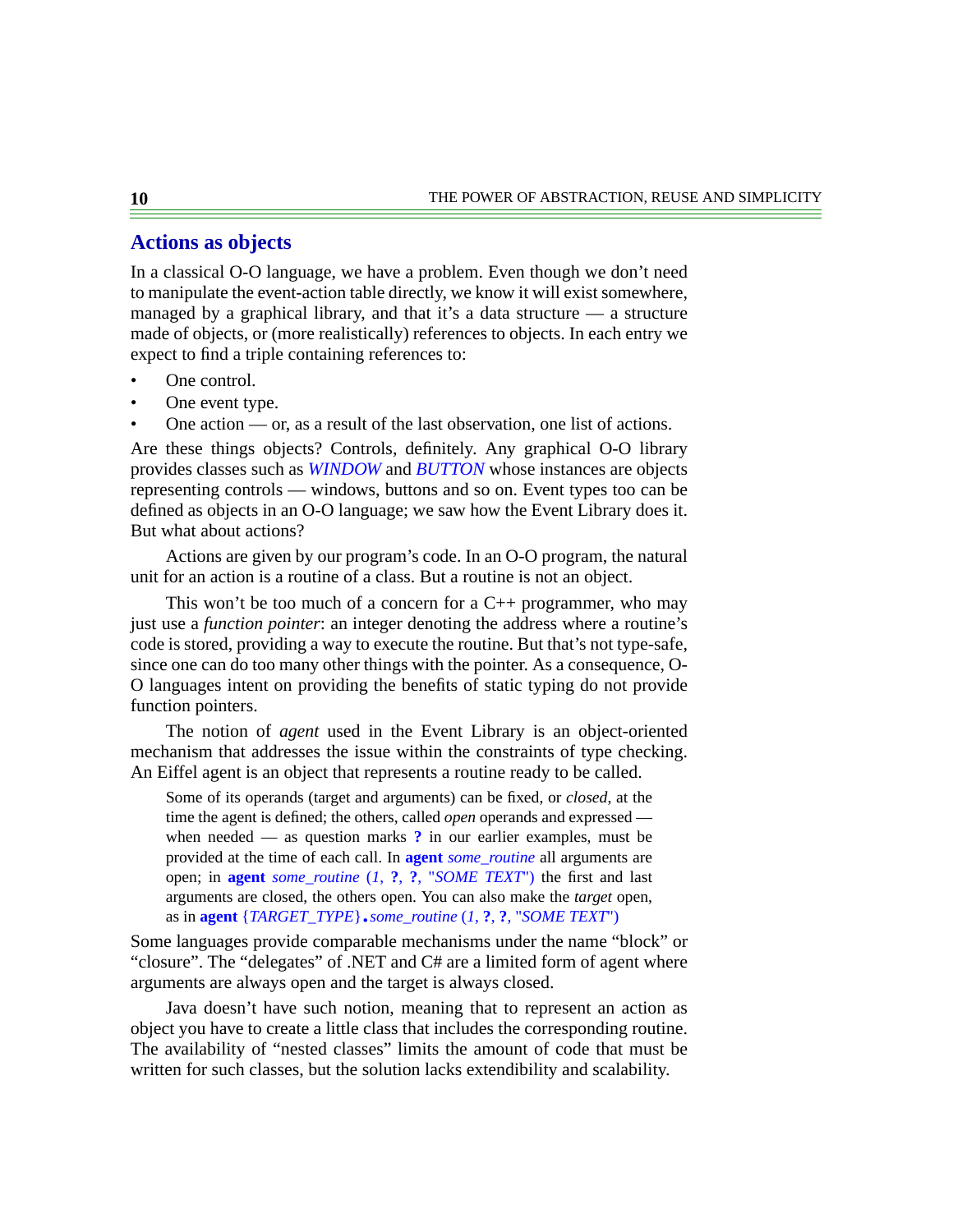# <span id="page-10-1"></span>**Avoiding glue**

When building an event-driven application, you will need at some stage to connect the subscribers with the publishers. One of the guiding concerns reflected in the design of the Event Library — must be to keep such connections as light as possible.

This goal is particularly relevant to the common case of restructuring an existing application to give it an event-driven architecture. The application may provide many functions, perhaps developed over a long period and embodying a sophisticated "business model" for a certain domain. The purpose of going event-driven might be to make these functions available through a graphical or Web interface, taking advantage of an event-driven GUI or WUI library. In this case both the business model and the library predate the new architecture.



*Connecting publishers and subscribers*

Common names for the three parts appearing on the figure follow from the Smalltalk "MVC" scheme that inspired many event-driven GUI designs: *Model* for the existing application logic, *View* for the user interface, and *Controller* for the connection between the two.

With such terminology the above goal is easily stated: we seek to get rid of the Controller part, or reduce it to the conceptually inevitable minimum.

The Event Library offers two complementary styles to achieve this. In the first style, we let the application consume events by becoming a subscriber through calls of the form seen earlier

```
some_event_type.subscribe (agent some_routine) /7/
```
explicitly making the consumer application event-driven.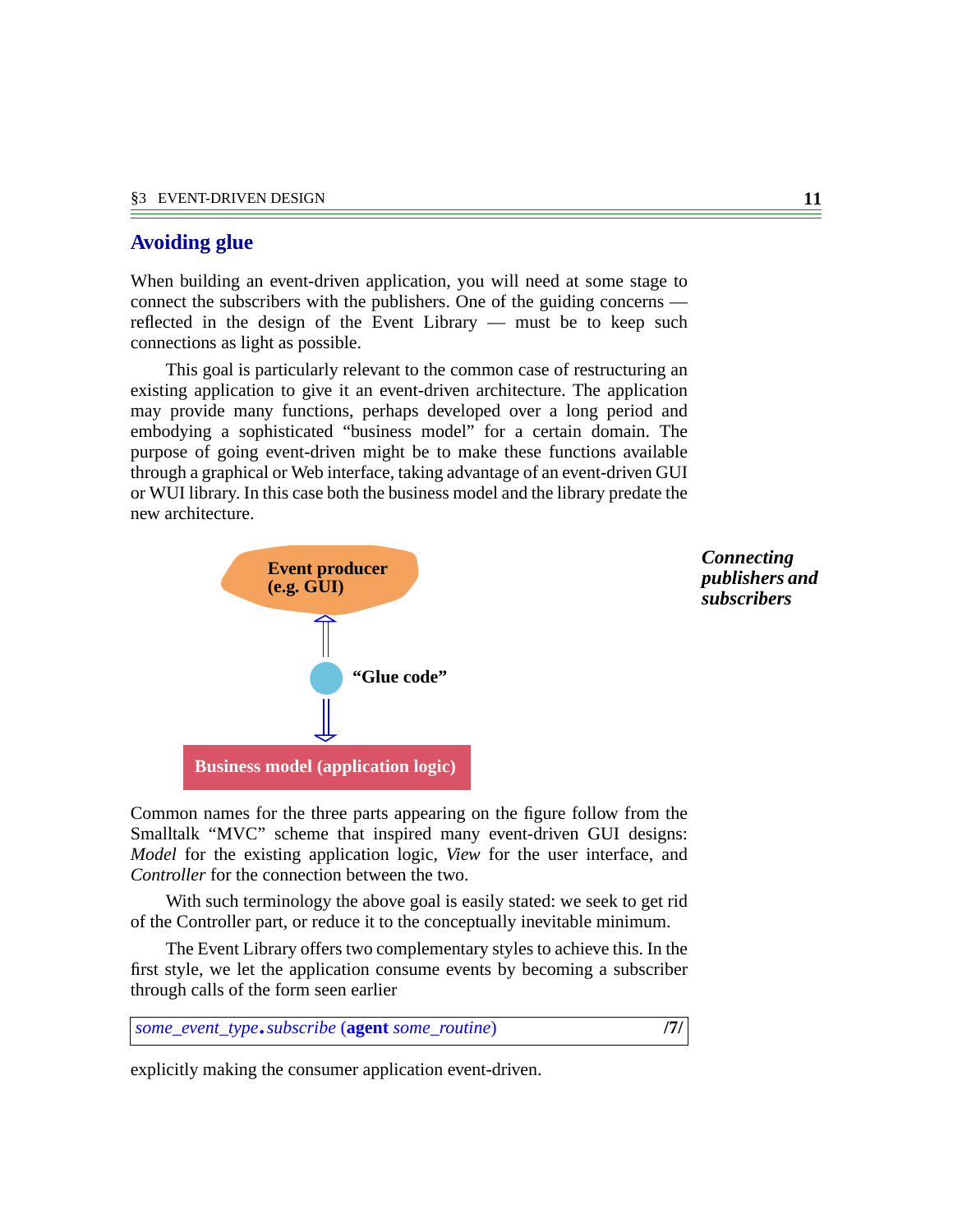In many cases this is appropriate. But what if you want to reuse *both* the event producer and the event consumer (the application) exactly as they are? The Event Library and the agent mechanism allow this too. You'll leave both the producer and the consuming application alone, connecting application routines to producer events through a simple intermediary. Just add an explicit target to the agent expression: instead of **agent** *some\_routine* as used above, which denotes the routine ready to be applied to the current object, you may select any other object as target of the future call:

```
some_event_type.subscribe (agent other_object.some_routine) /8/
```






Either may be appropriate depending on the context:

- Scheme **[/7/](#page-10-0)** adds event-driven scheduling to an existing application by plugging in routines of that application directly.
- Scheme **[/8/](#page-11-0)** lets you reuse both pre-existing event producers (publishers) and pre-existing event consumers (subscribers), unchanged. By definition, you'll need some glue code then. Scheme **[/8/](#page-11-0)** reduces it to the minimum possible: calls to *subscribe* using agents with explicit targets. One of the benefits of this style is that it lets you provide *several* interfaces to a given application, even within a single program.

To reduce the need for glue code even further, you may take advantage of the agent mechanism's support for combining *closed* and *open* arguments. Assume that an existing meteorological application includes a routine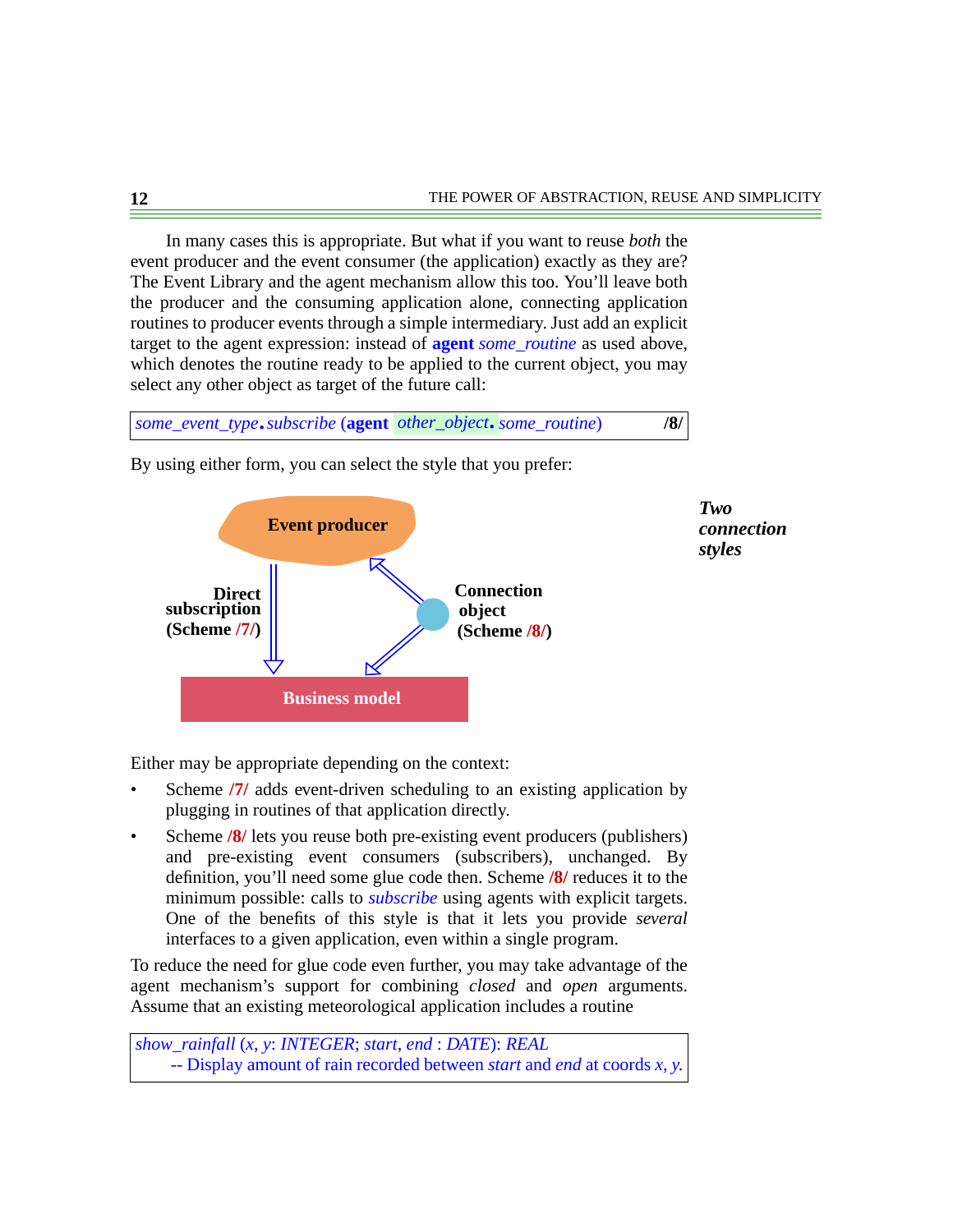You build a graphical interface that shows a map with many cities, and want to ensure that once a user has chosen a starting and ending dates *Initial* and *Final* moving the mouse across the map will at each step display the rainfall at the corresponding map position. This means that when calling the procedure *show\_rainfall* for each *mouse\_move* event we should treat its first two arguments differently from the other two:

- The application sets *start* and *end* from *Initial* and *Final*.
- The GUI library mechanism will fill in a fresh  $x$  and  $y$  event data each time it triggers the event.

To achieve this effect, simply subscribe an agent that uses open arguments for the first set and closed arguments for the second set, as in **[/2/](#page-1-2)**:

<span id="page-12-0"></span>*mouse\_move*.*subscribe* (**agent** *show\_rainfall* (2, 2, *Initial*, *Final*) (9/

(This could also use an explicit target as in **[/8/](#page-11-0)**; the target could be closed or itself open.) The generality of this mechanism lets you tweak an existing routine to fit a new context: the subscriber freezes certain operands at subscription time, and leaves the others for the publisher to provide, as event data, at the time of event publication.

The benefit here is that the agent lets us reuse an existing four-argument routine,*show\_rainfall*, at a place were we need a routine with only two arguments.

With other mechanisms such as the ones studied later in this chapter we would have to use two variables and write an explicit wrapper routine:

```
Initial, Final: DATE
         -- Start and end of rainfall data collection period
show_rainfall_at_initial_and_final (x, y: INTEGER) is /10/
         -- Display amount of rain recorded at x, y between Initial and Final.
    do
              show_rainfall (Initial, Final, x, y)
    end
```
For a few routines and event types this approach is acceptable. When scaled up to real applications, it generates noise code that pollutes the architecture, making the program harder to understand, maintain and extend.

Agents and the Event Library help avoid these pitfalls and build stable solutions on both the publisher and subscriber sides, with minimum connection code between the two.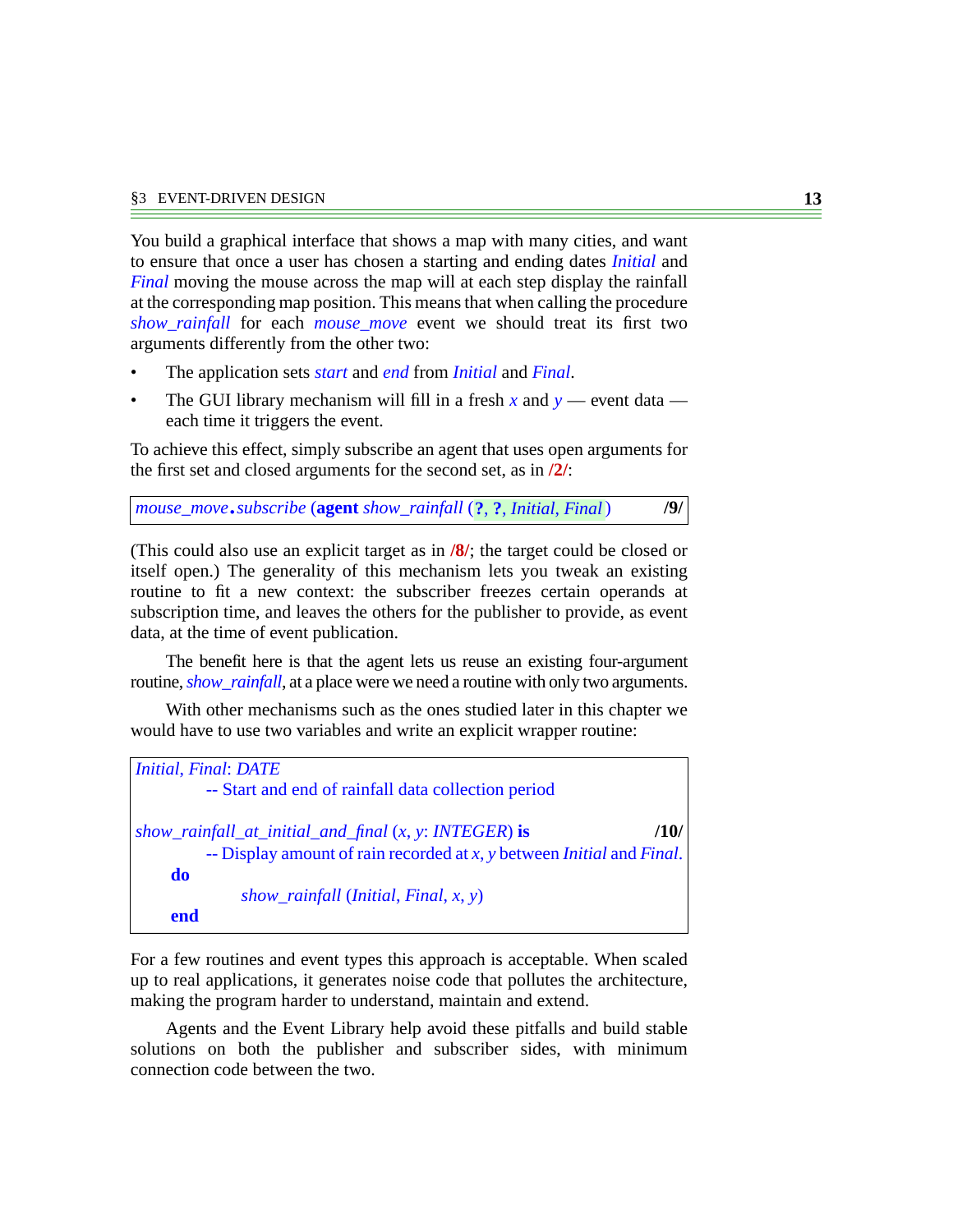# <span id="page-13-0"></span>**4 THE OBSERVER PATTERN**

To provide more perspective on event-driven architectures and the design of the Event Library, this section and the next two examine other approaches.

First, the "Observer Pattern". As presented in the book *Design Patterns* **[\[6\]](#page-44-1)**, it was one of the first descriptions of a general event-driven scheme.

The following figure illustrates the general structure of that solution. For ease of comparison with the rest of this article the names Observer and Subject used in the original have been changed to *SUBSCRIBER* and *PUBLISHER*. *APPCLASS* and *LIBCLASS* denote typical examples of effective (concrete) classes, one describing a typical subscriber and the other a typical publisher.



Surprisingly, in the basic design it's the publishers that know about their observers, as shown by the direction of the client links on the figure: a publisher gets a new observer through the procedure *attach* and can remove it through *detach*. There is no equivalent to *register* on the subscriber side; in the primary example illustrating the pattern **[\[6\]](#page-44-1)** — a clock that publishes ticks and two subscribers, both of them clock displays, one analog and the other digital — the subscriber objects get created with respect to a publisher, through a constructor (creation procedure) of the form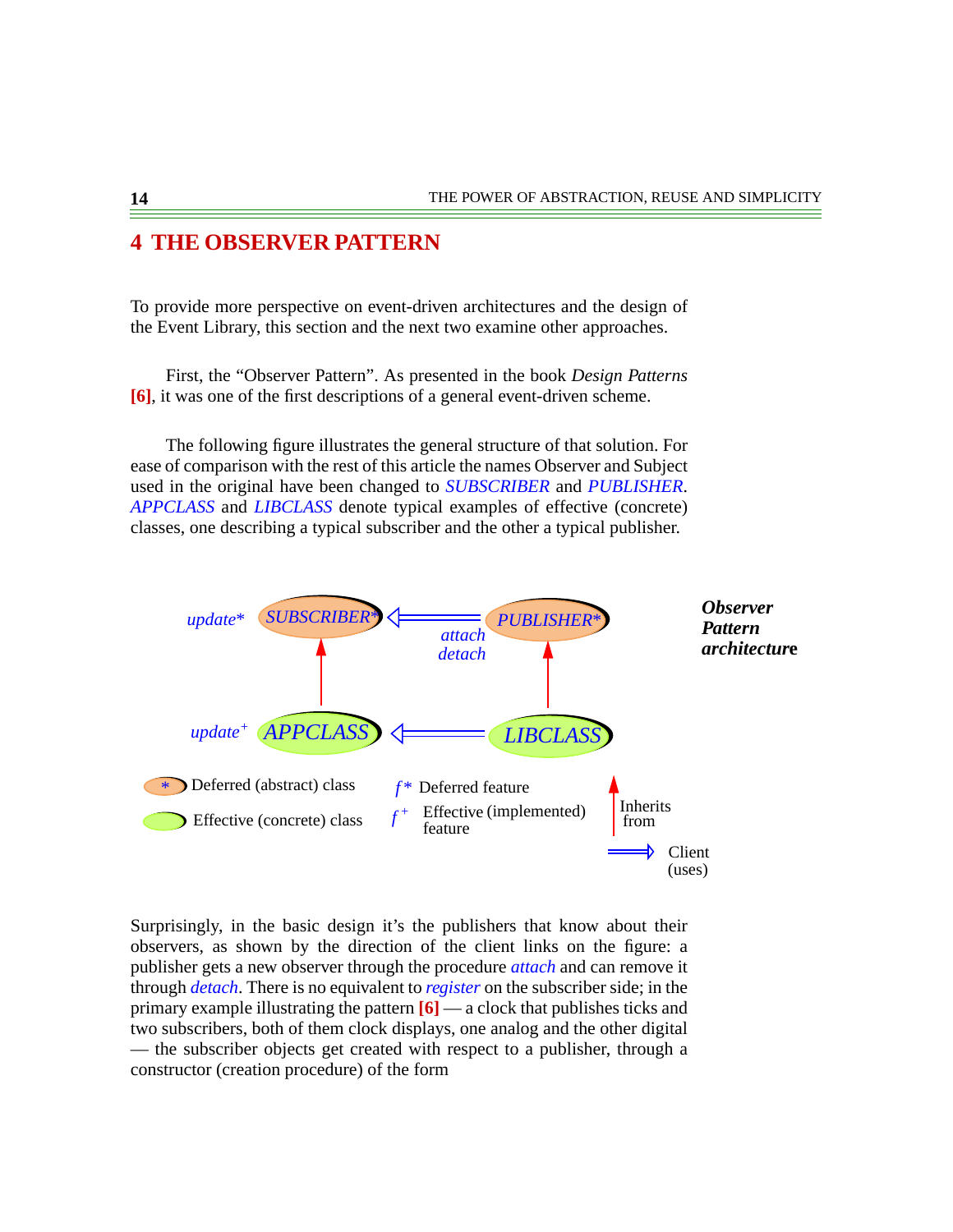```
make (p: PUBLISHER) is
         -- Initialize this object as a subscriber to subject.
    do
         p.attach (Current)
     end
```
so that the digital clock display gets created as

**create** *digital\_display*.*make* (*clock*)

 $(in C++/Java/C# style: digital Display = new DigitalDisplay (clock)).$ 

An immediately visible limitation of the pattern is that it lacks a general solution for the publisher to pass information to the subscriber. That doesn't matter if all that characterizes an event is that it occurs. But many events will also need, as we have seen, to transmit *event data*, such as the mouse position for a mouse click. The Patterns book notes this issue ((**[\[6\]](#page-44-1)**, page 298) and mentions two models for passing information, "push" and "pull", each implying even more coupling between the publisher and the subscriber. Each requires extra coding on both sides, taking into account the specific type of information being passed.

No reusable solution seems possible here — short of an explosion of the number of classes, as will be seen in the .NET model's approach in the next section — without both *genericity* and a *tuple type* mechanism as used by the Event Library. The Event Library represents event data through the generic parameter to *EVENT TYPE*: when you introduce a new event type that generates, say, three pieces of information of types *A*, *B* and *C*, you will declare it of type *EVENT\_TYPE* [*TUPLE* [*A*, *B*, *C*]]. Then the routine that you subscribe must take arguments of types *A*, *B*, *C*. This takes care of the connection, but is not possible in the  $C++/Java$  framework, used in most published discussions of patterns with the exception of the work of Jézéquel, Train and Mingins **[\[8\]](#page-44-2)**.

The Observer Pattern design raises two other immediate objections:

- The creation procedure  $make$  or the corresponding  $C++$  constructor must be written anew for each subscriber class, leading to useless repetition of code, the reverse of object technology principles.
- It's too restrictive to force subscribers to register themselves with publishers at creation time, not only because subscriber classes may already exist and have other creation requirements, but also because the subscribers should be able to subscribe later.

*Current is the current object*( *also called self*, *this*, *Me in various O-O languages*).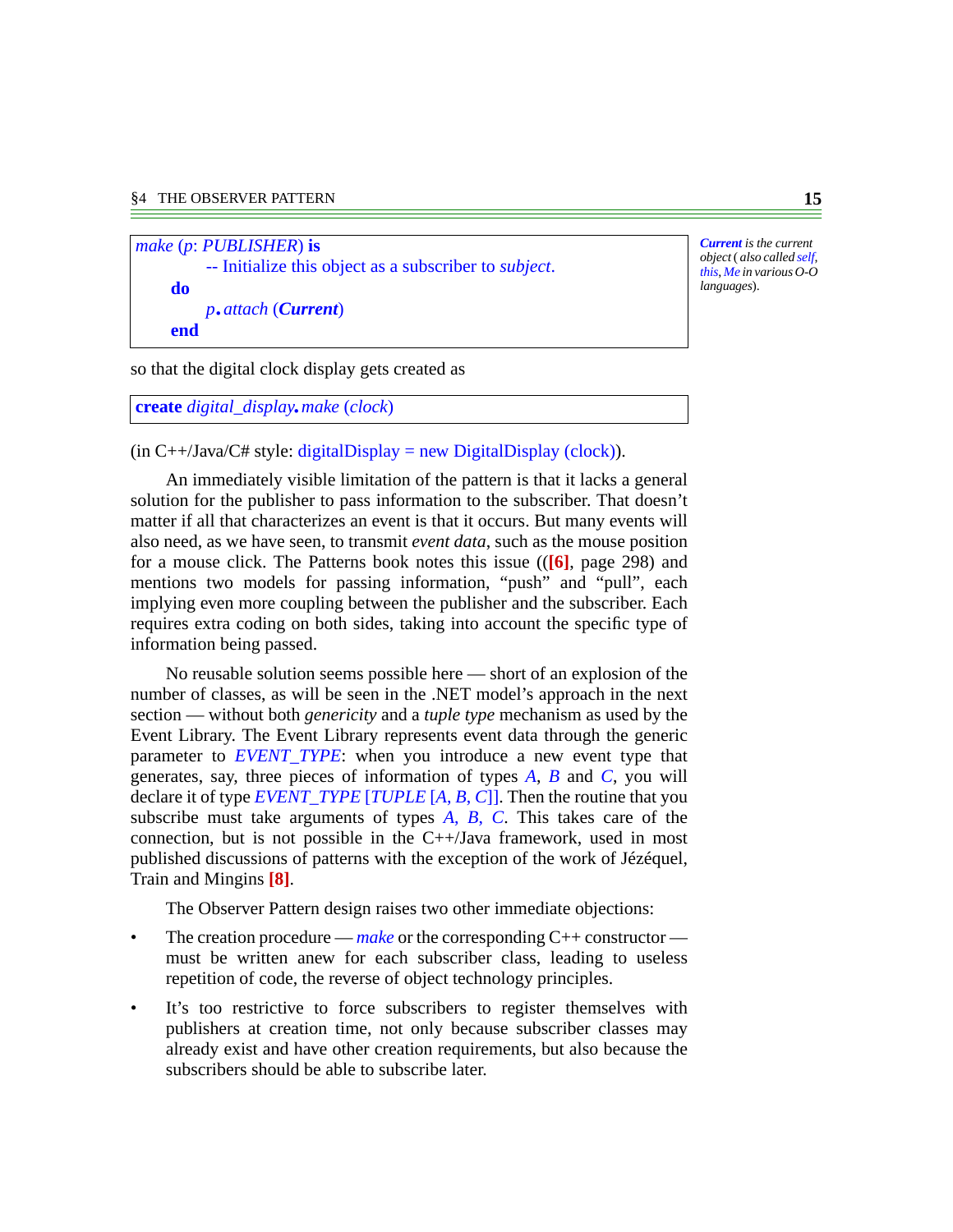We can alleviate both criticisms, at least in part, by adding to the class *SUBSCRIBER* a procedure *subscribe* which, on the subscriber side, mirrors what *attach* provides on the publisher side, and uses *attach* in its implementation:

```
subscribe (p: PUBLISHER) is
         -- Attach current subscriber to p.
    do
         p.attach (Current)
    end
```
This extension explicitly makes subscribers clients of their publishers. But other problems remain.

One is that a publisher sends notification of an event by calling a procedure *update* in each subscriber. The procedure is declared as deferred (abstract) in class *SUBSCRIBER* and effected (implemented) in each specific observer class such as *APPCLASS* to describe the subscriber's specific reaction to the event. Each publisher keeps a list of its subscribers, updated by *attach* and *detach*; when it triggers an event, it traverses this list and calls *update* on each element in turn, relying on dynamic binding to ensure that each subscriber uses its own version. But this means that altogether a subscriber may register only one action! As a consequence, it may subscribe to only one type of event, except for the trivial case of handling several event types in the same way. This is severely restrictive. An application component should be able to register various operations to various publishers. With the Event Library design there is no limit, for a subscriber, to the number of calls of the form *some\_control*.*some\_event\_type*.*subscribe* (**agent** *some\_routine*).

The discussion in the Patterns book acknowledges the issue and proposes a solution (**[\[6\]](#page-44-1)**, page 297): add one argument to *update* to represent the publisher, which will pass *Current* when calling *update* to let the subscriber discriminate between publishers. But this is not satisfactory. Since there is still just one *update* procedure in each subscriber, that procedure will have to know about all relevant publishers and discriminate between them — a step back to the kind of know-them-all, consider-each-case-in-turn decision schemes from which object technology tries to free software architectures. Worse, this means a new form for procedure *update*, with one extra argument, invalidating the preceding class design for *PUBLISHER* and implying that we can't have a single reusable class for this concept. Reusability concerns yield to general guidelines that have to be programmed again, in subtly different ways, for each new application.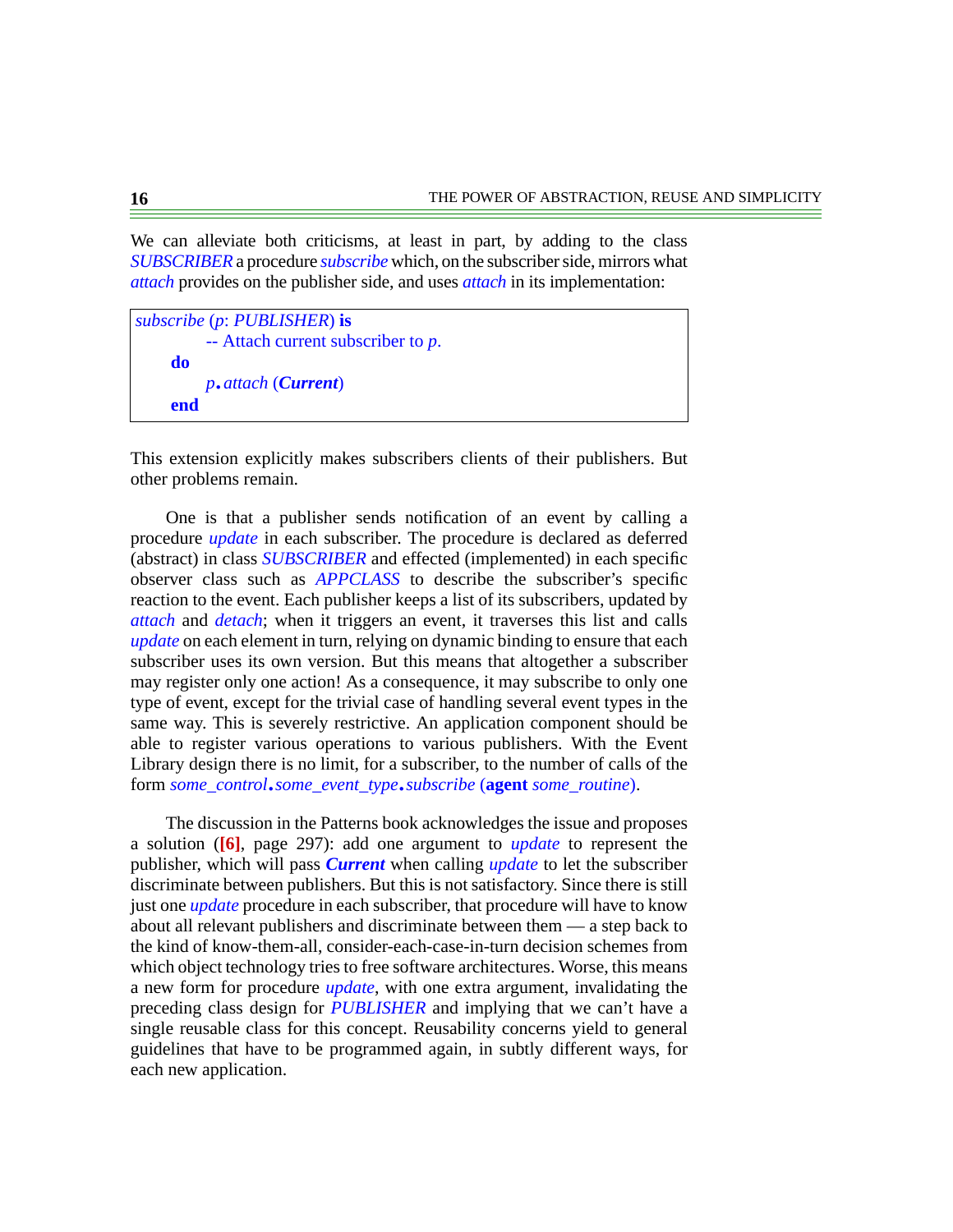More generally the need for the subscribers to know the publishers is detrimental to the flexibility of the architecture. The direction of this knowledge relation is not completely obvious, since the last figure, drawn before we added *subscribe* to the pattern, only showed (like the corresponding UML diagram in the original Observer Pattern presentation) a client link from the publisher to the subscriber. That link indicates that each publisher *object* keeps a list of its subscribers. It has no harmful effect on the architecture since the text of publisher *classes* will, properly, not list subscribers.

Subscriber classes, however, do mention the publisher explicitly. In the pattern's original version, that's because the constructor of a subscriber uses the publisher as argument; our addition of *subscribe* as an explicit procedure made this requirement clearer. It causes undesirable coupling between subscribers and publishers. Subscribers shouldn't need to know which part of an application or library triggers certain events.

Yet another consequence is that the Observer Pattern's design doesn't cover the case of a single event type that any number of publishers may trigger. You subscribe to *one* event type from *one* publisher, which the subscriber's text must name explicitly.

It is also not clear with the Observer Pattern how we could — as  $\leftarrow$  *"Avoiding glue"*. discussed — connect without glue code an existing business model and an *[page 11](#page-10-1)*. existing event-driven interface library.

The Event Library overcomes all these limitations: publishers publish events of a certain event type; subscribers subscribe to such event types, not to specific publishers. The two sides are decoupled. All the specific schemes discussed in the Observer Pattern presentation are still possible as special cases. For all this extra generality, the interface is considerably simpler; it involves no abstract class and no inheritance relationship; it places no particular requirement on either subscriber or publisher classes, which can be arbitrary application or library elements. All a class must do to become a publisher or subscriber is to create objects of the appropriate type and call the desired features on them. In addition the solution is based on a reusable class, not on a design pattern, meaning that it does not require programmers to code a certain scheme from a textbook and change some aspects (such as the arguments to *update*) for each new application; instead they just rely on readyto-use components.

It is legitimate to ask what caused the design of the Observer Pattern to miss the solution described here in favor of one that appears to be harder to learn, harder to use, less powerful, less reusable, and less general. Some of the reasons seem clear: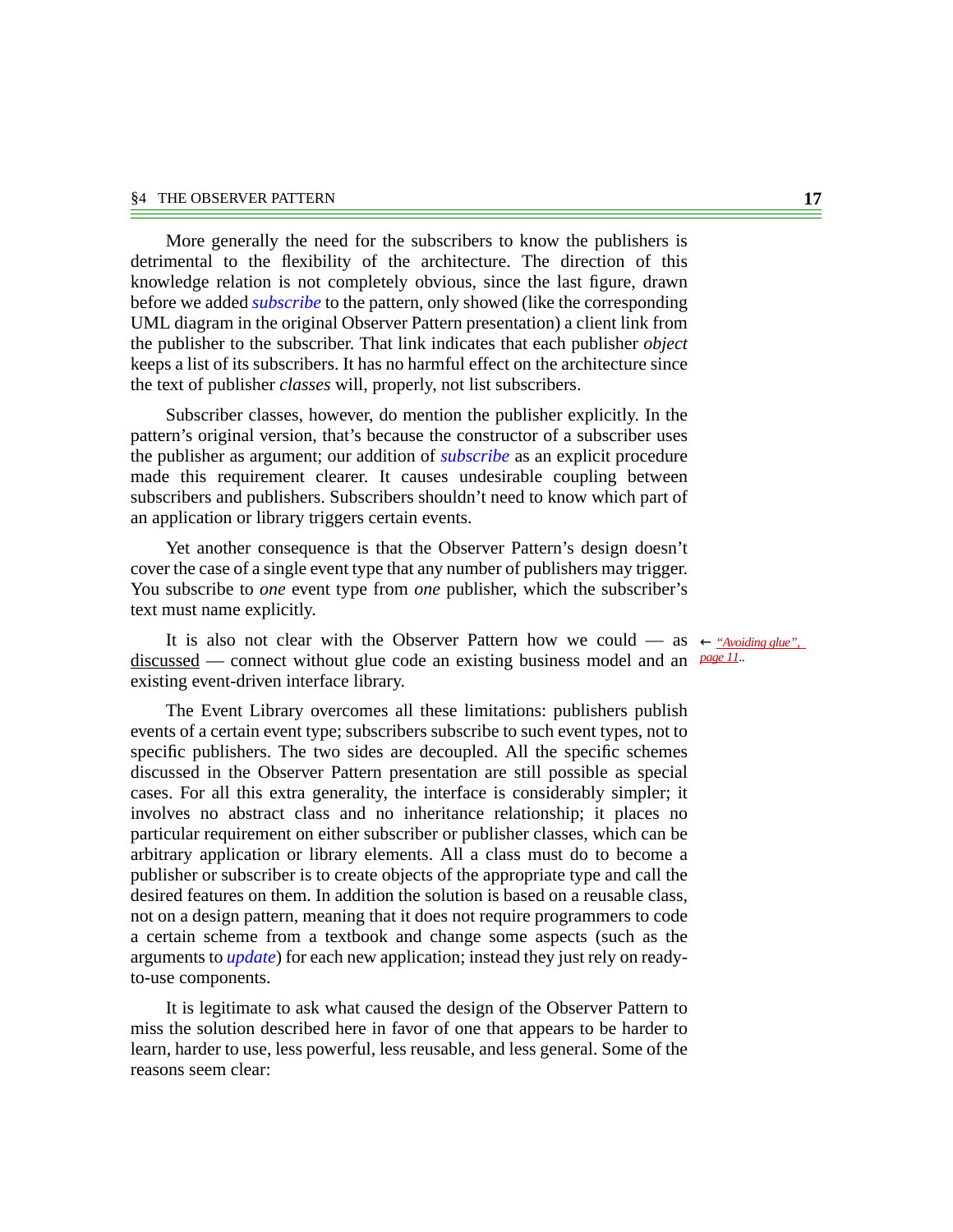- Although solutions had been published before, the Design Patterns book was one of the first times the problem was approached in its generality, so it's not surprising that it didn't produce the last word. The simplest solution doesn't always come first, and it is easier to improve an original idea than to come up with it in the first place. This observation is also an opportunity to note that this article's technical criticism of the Observer Pattern and other existing designs only make sense when accompanied by the obvious acknowledgment of the pioneering insights of the patterns work and other more recent developments.
- The simpler and more advanced solution is only possible, as we have already noted in the case of event data representation, because of advanced language features: genericity, tuples, agents. The work on design patterns has been constrained by its close connection with C++ and then Java, both of which lack some of these features while sometimes adding their own obstacles. Take this comment in the presentation of the Observer Pattern: "*Deleting a* [publisher object] *should not produce dangling references in its* [subscribers]" (**[\[6\]](#page-44-1)**, page 297), followed by suggestions on how to avoid this pitfall. This reflects a problem of  $C_{++}$ (lack of standard garbage collection support) and has an adverse effect on the pattern.
- The Patterns work endeavors to teach programmers useful schemes. This is far from the goal of object technology, the Eiffel method in particular, which seeks to build reusable components so that programmers do *not* have to repeat a pattern that has been identified as useful.

We may also see another reason as possibly even more fundamental. The Observer Pattern design *uses the wrong abstractions* and in the process misses the right abstraction. Talk of right and wrong may sound arrogant, but seems justified here in light of the results. The abstractions "Subscriber" and "Publisher" (Subject and Observer in the original), although attractive at first, turn out to be too low-level, and force application designers to make relevant classes inherit from either *SUBSCRIBER* or *PUBLISHER*, hampering the reuse of existing software elements in new subscribing or publishing roles. Choosing instead *Event type* as the key abstraction — the only one introduced so far for the Event Library — leads to a completely different design.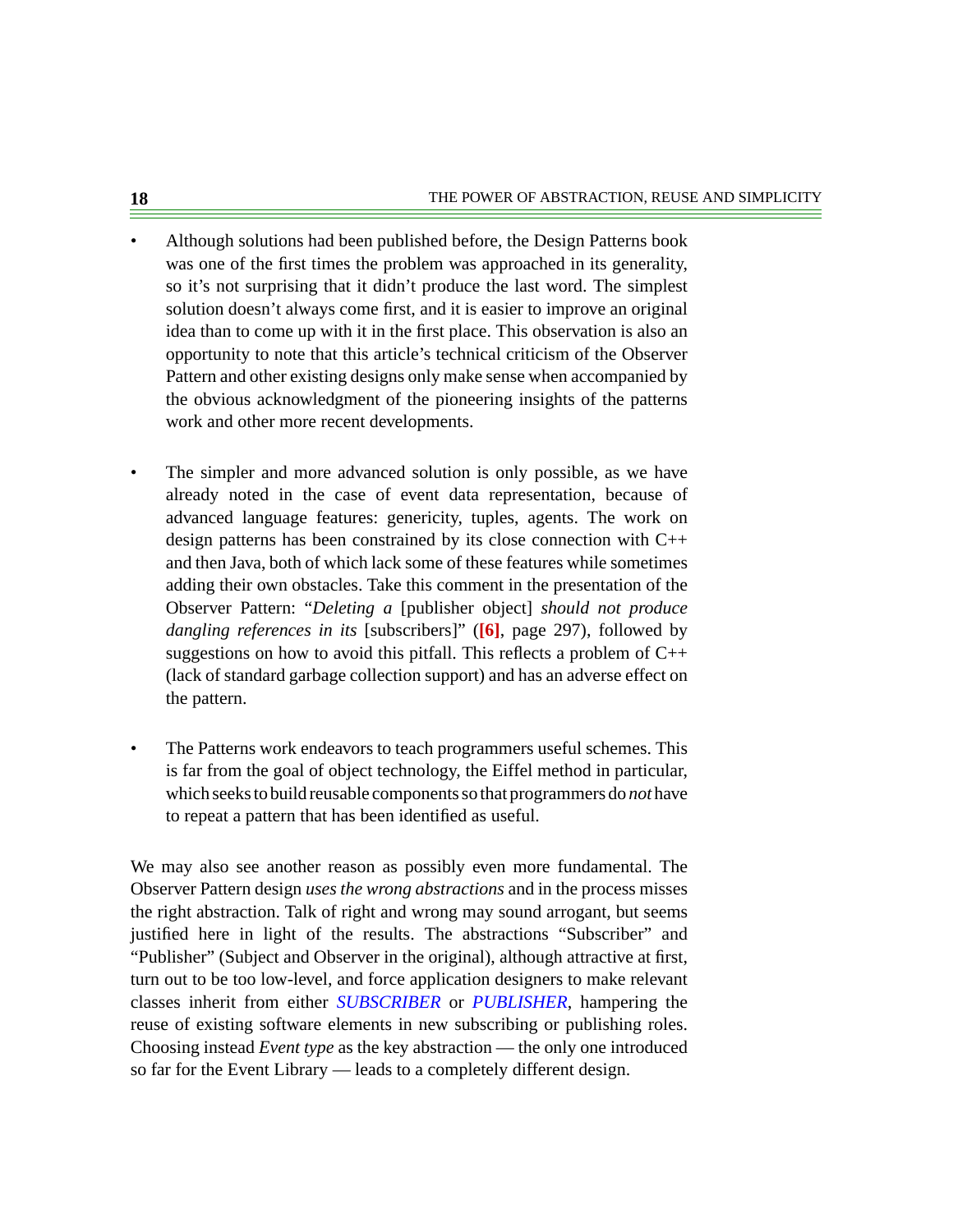With all the attraction of new development tools, concepts and buzzwords, it is easy to forget that the key to good software, at least in an object-oriented style (but is there really any other path?), is a task that requires insight and sweat: the discovery of good abstractions. The best hope for dramatically decreasing the difficulty and cost of software development is to capture enough of these abstractions in reusable components. Design patterns are a useful and sometimes required first step of this effort, but are not sufficient since they still require each developer to learn the patterns and reimplement them. Once we have spotted a promising pattern, we shouldn't stop, but continue to refine the pattern until we are able to turn it into a library ready for off-the-shelf reuse.

# <span id="page-18-0"></span>**5 THE .NET EVENT-DELEGATE MODEL**

Probably inspired by the Observer Pattern but very different in its details, an interesting recent development for the spread of event-driven design is the Microsoft .NET object model, which natively supports two concepts directly related to event-driven design: *delegates*, a way to encapsulate routines into objects, and *event* types. The presence of these mechanisms is one of the principal differences between the .NET model and its most direct predecessor, the Java language; delegates, introduced in Microsoft's Visual J++ product, were at the center of Sun's criticism of that product **[\[19\]](#page-44-3)**.

We will examine how events and delegates address the needs of eventdriven design.

The technology under discussion is not a programming language but the ".NET object model" providing a common substrate for many different languages. (Another article **[\[14\]](#page-44-4)** discusses how the common object model and the programming languages manage to support different languages with their own diverse object models.)

The .NET delegate-event model is quite complex, as we found out in surveying it for a book on .NET **[\[15\]](#page-44-5)**. The present description is partial; for a complete picture see the book.

C# and Visual Basic .NET, the two main languages directly provided by Microsoft to program .NET, have different syntax generally covering similar semantics — the semantics of the .NET object model. Event-delegate programming is one of the areas where the two languages show some significant differences; we'll stay closer to the C# variant.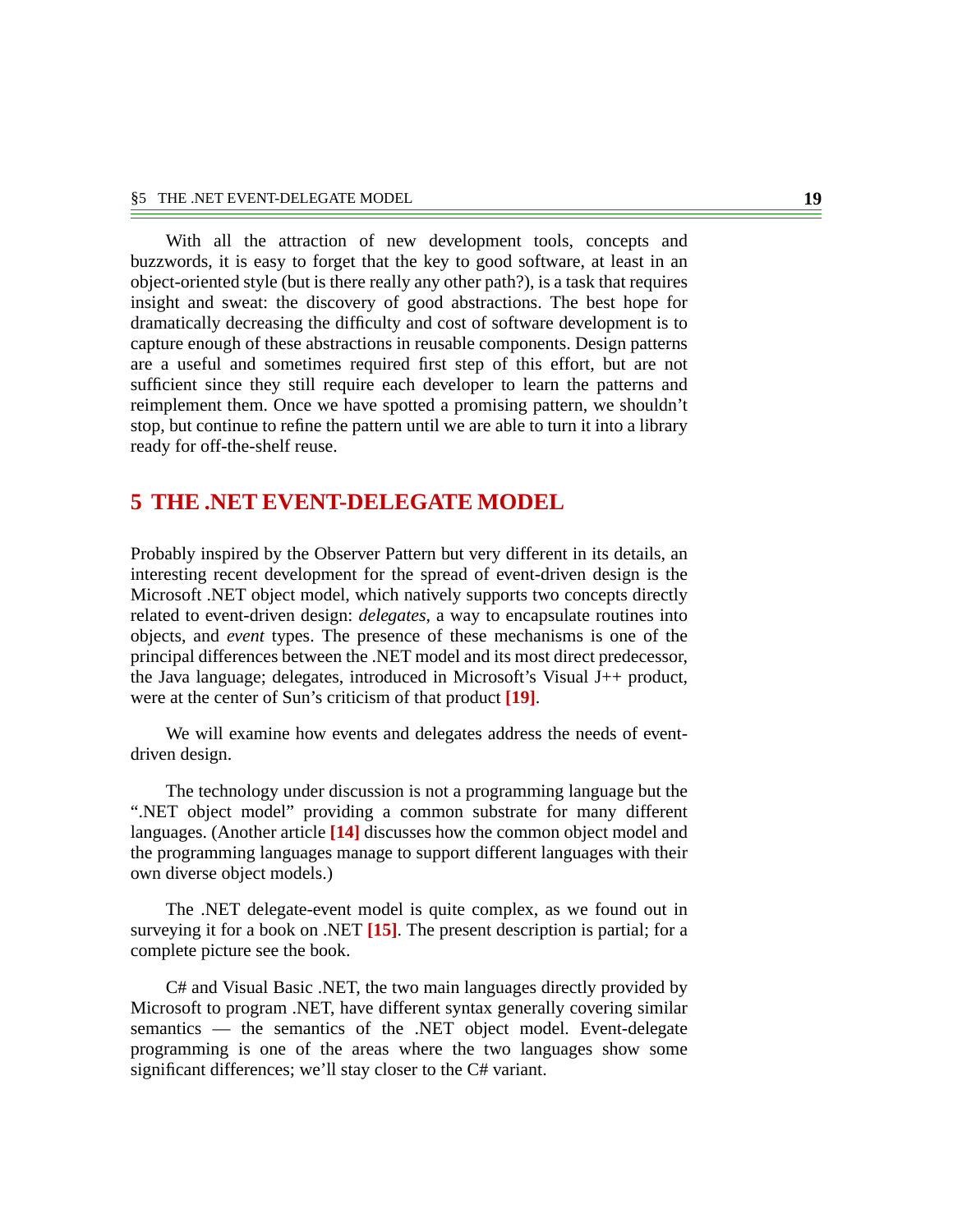### **The basis for delegates**

The .NET documentation presents delegates as a type-safe alternative to function pointers. More generally, a delegate is an object defined from a routine; the principal operation applicable to such an object is one that calls the routine, with arguments provided for the occasion. That operation corresponding to the feature *call* applicable to Eiffel agents — is called DynamicInvoke in the basic .NET object model.

The notion is easy to express in terms of the more general agent concept introduced earlier. Assuming, in a class *C*, a routine of the form

*r* (*a1*: *A*; *b1*: *B*)

with some argument signature, chosen here — just as an example — to include two argument types *A* and *B*, .NET delegates correspond to agents of the form

<span id="page-19-1"></span>**agent** *r* **/11/**

or

<span id="page-19-2"></span>

| $\int$ agent x.r |  |
|------------------|--|

for *x* of type *C*. In either case, the delegate denotes a **wrapper object** for *r*: an object representing *r* ready to be called with the appropriate arguments. You would write such a call (still in Eiffel syntax for the moment) as

<span id="page-19-0"></span>

| your_delegate.call ([some_A_value, some_B_value]) | /13/ |
|---------------------------------------------------|------|

where *your\_delegate* is either of the above agents. **[/13/](#page-19-0)** has exactly the same effect as a direct call to *r*:

<span id="page-19-4"></span><span id="page-19-3"></span>

| $\vert r \, (some\_A\_value, some\_B\_value) \vert$      | /14/ |
|----------------------------------------------------------|------|
| $\vert x \cdot r \vert$ (some $A$ value, some $B$ value) | /15/ |

and hence is not interesting if it's next to the definition of *your\_delegate*. The interest comes if the unit that defines *your\_delegate* passes it to other modules, which will then execute **[/13/](#page-19-0)** when *they* feel it's appropriate, without knowing the particular routine *r* that the delegate represents.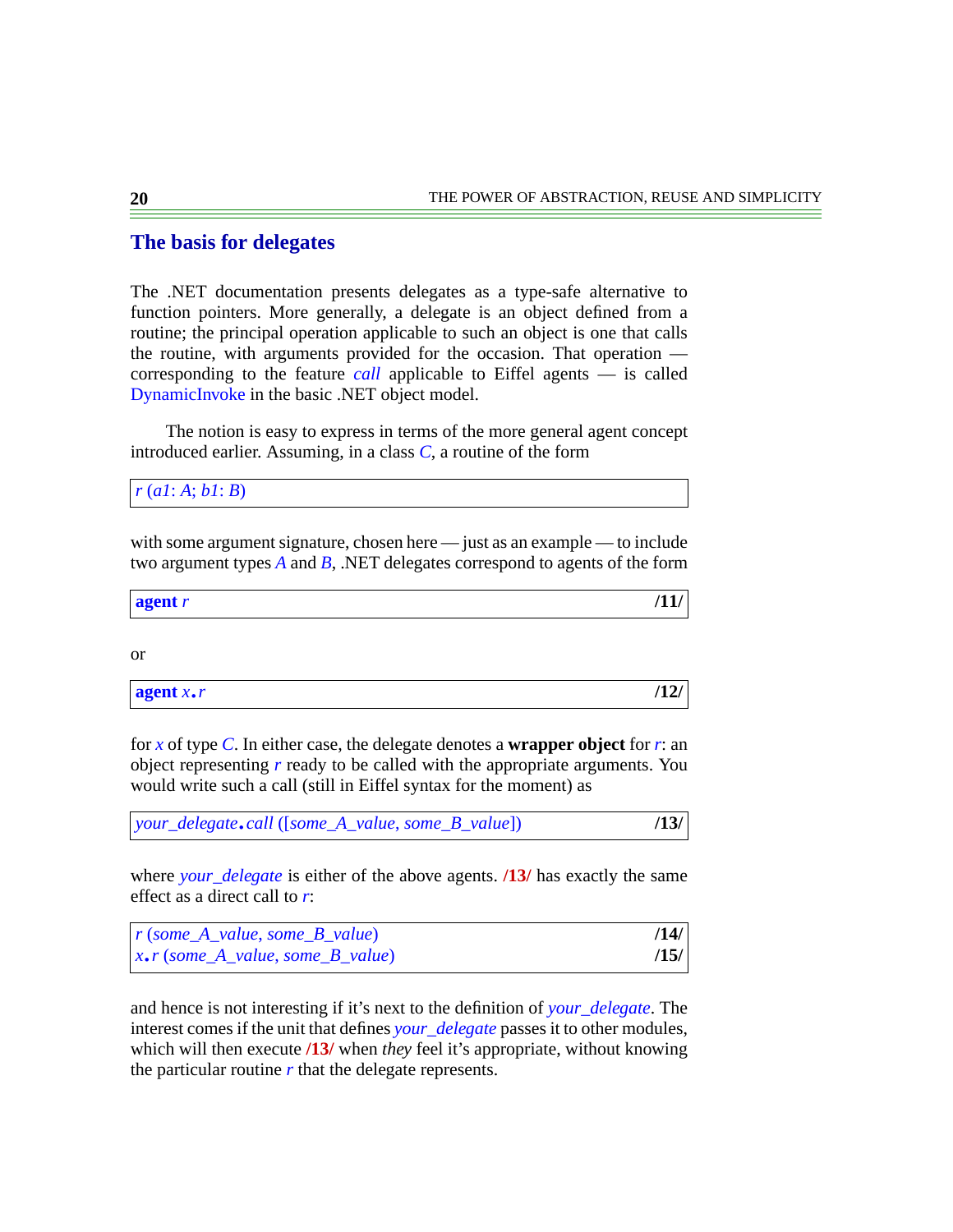The uncoupling will often go further, in line with the earlier discussion: the defining unit inserts *your\_delegate* into an event-action table; the executing unit retrieves it from there, usually not knowing who deposited it, and executes *call* — DynamicInvoke in .NET — on it.

At this stage things are very simple. A delegate is like a restricted form of agent with all arguments open. There is no way to specify some arguments as "closed" by setting them at agent definition time, and leave some others open for filling in at agent call time, as in our earlier example *mouse\_move*.*subscribe* (**agent** *show\_rainfall* (**?**, **?**, *Initial*, *Final*) **[/9/](#page-12-0)**. To achieve that effect you would have to write a special wrapper routine that includes the open arguments only and fills in the closed arguments to call the original, in the style of *show\_rainfall\_at\_initial\_and\_final* **[/10/](#page-12-1)**.

The only difference between the delegate form without an explicit target, **[/11/](#page-19-1)**, and the form with x as a target,  $/12$ , is that the first is only valid in the class *C* that defines *r* and will use the current object as target of future calls, whereas the second, valid anywhere, uses  $x$  as target. The direct call equivalent is **[/14/](#page-19-3)** in the first case and **[/15/](#page-19-4)** in the second. There is no way with delegates to keep the target open, as in the Eiffel notation **agent** {*TARGET\_TYPE*}.*r*; to achieve such an effect you have again to write a special wrapper routine, this time with an extra argument representing the target.

In the examples so far the underlying routine *r* was a procedure, but the same mechanisms apply to a delegate built from a function. Then calling the delegate will return a result, as would a direct call to *r*.

So the basic idea is easy to explain: a delegate is an object representing a routine ready to be called on a target set at the time of the delegate's definition and arguments set at the time of the call.

The practical setup is more complicated. A delegate in .NET is an instance of a class that must be a descendant of a library class, Delegate, or its heir MulticastDelegate, which introduces the feature DynamicInvoke. We won't go into the details — see **[\[15\]](#page-44-5)** — because these classes and features are not for direct use. They have a special status in the .NET runtime; programmers may not write classes that inherit from Delegate. It's a kind of magic class reserved for use by compiler writers so that they can provide the corresponding mechanisms as language constructs. In Eiffel, the agent mechanism (not .NET-specific) readily plays that role. C# with the keyword **delegate** and Visual Basic .NET with **Delegate** provide constructs closely mapped to the semantics of the underlying .NET classes.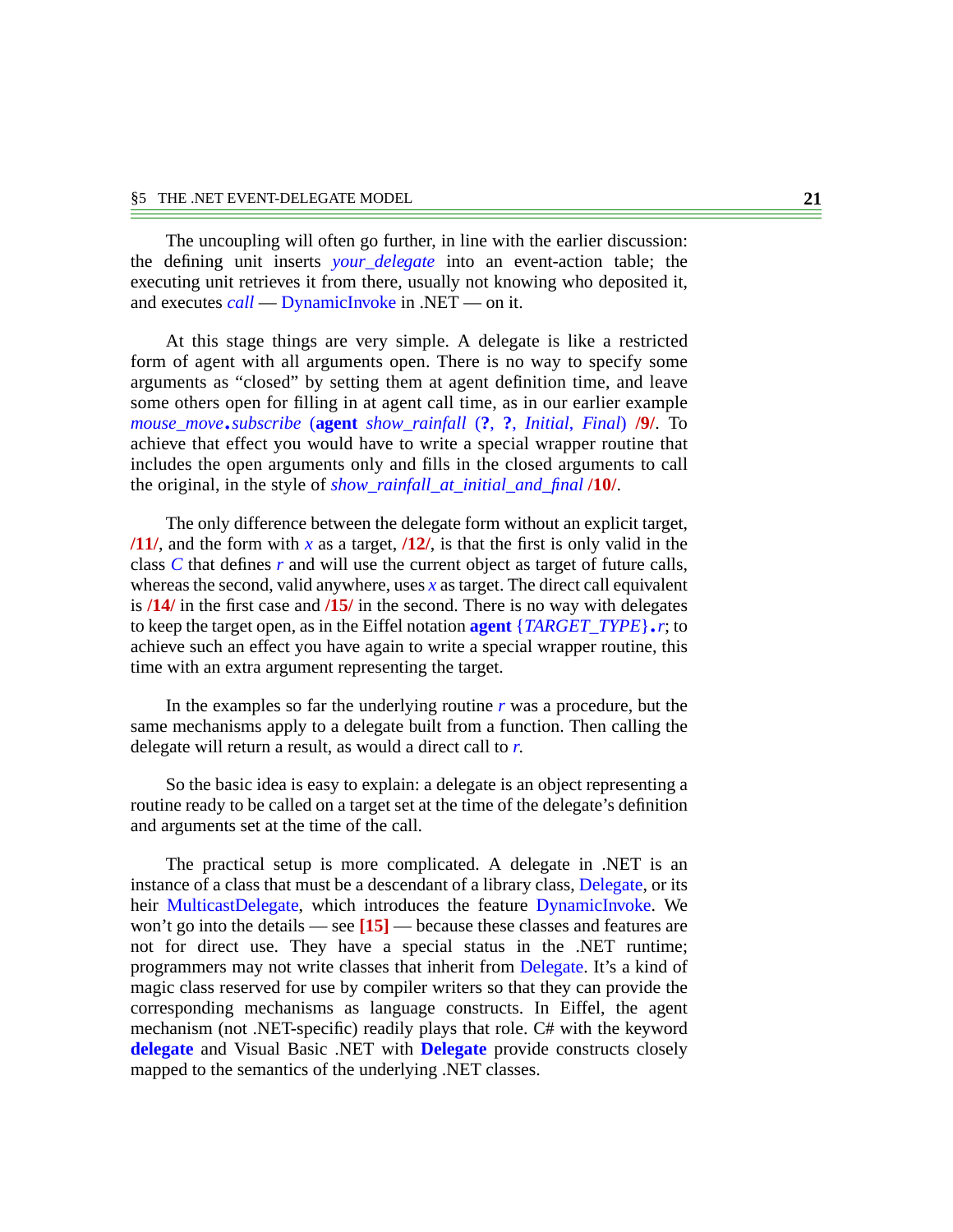Here is how it works in C#. You can't directly define the equivalent of **agent** *r* but must first define the corresponding **delegate type**:

```
public void delegate AB_delegate (A x, B y); /16/
```
In spite of what the keyword **delegate** suggests, the declaration introduces a delegate type, not a delegate.

The .NET documentation cheerfully mixes the two throughout, stating in places **[\[16\]](#page-44-6)** that a delegate "*is a data structure that refers to a static method or to a class instance and an instance method of that class*", which defines a delegate as an object, and in others**[\[17\]](#page-44-7)** that "*Delegates are a reference type that refers to a* Shared *method of a type or to an instance method of an object*" which, even understood as "*A* delegate *is*…", says that a delegate is a type. We'll stick to the simpler definition, that a delegate wraps a routine, and talk of **delegate type** for the second notion.

A delegate type declaration resembles a routine definition — listing a return type, here **void**, and argument types — with the extra keyword **delegate**.

Armed with this definition you can, from a routine  $r$  of a matching signature, define an actual delegate that wraps *r*:

```
AB_delegate r_delegate = new AB_delegate (r); /17/
```
The argument we pass to the constructor is the name of a routine, r. This particular instruction is type-wise valid since the signatures declared for the delegate and the routine match. Otherwise it would be rejected. A delegate constructor as used here is the only context in which C#, and more generally the .NET model, allow the use of a routine as argument to a call.

Instead of **new** AB\_delegate (r) you can choose a specific call target  $x$  by writing **new** AB\_delegate  $(x, r)$ ; or, if r is a static routine of class C, you can<br>use **new** AB\_delegate  $(C, r)$ . (A static routine in C++ and successors is an use **new** AB\_delegate  $(C, r)$ . (A static routine in C++ and successors is an operation that doesn't take a target.)

All we have achieved so far is the equivalent of defining the agent expression **agent** *<sup>r</sup>* or **agent** *<sup>x</sup>*.*r*. Because of typing constraints this requires defining a specific delegate type and explicitly creating the corresponding objects. The noise is due to the desire to maintain type safety in a framework that doesn't support genericity: you must define a delegate type for every single routine signature used in event handling.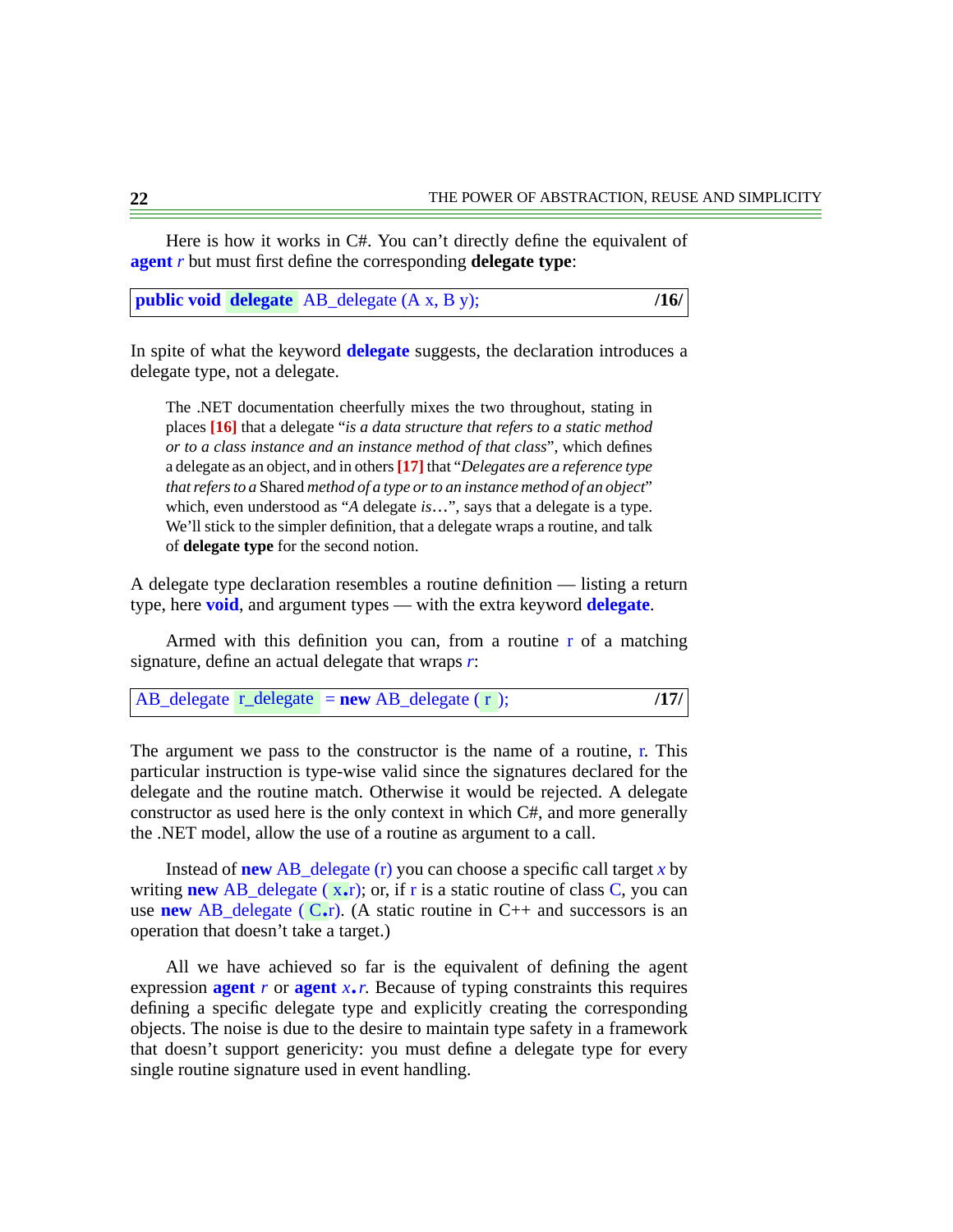Equipped with a delegate, you'll want to call the associated routine (see **[/13/](#page-19-0)**). This is achieved, in C#, through an instruction that has the same syntactic form as a routine call:

|  |  |  | AB_delegate (some_A_value, some_B_value); |  |  | /18/ |
|--|--|--|-------------------------------------------|--|--|------|
|--|--|--|-------------------------------------------|--|--|------|

Visual Basic .NET offers corresponding facilities. To define a delegate type as in **[/16/](#page-21-0)** you will write:

**Delegate Sub** AB\_delegate (x **As** A, y **As** B);

To create a delegate of that type and associate it with a routine as in **[/17/](#page-21-1)**:

**Dim** r\_delegate **As New** AB\_delegate (**AddressOf** r);

The operator **AddressOf** is required since — unlike in  $C#$  — you can't directly use the routine name as argument.

#### **Events**

Along with delegates, .NET offers a notion of event. Unlike the Event Library's approach, the model doesn't use ordinary objects for that purpose, but a special built-in concept of "event". It's a primitive of the object model, supported by language keywords: **event** in C#, **Event** in Visual Basic .NET, which you may use to declare special features (members) in a class.

What such a declaration introduces is actually not an event but an event type. Here too the .NET documentation doesn't try very hard to distinguish between types and instances, but for this discussion we have to be careful. When a .NET class Button in a GUI or WUI library declares a feature Click as **event** or **Event** it's because the feature represents the event type "mouse click", not a case of a user clicking a particular button.

In the basic event handling scheme, the declaration of any *event* type specifies an associated *delegate* type. That's how .NET enforces type checking for event handling. It all comes together in a type-safe way: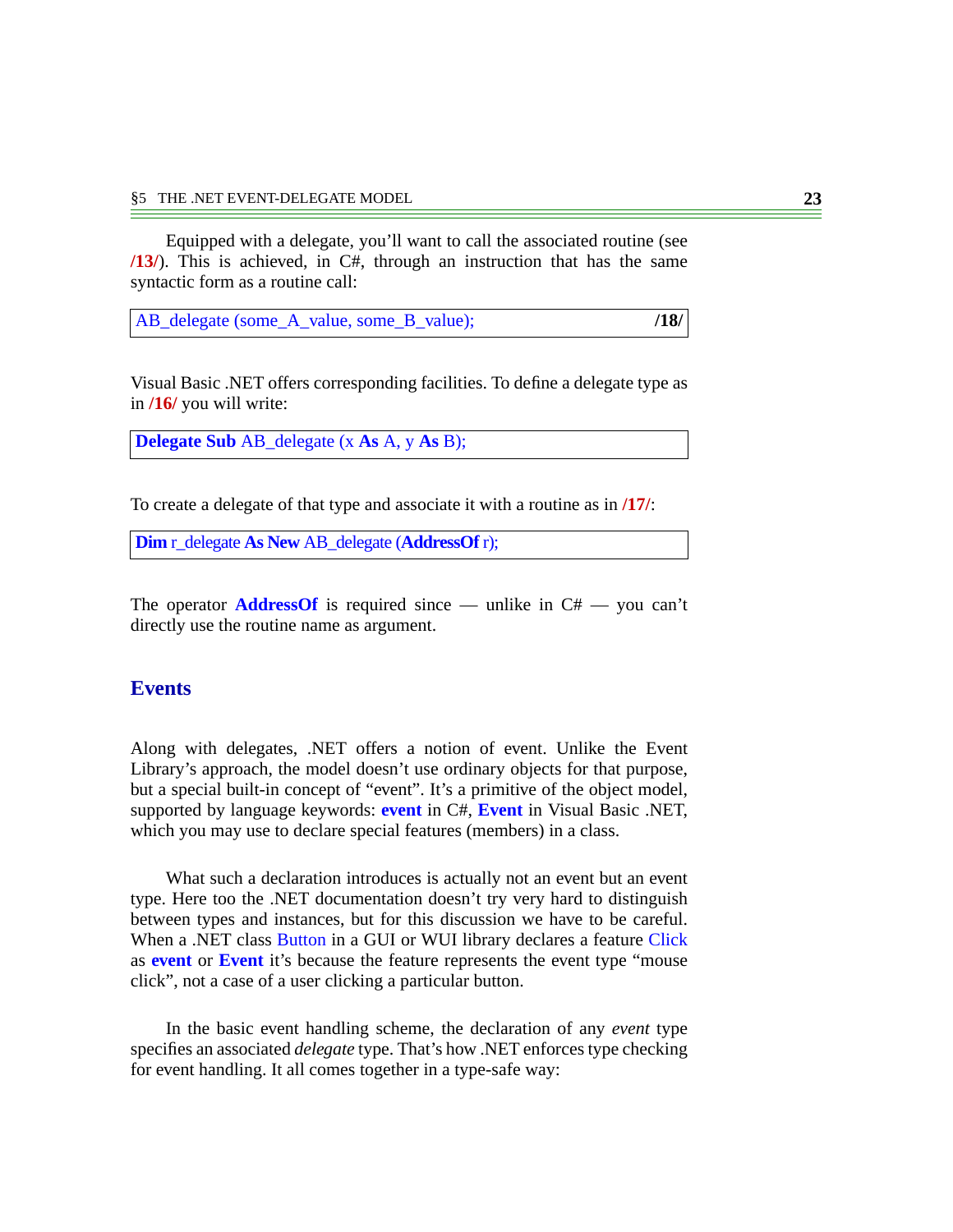- A A delegate represents a routine.
- B That routine has a certain signature (number and types of arguments, and result if a function).
- C That signature determines a **delegate type**.
- <span id="page-23-0"></span>D • To define an **event type**, you associate it with such a delegate type.
- E Given the event type, any software element may *trigger* a corresponding event, passing to it a set of "event arguments" which must match the signature of the delegate. This matching is statically checkable; compilers for statically typed languages, and otherwise the type verifier of the .NET runtime, will reject the code if there is a discrepancy.

For step **D**, Visual Basic .NET lets you specify a routine signature without explicitly introducing a delegate type as you must do in C#. Internally the VB.NET compiler will generate a delegate type anyway. We'll restrict ourselves to the C# style, also possible in VB.NET. You can declare an event type as

<span id="page-23-1"></span>

| <b>public event</b> AB_delegate Your_event_type; |  | /19 |
|--------------------------------------------------|--|-----|
|--------------------------------------------------|--|-----|

where the last item is what's being declared; the delegate type that precedes, here AB\_delegate, is an extra qualifier like **public** and **event**.

What this defines is a new event type such that triggering an event of type Your\_event\_type will produce event data of a type compatible with the signature of AB\_delegate; in this example, the event will produce a value of type  $\overline{A}$  and a value of type  $\overline{B}$ . As another example you might declare

public event Two\_coordinate\_delegate Click ;

to declare an event type Click whose triggering will produce two integers corresponding to the mouse coordinates. This assumes (compare **[/16/](#page-21-0)**):

<span id="page-23-2"></span>**public void delegate** Two\_coordinate\_delegate (**int** x, **int** y); **/20/**

Note again that a particular mouse click is an event, but Click itself denotes the general notion of a user clicking the mouse.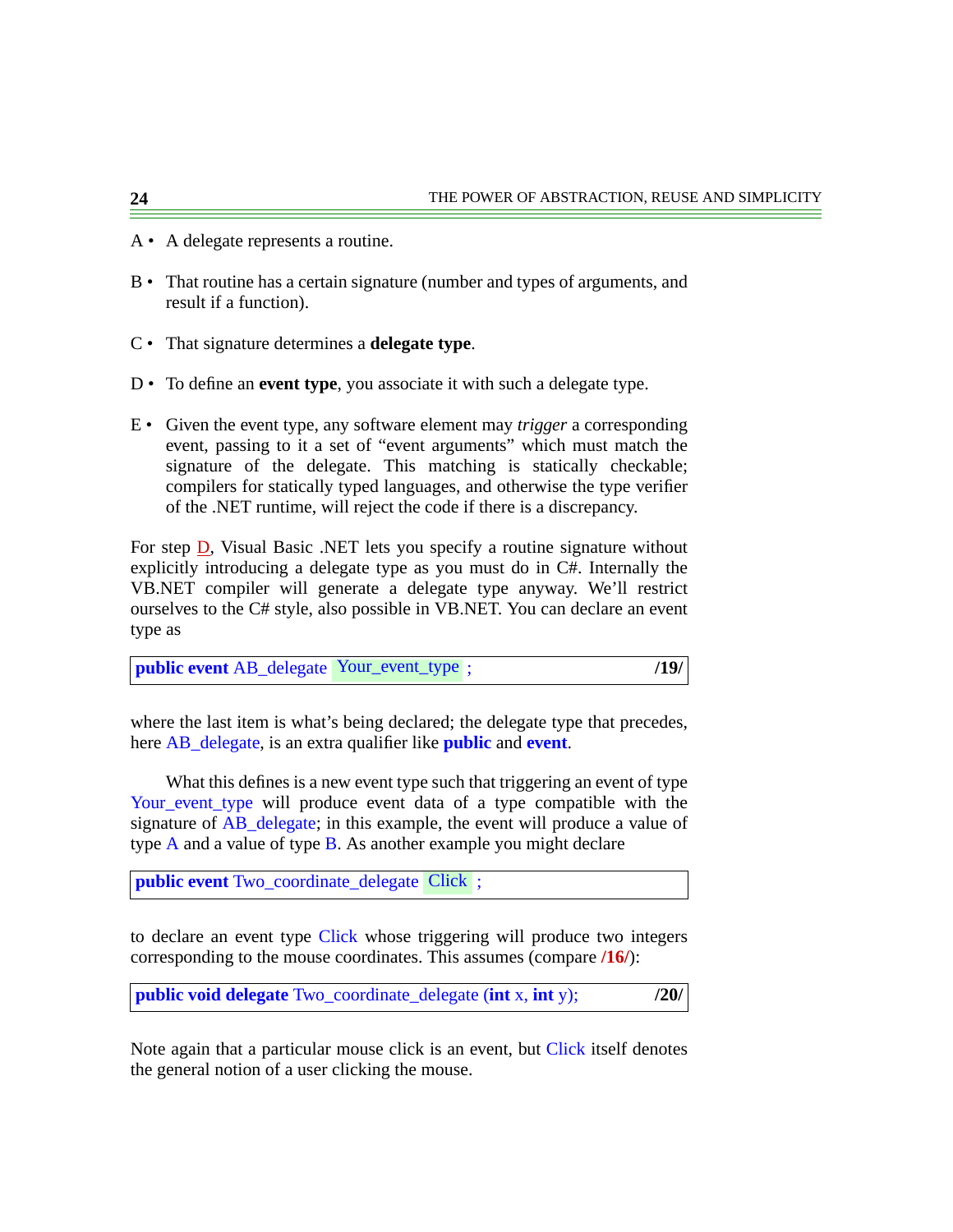Such event type definitions are the counterpart of the declarations of instances of *EVENT\_TYPE* in the Event Library. Here, however, we have to introduce a new type declaration, referring to a delegate type, in each case. The reason is clear: the .NET model has neither tuples nor genericity. In the Event Library we could declare for example

*mouse\_click*: *EVENT\_TYPE* [*TUPLE* [*INTEGER*, *INTEGER*]]

always using the same generic base class, *EVENT\_TYPE*, and varying the generic parameter as needed. The equivalent of Your\_event\_type **[/19/](#page-23-1)** would use *EVENT* TYPE [*TUPLE* [*A*, *B*]]. In .NET, we have to introduce a new delegate type each time, and refer to it in declaring the event type.

### **Connecting delegates to event types**

We can now declare a delegate type corresponding to a certain routine signature; declare and create a delegate of that type, associated with a particular routine of matching signature; and define an event type that will generate event data also matching the delegate's type, so that the data can be processed by the routine. We need a facility enabling a subscriber to connect a certain delegate with a certain event type for a certain control.

We know the general idea: record a triple — control, event type, delegate — into an event-action table. In the .NET model and especially C#, however, the mechanism is expressed at a lower level. You will write

```
some_target.Some_event_type += some_delegate;
```
for example

your\_button.Click += Two\_coordinate\_delegate;

where the highlighted  $+$  operator means "append to the end of a list". This appends the delegate to the list associated with the target and the event type. Such a list automatically exists whenever some\_target is of a type that, among its features, has an event type Some\_event\_type. Then if a publisher triggers an event, the underlying .NET mechanisms will traverse all the lists associated with the event's type, and execute their delegates in sequence.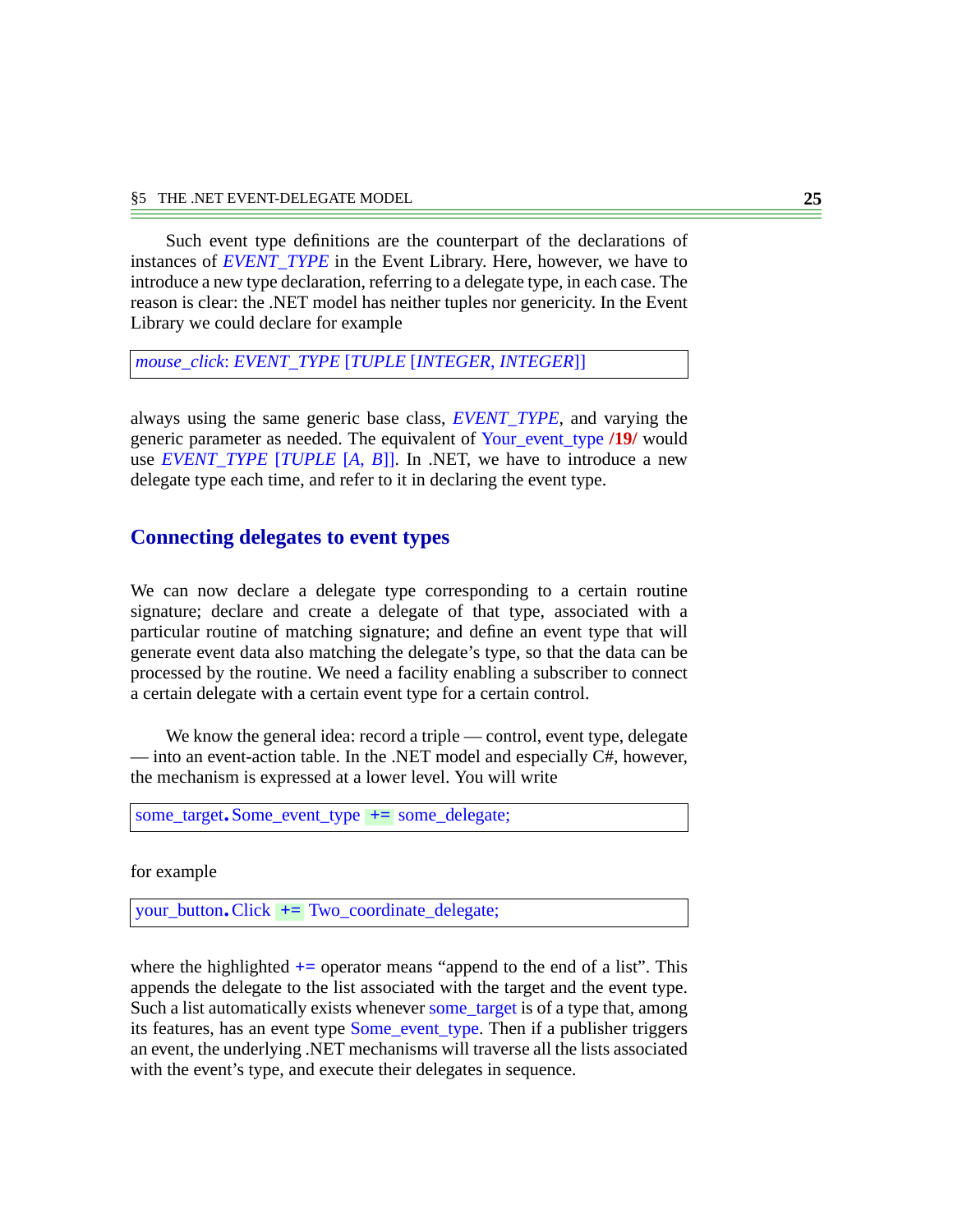Collectively, the set of all such lists constitutes the equivalent of the event-action table. The subscriber, however, will have to know about the individual lists and manage them individually. The only operations permitted are  $+=$  and its inverse  $-=$  which removes a delegate.

The introductory discussion of event-driven design pointed out that in the general case each association we record is not just a pair (event type, action) but a triple, involving a control. The .NET model's basic association mechanism this\_control.this\_event\_type += this\_action directly enforces this style. But then it doesn't cover the simpler case of subscribing to events that may occur anywhere, independent of any control. The Event Library gave us that flexibility: since an event type is just an object, you may create it at the level of the application **[/1/](#page-1-1)**, or local to a particular control object such as a button **[/5/](#page-2-0)**. You can achieve the former effect in .NET too, but this will require defining and creating a pseudo-control object and attach the event type to it, another source of extra code.

### **Raising events**

We haven't yet seen the publisher side. To raise an event of a type such as Your\_event\_type or Click you will, in C#, use the event type name as if it were a procedure name, passing the event data as arguments. Unfortunately, it is not enough to write Click (x\_coordinate, y\_coordinate) or, in the other example, Your\_event\_type (some\_A\_value, some\_B\_value). The proper idiom is

<span id="page-25-0"></span>

| <b>if</b> (Click $!=$ <b>null</b> )                     |      |
|---------------------------------------------------------|------|
| {Click (this, x_mouse_coordinate, y_mouse_coordinate)}; | /21/ |

The check for **null** is compulsory but can only be justified in reference to implementation internals. The name of the event type, here Click, denotes an internal list of delegates, to which you don't have access. (You can apply  $+=$  and  $-=$ , but not to the whole list, only to the list for one control, such as your\_button.Click.) If it's null because no delegate has been registered, trying to raise the event would cause an incorrect attempt to access a non-existent data structure.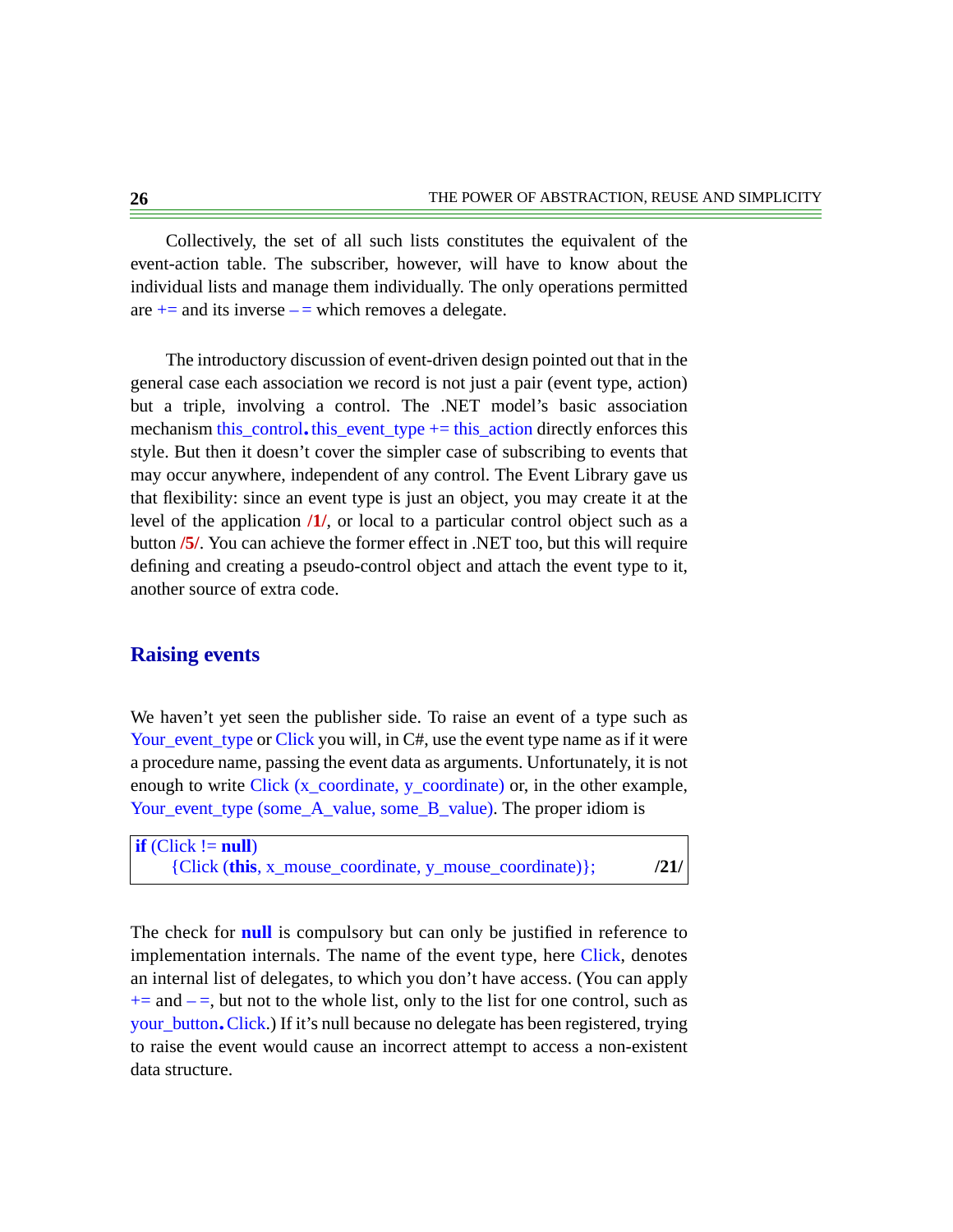It is incomprehensible that the mechanism makes this check incumbent on every publisher for every occurrence of raising an event. In the design of an API, one should avoid requiring client programmers to include an operation that's tedious to code and easy to forget, raising the risk that client applications will experience intermittent failures. Probably because of that risk, the documentation for .NET recommends never writing the above code **[/21/](#page-25-0)** to raise an event directly, but encapsulating it instead in a routine

```
protected void OnClick (int x, int y)
     \{if (Click != null)Click (this, x, y);
     }
```
then calling that routine to publish the event. The documentation actually says that you "*must*" use this style, including naming the routine On*EventType*, although in reality it's only a style recommendation. The strength of the advice indicates, however, the risks of not doing things right.

In comparing the .NET approach with the Event Library, we should also note that .NET's triggering of events requires some underlying magic. In the Event Library, the consequence of *mouse\_click*.*publish* (*x*, *<sup>y</sup>*) is to execute the procedure *publish* of class *EVENT\_TYPE*. That procedure looks up the event-action table to find all agents that have been associated with the *mouse\_ click* event type, an ordinary object. The table implementation is a plain *HASH\_TABLE* from the standard EiffelBase library. You can see the whole implementation (only if you want to, of course) by looking up the source code of *EVENT\_TYPE*. If you are not happy with the implementation you can write a descendant of *EVENT\_TYPE* that will use different data structures and algorithms. In .NET, however, you have to accept that the instruction to register an event type, such as your\_button.Click  $+=$  your\_delegate, somehow updates not only the list Click attached to your button but also the mysterious global list Click which you can't manipulate directly, and in fact shouldn't have to know about except that you must test it against **null** anyway. So you have to trust the .NET runtime to perform some of the essential operations for you. Of course the runtime probably *deserves* to be trusted on that count, but there is really no reason for such mysteries. Implementing the action-event table is plain application-level programming that doesn't involve any system-level secrets and should have been done in a library, not in the built-in mechanisms of the virtual machine.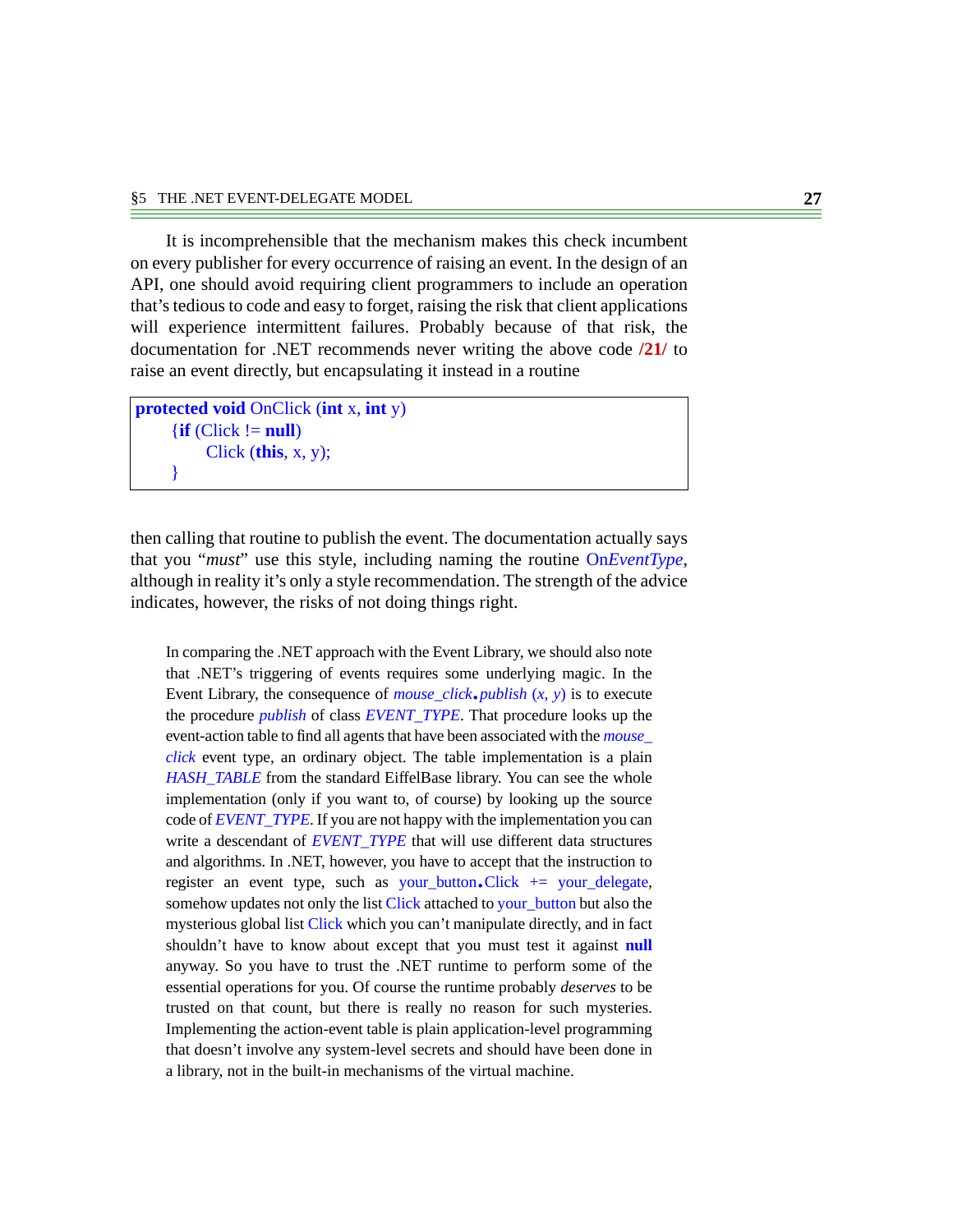# **Event argument classes**

If you have been monitoring the amount of extra code that various rules successively add to the basic ideas, you have one more step to go. For simplicity, our example event types, Click and Your\_event\_type, have relied on delegate types by specifying signatures directly: two integer arguments for Click **[/20/](#page-23-2)**, arguments of types A and B in the other case **[/16/](#page-21-0)**.

The recommended style is different. (Here too, the documentation suggests that this style is required, whereas it's in fact just a possible methodological convention.) It requires any delegate type used with events meaning, really, any delegate type — to have exactly two arguments, the first one an Object representing the target and the second a descendant of the library class System.EventArgs. In our examples, you would declare

| // Compare with $/16$ :                                             |                           |  |
|---------------------------------------------------------------------|---------------------------|--|
| public void delegate AB_delegate (Object sender, ABEventArgs e)     |                           |  |
|                                                                     |                           |  |
|                                                                     | // Compare with $/20$ :   |  |
| <b>public void delegate</b> Two_coordinate_delegate (Object sender, |                           |  |
|                                                                     | TwoCoordinateEventArgs e) |  |

with special classes ABEventArgs, describing pairs of elements of types A and B, and TwoCoordinateEventArgs describing pairs of integer elements representing mouse coordinates. For an event that doesn't generate event data, you would use the most general class System.EventArgs.

The reason for this rule seems to be a desire to institute a fixed style for all event handling, where events take exactly two arguments, the details of the event data being encapsulated into a specific class.

The consequence, however, is an explosion of small classes with no interesting features other than their fields, such as mouse coordinates *x* and *y*. In ordinary object-oriented methodology, the proliferation of such classes really record types in O-O clothing — is often a sign of trouble with the design. It is ironic that mechanisms such as delegates succeed in countering a similar proliferation, arising from the presence of many "command classes", used for example in the Undo-Redo pattern **[\[10\]](#page-44-8)**. Reintroducing numerous System.EventArgs classes, one per applicable signature, is a step backwards.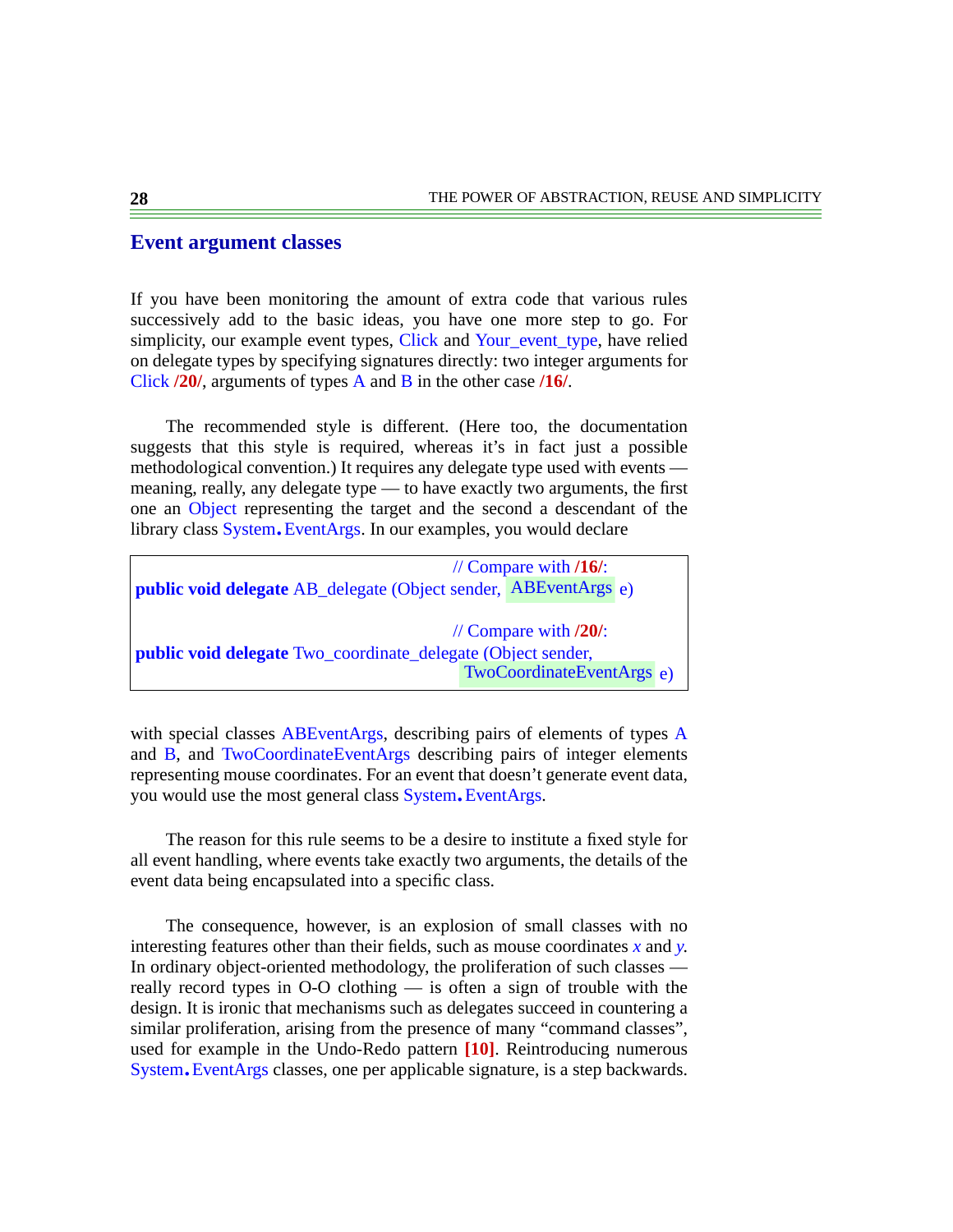The resulting style is particularly heavy in the case of events with *no* data: instead of omitting arguments altogether, you must still pass **this** (the current object) as Sender, and a useless object of type System.EventArgs — an event data object containing no event data. Such overkill is hard to justify.

In the absence of compelling arguments for the **System**. EventArgs style, it would seem appropriate to advise .NET event programmers to disregard the official methodological rule. The style, however, is used heavily in the eventdriven libraries of .NET, especially Windows Forms for GUI design and Web Forms for WUI design, so it's probably there to stay.

#### <span id="page-28-1"></span>**An assessment of the .NET form of event-driven design**

The event-delegate mechanism of .NET clearly permits an event-driven style of design. It lies at the basis of Windows Forms and Web Forms, both important and attractive libraries in the .NET framework. We must keep this in mind when assessing the details; in particular, none of the limitations and complications encountered justifies returning to a Java approach where the absence of a mechanism to wrap routines in objects causes even more heaviness.

The amount of noise code is, however, regrettable. Let's recapitulate it by restarting from the Event Library model, which seems to yield the necessary functionality with the conceptually minimal notational baggage. On the publisher side we must, returning to the mouse click example:

- E1 Declare an event type *click*: *EVENT\_TYPE* [*TUPLE* [*INTEGER*, *INTEGER*]] typically as a once function that creates the object.
- E2 For every occurrence of the event, publish it: *click*.*publish* (*x*, *y*).

On the subscriber side, to subscribe a routine *r*, we execute, once:

<span id="page-28-0"></span>E3 • *your\_button*.*click*.*subscribe* (**agent** *r*)

Here is the equivalent in .NET, again using C#. Some element of the system (it can be the publisher or the subscriber) must:

- D1 Introduce a new descendant ClickArgs of EventArgs repeating the types of arguments of *r*. This adds a class to the system.
- D2 Declare a delegate type ClickDelegate based on that class. This adds a type.

Then the publisher must:

- D3 Declare a new event type ClickEvent based on the type ClickDelegate. This adds a type.
- D4 Introduce a procedure OnClick able to trigger a Click event, but protecting it against the **null** case. The scheme for this is always the same, but must be repeated for every event type.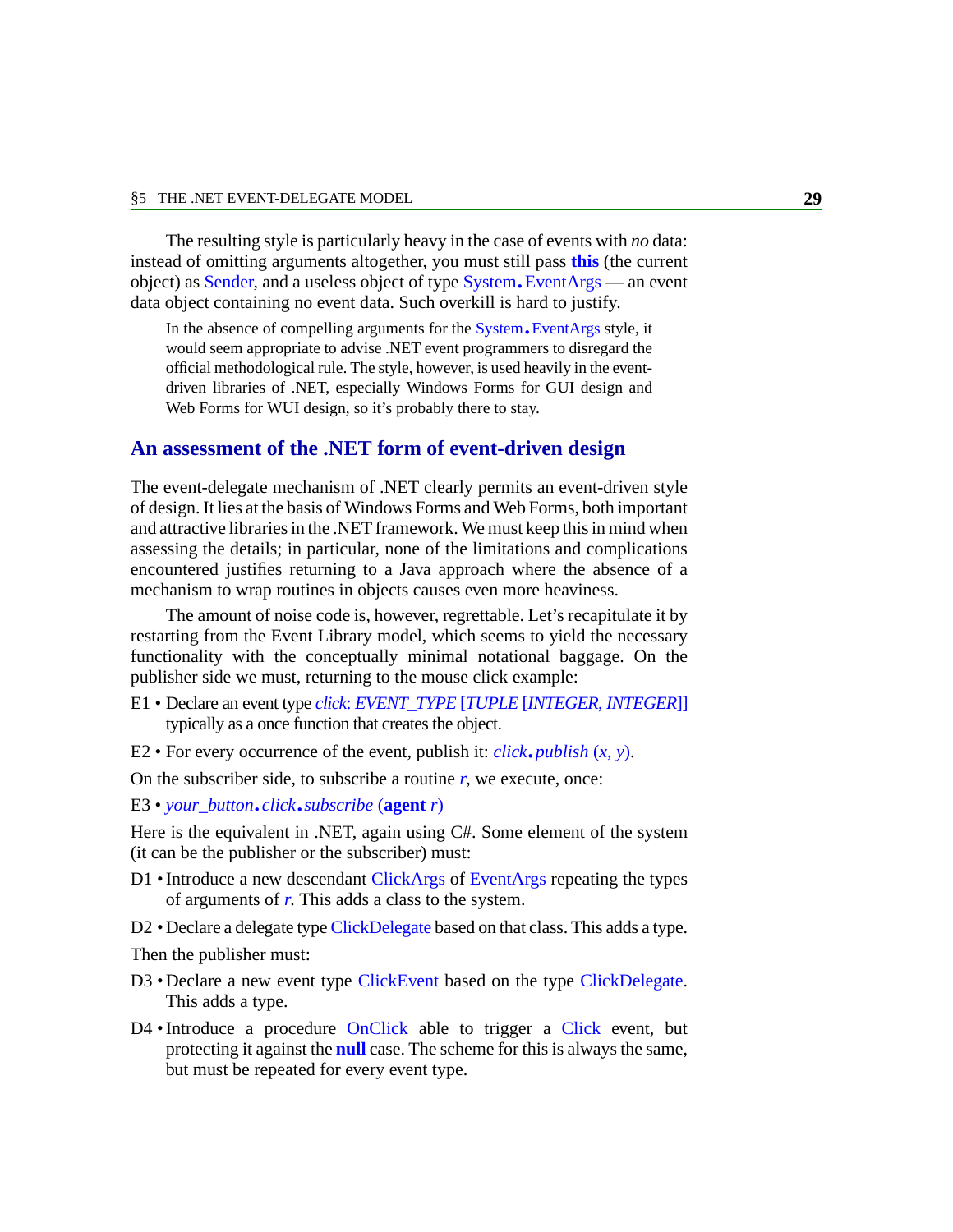- D5 For every occurrence of the event, create an instance of the ClickArgs class, passing x and y to its constructor. This adds a run-time object.
- D6 Also for every occurrence of the event, call Click with the newly created object as argument.

The subscriber must, to subscribe a routine *r*:

- D7 Declare a delegate rDelegate of type ClickDelegate.
- D8 Instantiate that delegate with  $r$  as argument to the constructor (this step can, in C#, be included with the previous step as a single declarationinitialization, see **[/17/](#page-21-1)**).
- D9 Add it to the delegate list for the event type, through an instruction of the form your\_button. Click  $+=$  rDelegate.

In the case of an event type that is not specific to a control, it is also necessary, as we have seen, to add a class describing an artificial control. (With the Event Library you just *remove* the control, *your\_button*, from E[3](#page-28-0).)

To all this encumbrance one must add the consequences of the delegate mechanism's lack of support for closed arguments and open targets, as permitted by agents. These limitations mean that it is less frequently possible, starting from an existing application, to reuse one of its routines directly and ← *["Avoiding glue",](#page-10-1)* plug it into an event-driven scheme, for example a GUI or WUI. If the *[page 11](#page-10-1)*. argument signature is just a little different, you will need to write new wrapper routines simply to rearrange the arguments. More glue code.

The combination of these observations explains why examples of typical event-driven code that would use a few lines with the Event Library can extend across many pages in .NET and C# books.

This does not refute the observation that .NET essentially provides the needed support for event-driven design. The final assessment, however, is that the practical use of these mechanisms is more complicated and confusing than it should be.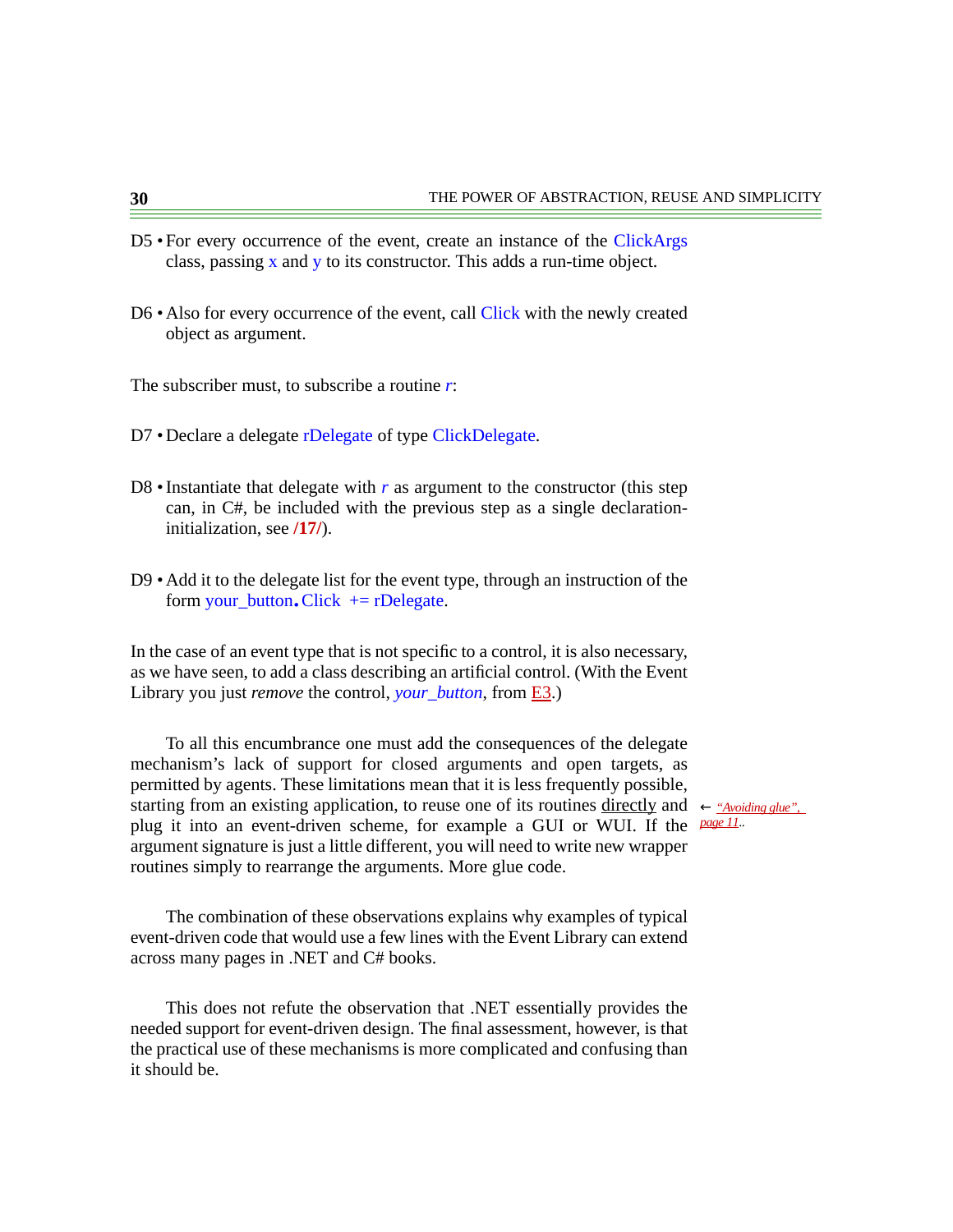# <span id="page-30-0"></span>**6 EVENTS FOR WEB INTERFACES IN ASP.NET**

As a complement to the preceding discussion of .NET delegates and events it is interesting to note that the .NET framework does offer a simple and easyto-learn mechanism for building event-driven applications. It's not part of the basic Common Language Runtime capabilities, but rather belongs to the application side, in the Web Forms mechanism of ASP.NET. Internally, it relies on the more complex facilities that we have just reviewed, but it provides a simpler set of user facilities. The "users" here are not necessarily programmers but possibly Web designers who will, from Web pages, provide connections to an underlying application. So the scope is far more limited — ASP.NET is a web development platform, not a general programming model — but still interesting for this discussion.

ASP.NET is a set of server-side tools to build "smart" Web pages, which provide not only presentation (graphics, HTML) but also a direct connection to computational facilities implemented on the Web server. Because ASP.NET is closely integrated with the rest of the .NET framework, these facilities can involve any software implemented on .NET, from database operations to arbitrarily complex programs written in any .NET-supported language such as C#, Visual Basic or Eiffel.

An event-driven model presents itself naturally to execute such server operations in response to choices — button click, menu entry selection… executed by a visitor to the Web page. The screen shown at the beginning of this article was indeed extracted from an ASP.NET application:

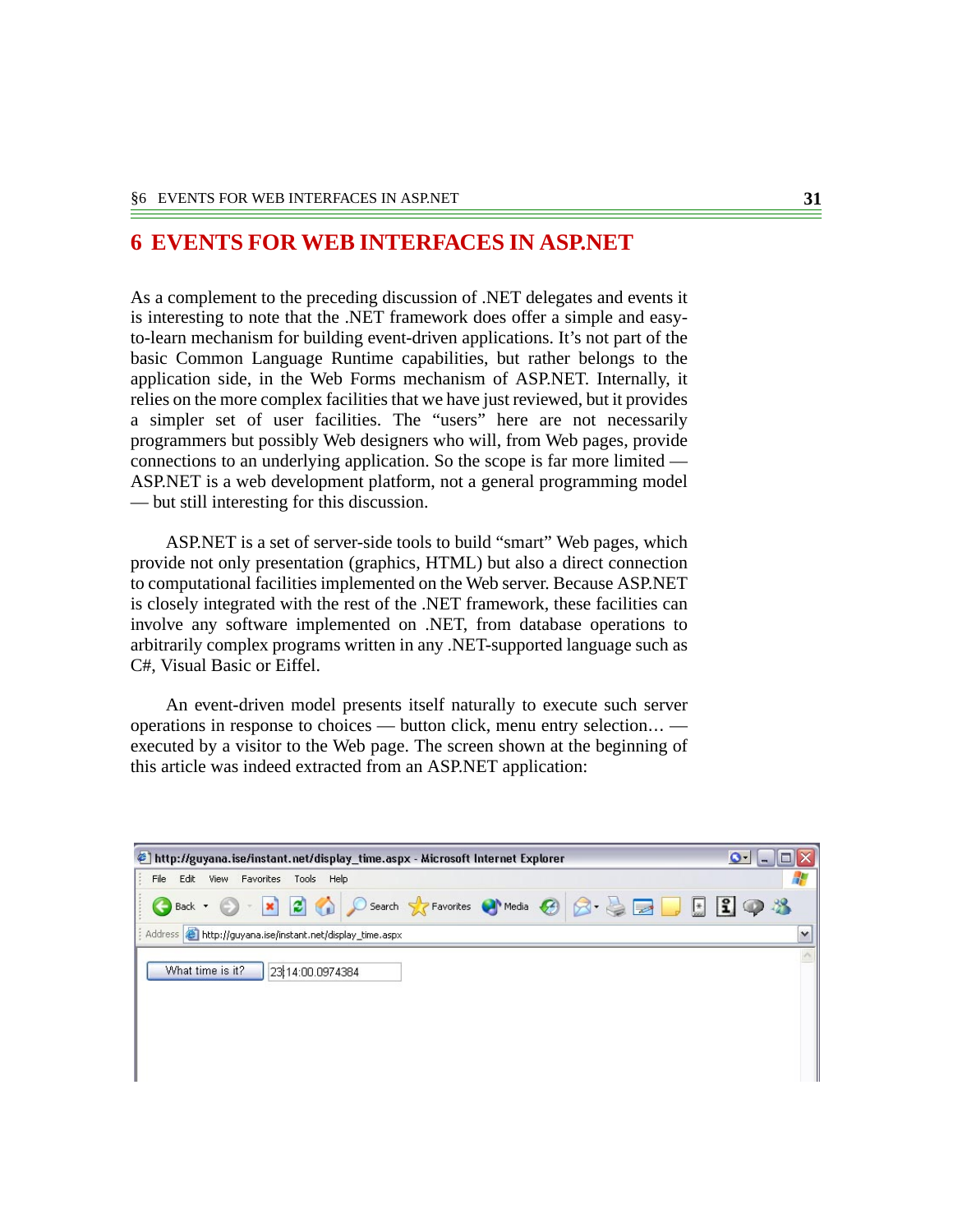If the visitor clicks What time is it?, the current time of day appears in the adjacent text field.

The code to achieve this is, even using C#, about as simple as might be hoped. The whole text reads:

```
<html>
    <body>
        <form runat="server">
             Text = "What time is it?" runat = server<asp:TextBox id = "Output" runat=server/>
         </form>
    </body>
    <script language="C#" runat=server>
    </script>
</html>
             <asp:Button OnClick = "display_time"
        private void display_time (object sender, EventArgs e)
             {Output.Text= DateTime.Now.TimeOfDay.ToString();}
```
The first part, the  $\langle \text{body} \rangle$ , describes the layout of the page and the second part,  $\le$ script $>$ , provides the associated program elements, here in C#.

The  $\langle \text{body} \rangle$  describes two ASP.NET controls: a button, and a text box called **Output**. ASP.NET requires making them part of a <form> to be runat the server side. The first highlighted directive sets the OnClick attribute of the button to **display\_time**, the name of a procedure that appears in the  $\langle \text{script} \rangle$ part. That's enough to establish the connection: when a Click event occurs, the procedure **display\_time** will be executed.

The  $\langle$ script $\rangle$  part is C# code consisting of a single procedure, **display\_time**, which computes the current time and uses it to set the Text property of the **Output** box.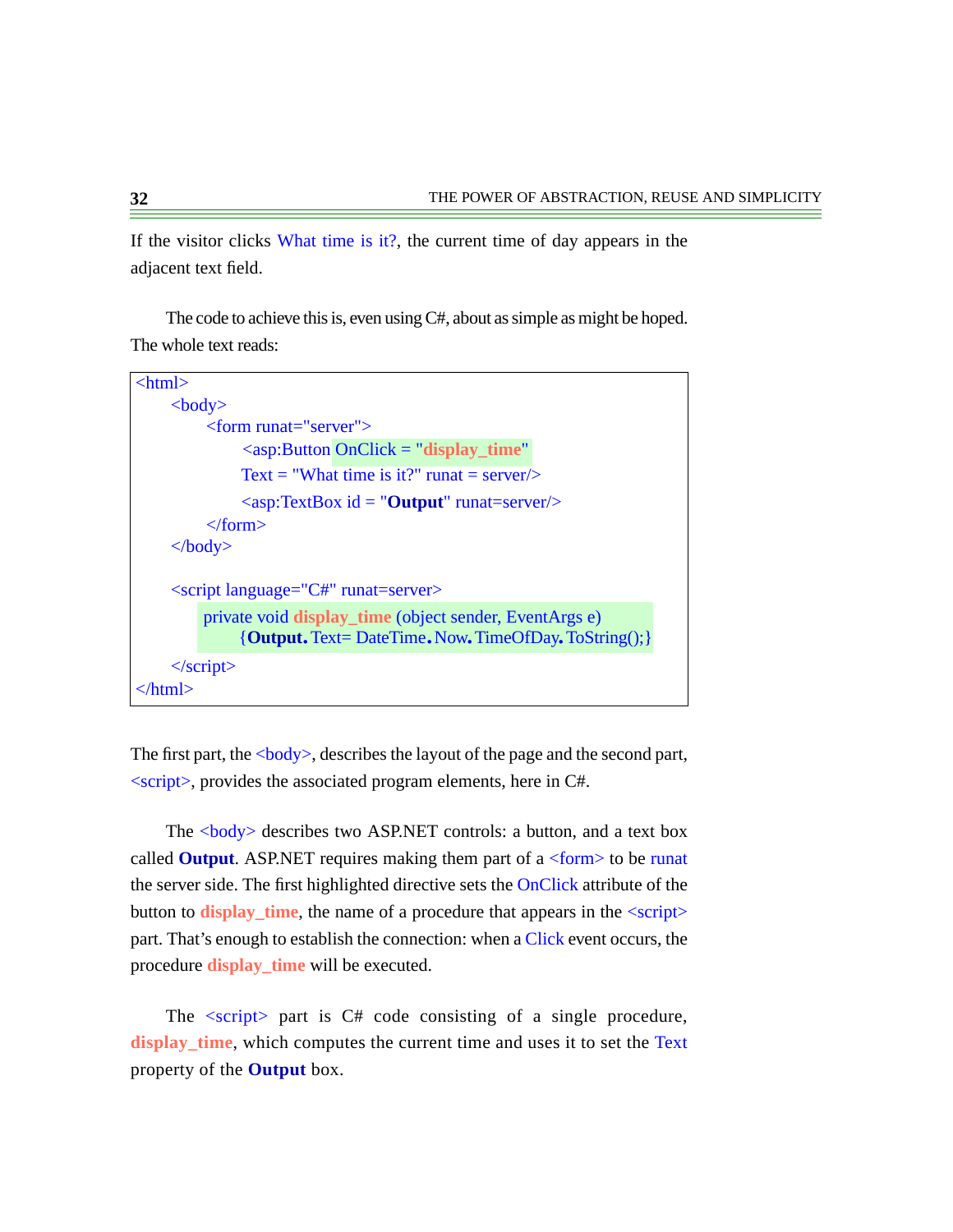This does what we want: a Click event occurring in the button causes execution of **display\_time**, which displays the current time in the **Output** box.

The time computation uses class DateTime, where feature Now gives the current date and time, of type Date; feature TimeOfDay, in Date, extracts the current time; and ToString produces a string representation of that time, so that we can assign it to the Text feature of the TextBox.

Such simplicity is possible because ASP.NET takes care of the details. Since ASP.NET knows about the Click event type, controls such as asp:Button include an OnClick property, which you can set to refer to a particular procedure, here **display\_time**. As a result, we don't see any explicit delegate in the above code; .NET finds the name of the procedure **display\_time**, and takes care of generating the corresponding delegates.

The only hint that this involves delegates is in the signature of display\_time, which involves two arguments: sender, of type object, and e, of type EventArgs. In the recommended style, as we have seen, they are the arguments representing event data, which delegate methods are expected to handle. Someone who just learns ASP.NET without getting the big picture will be told that (object sender, EventArgs e) is a magic formula to be recited at the right time so that things will work.

Clearly, the .NET machinery translates all this into the standard eventdelegate mechanism discussed in the previous section. But it is interesting to note that, when the target audience is presumed less technical — Web designers rather than hard-core programmers — .NET can offer a simple and clear API.

The Event Library provides similar simplicity in a more general programming model.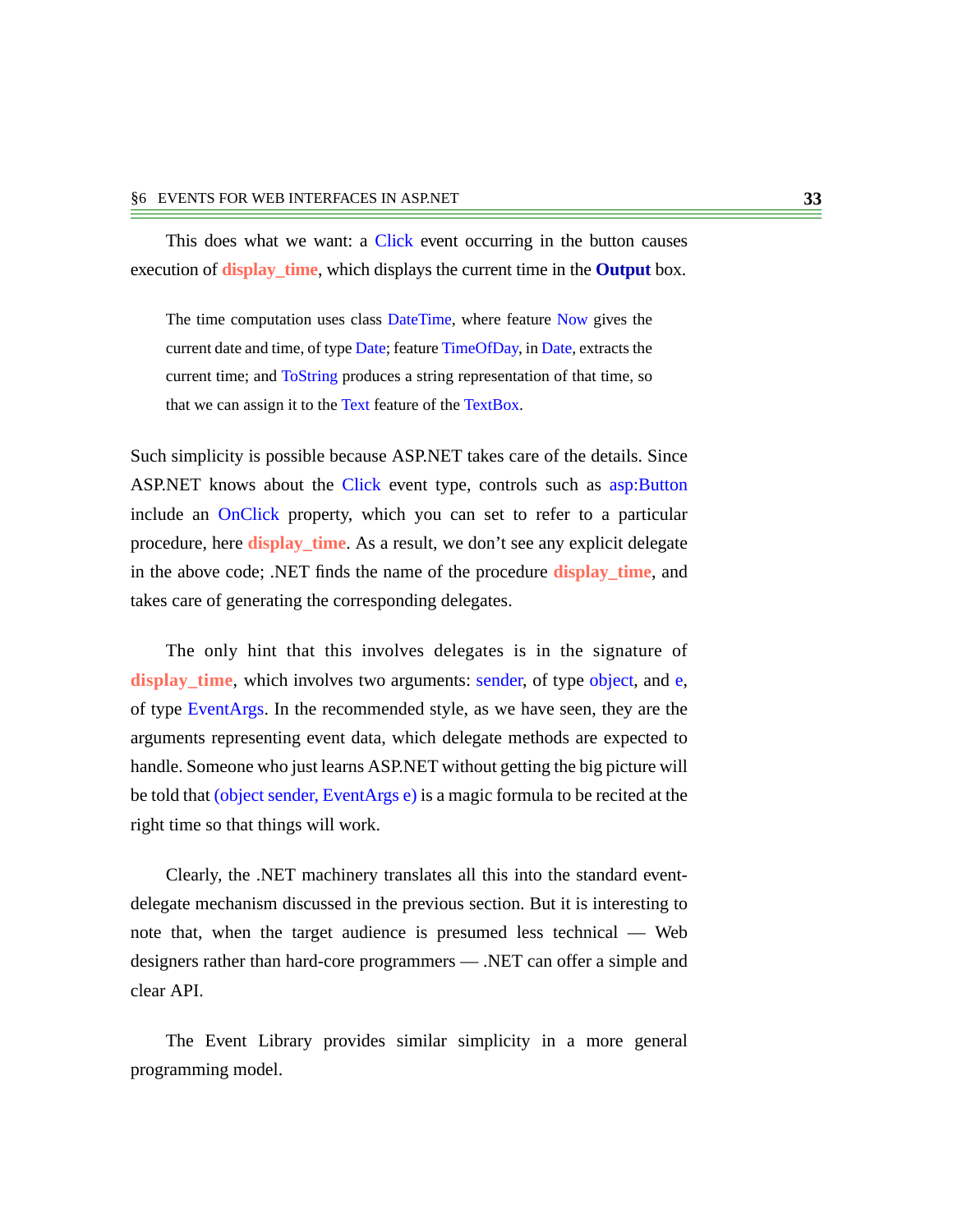# <span id="page-33-0"></span>**7 EVENT LIBRARY COMPLEMENTS**

The essential properties of the Event Library were given at the beginning of ← *"EVENT [LIBRARY](#page-1-0)* this discussion. Here are a few complementary aspects, to indicate perspectives for more specialized uses. *[ESSENTIALS", 2,](#page-1-0) [page 2](#page-1-0)*..

The library is available for free download, in source form, from [se.inf.ethz.ch.](http://se.inf.ethz.ch) Another reference **[\[2\]](#page-43-0)** provides more details.

### **Basic features**

First let's examine some uses of the class and of the two features already introduced. The class is declared as

*EVENT\_TYPE* [*EVENT\_DATA –*> *TUPLE*]

meaning that the generic parameter represents an arbitrary tuple type. The two basic features, as we have seen, are *publish* and *subscribe*.

To introduce an event type you simply declare an entity, say *your\_event\_type*, with the type  $EVENT$  *TYPE* [*TUPLE* [*A*, *B*, ...]] for some types *A*, *B*, ..., indicating that each occurrence will produce event data containing a value of type *A*, a value of type *B* and so on. If there is no event data use an empty tuple type as parameter: *EVENT\_TYPE* [*TUPLE* []].

*your\_event\_type* will denote an ordinary object — an instance of *EVENT\_TYPE* — and you may declare it using any of the generally available techniques. One possibility, as we have seen, is to make it a "once function" so that it will denote a single run-time object, created the first time any part of the software requests it. You may also attach it to every instance of a certain class representing a control, for example as a "once per object" function. Many other variants are possible.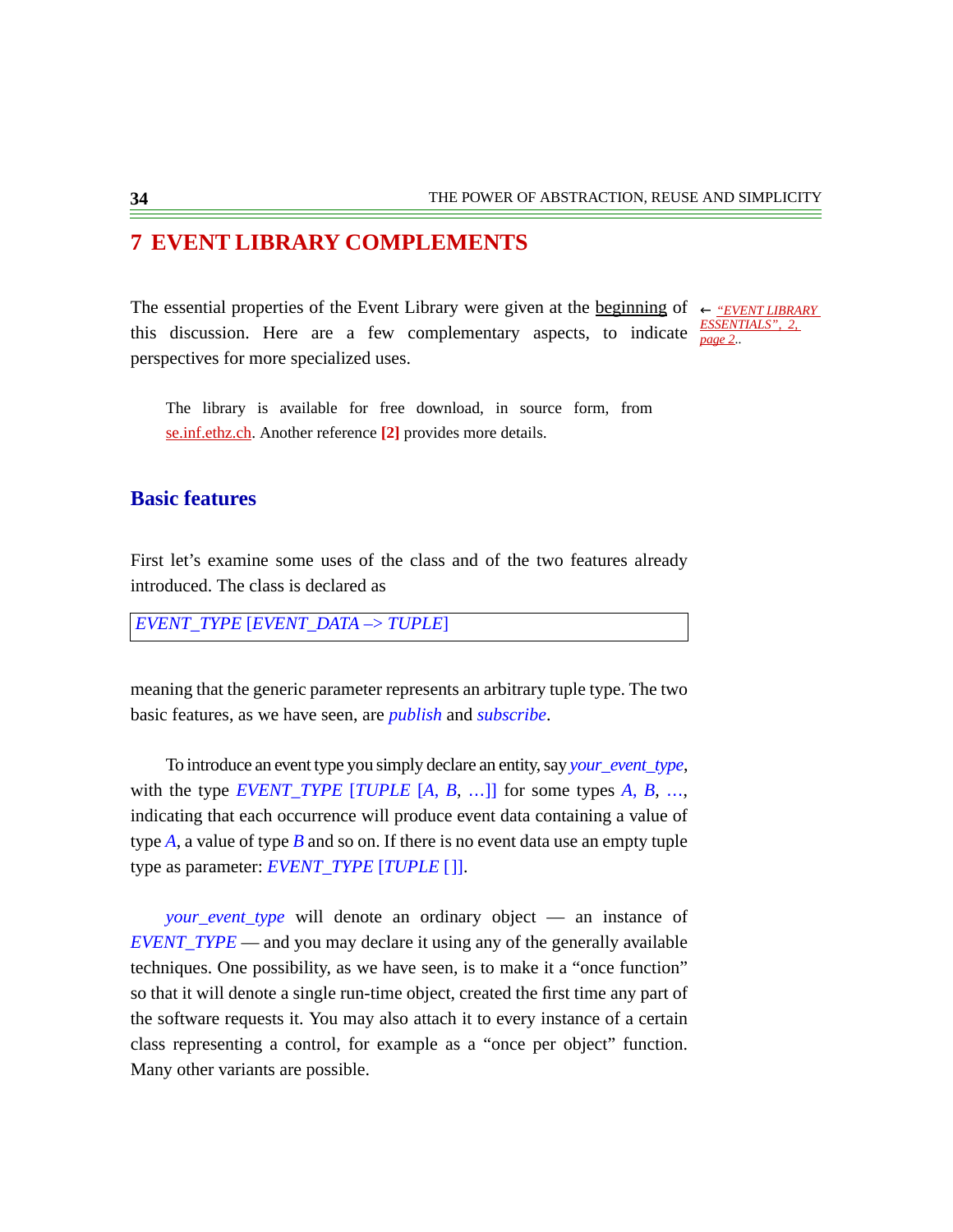The two basic procedures have the signatures

*subscribe* (*action*: *PROCEDURE* [*ANY*, *EVENT\_DATA*])

*publish* (*args*: *EVENT\_DATA*)

The type *PROCEDURE* [*G*, *H*], from the Kernel Library, describes agents built from any procedure declared in a descendant class of *G* and taking arguments conforming — when grouped into a tuple — to  $H$ , a tuple type. Here this means that for *EVENT\_TYPE* [*TUPLE* [*A*, *B*, …]] you may *subscribe* any procedure, from any class, that takes arguments of types *A*, *B*, …. (For details of agents see **[\[4\]](#page-43-1)** or **[\[11\]](#page-44-9)**.)

The procedure *publish* takes an argument of type *TUPLE*  $[A, B, \ldots]$  — a sequence of values such as [*some\_a\_value*, *some\_b\_value*] denoting a tuple — enabling a publisher to trigger an event with appropriate event data through

*your\_event\_type*.*publish* ([*some\_a\_value*, *some\_b\_value*])

as in the earlier example **[/3/](#page-1-3)**.

#### **Introducing specific event types**

If for a certain event type you know the exact event data constituents, you can avoid using tuples by defining a specific heir of *EVENT\_TYPE*. You might use this technique to cover a category of mouse events including left click, mouse click, right click, control-right-click, mouse movement etc. which all produce event data of a type *MOUSE\_POSITION* represented by an existing class such as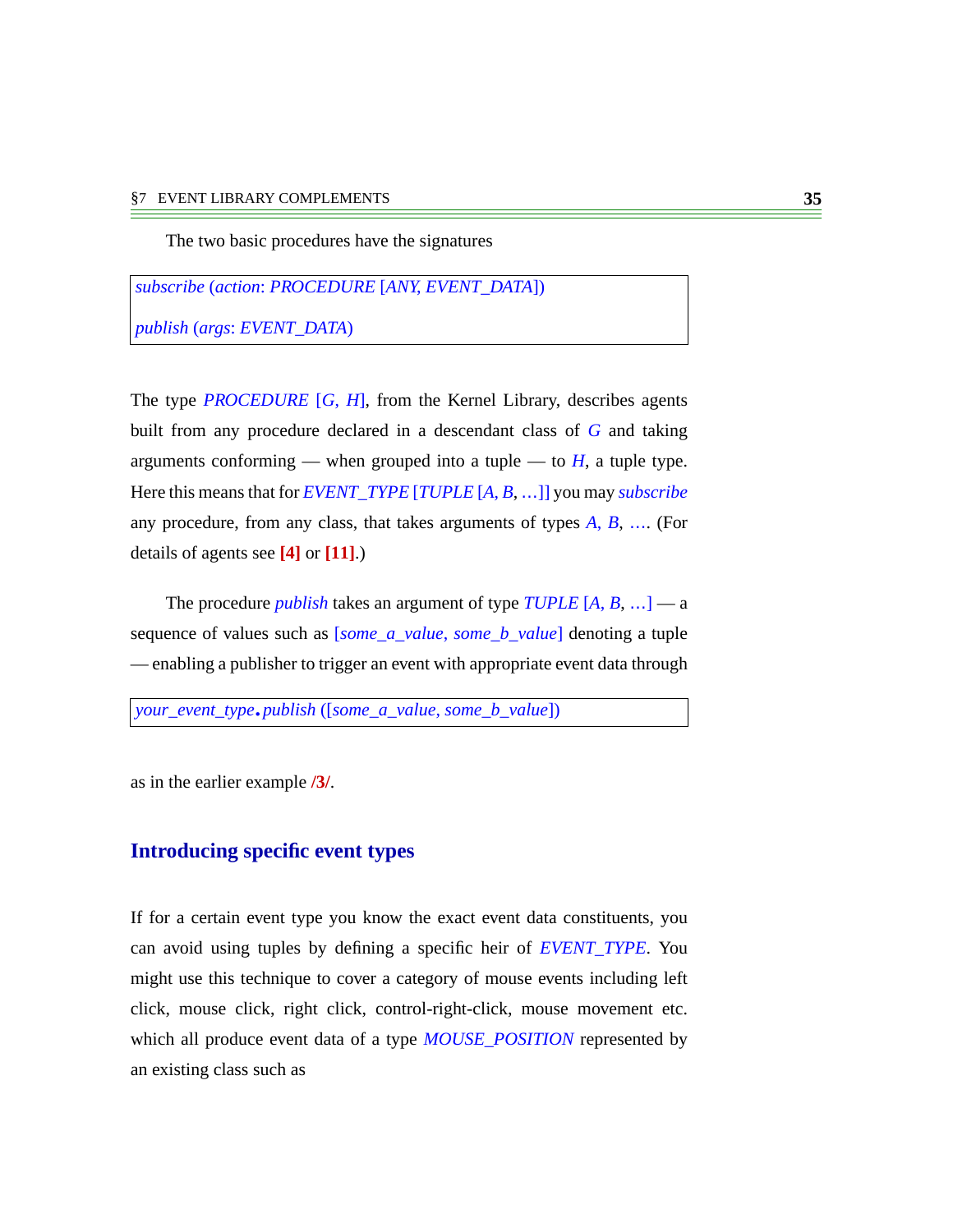| <b>LIGNS</b>                                            |
|---------------------------------------------------------|
| <b>MOUSE POSITION</b>                                   |
| <b>feature</b> -- Access                                |
| x: INTEGER<br>-- Horizontal position                    |
| y: <b>INTEGER</b><br>-- Vertical position               |
| Other features (procedures in particular)<br><b>And</b> |

Publishers of mouse events might have access to an object *current\_position* of type *MOUSE\_POSITION* representing the current mouse coordinates. By default they would trigger an event through calls such as

<span id="page-35-0"></span>*control\_right\_click*.*publish* ([*current\_position*.*x*, *current\_position*.*y*]) **/22/**

But it may be more convenient to let them use the object *current\_position* directly. If you define

```
class
    MOUSE_EVENT_TYPE
inherit
        EVENT_TYPE [TUPLE [INTEGER, INTEGER])
feature -- Basic operations
    publish_position (p: MOUSE_POSITION) is
             -- Trigger event with coordinates of p.
        do
             publish ([p.x, p.y])
        end
end
```
you can use this class rather than *EVENT\_TYPE* to declare the relevant event types such as *control\_right\_click*, *left\_click*, *mouse\_movement* and so on, then publish mouse events, instead of **[/22/](#page-35-0)**, through

*control\_right\_click*.*publish\_position* (*current\_position*)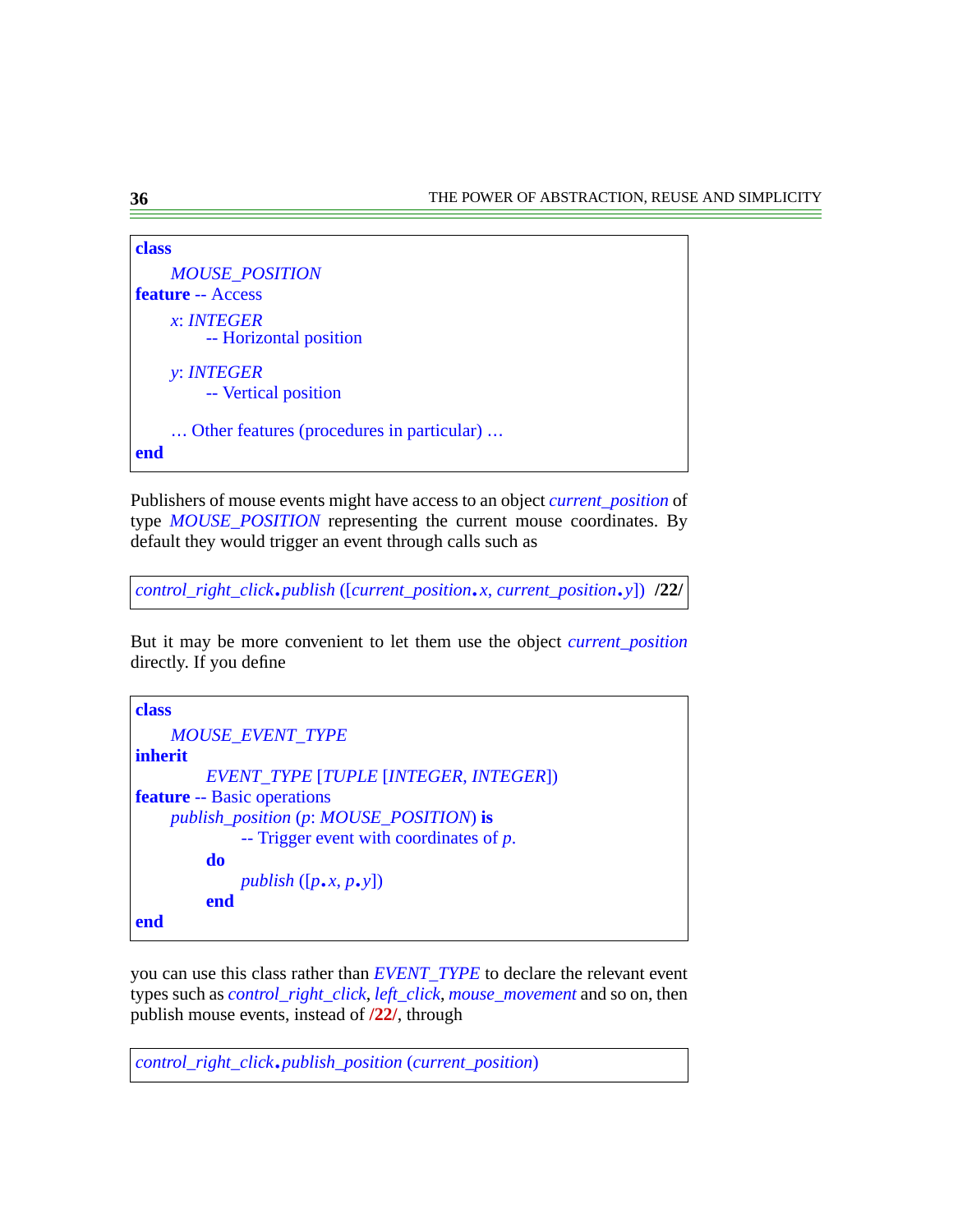or even, if you give class *MOUSE\_EVENT\_TYPE* access to *current\_position*, enabling it to include a procedure *publish\_current\_position* with no argument, through just

*control\_right\_click*.*publish\_current\_position*

Classes such as *MOUSE\_EVENT\_TYPE* correspond, in the .NET model, to specific descendants of System. EventArgs. The difference is that you are not required to define such classes; you'll introduce one only if you identify an important category of event types with a specific form of event data, globally captured by an existing class, and — as a convenience — want to publish the event data as a single object rather than as a tuple. In all other cases you'll just use *EVENT* TYPE directly, with tuples. So you avoid the proliferation of useless little classes, observing instead the object technology principle that enjoins to add a class to a system only if it represents a significant new abstraction.

#### **Subscriber precedence**

If several agents are subscribed to an event type, the associated routines will by default be executed, when events occur, in the order of their subscription. To change this policy you may directly access the list of subscribers and change the order of its elements. To facilitate this, class *EVENT\_TYPE* is a descendant of *LIST* [*ROUTINE* [*ANY*, *TUPLE*[]], so that all the operations of the EiffelBase class *LIST* are applicable.

Although such uses of inheritance are appropriate — see the detailed discussion in **[\[10\]](#page-44-8)** — they run contrary to some commonly held views on O-O design methodology. It would be possible to make *EVENT\_TYPE* a client rather than heir of *LIST* by including a feature *subscribers* of type *LIST* [*ROUTINE* [*ANY*, *TUPLE*[]]; although making the class less easy to use, this change would not affect the rest of this discussion.

The principal factor in this decision to provide access to the list of subscribers was successful user experience with the EiffelVision 2 multi-platform GUI library **[\[5\]](#page-44-10)**, which follows the same convention. Reusing the EiffelBase list structures gives clients a whole wealth of list operations; the default *subscribe* is an *extend*, the operation that adds an element at the end of a list, but you can also use all the traversal operations, *replace* to replace a particular element, *put\_front* to add an element at the beginning, the list deletion operations and others. This differs from .NET approach: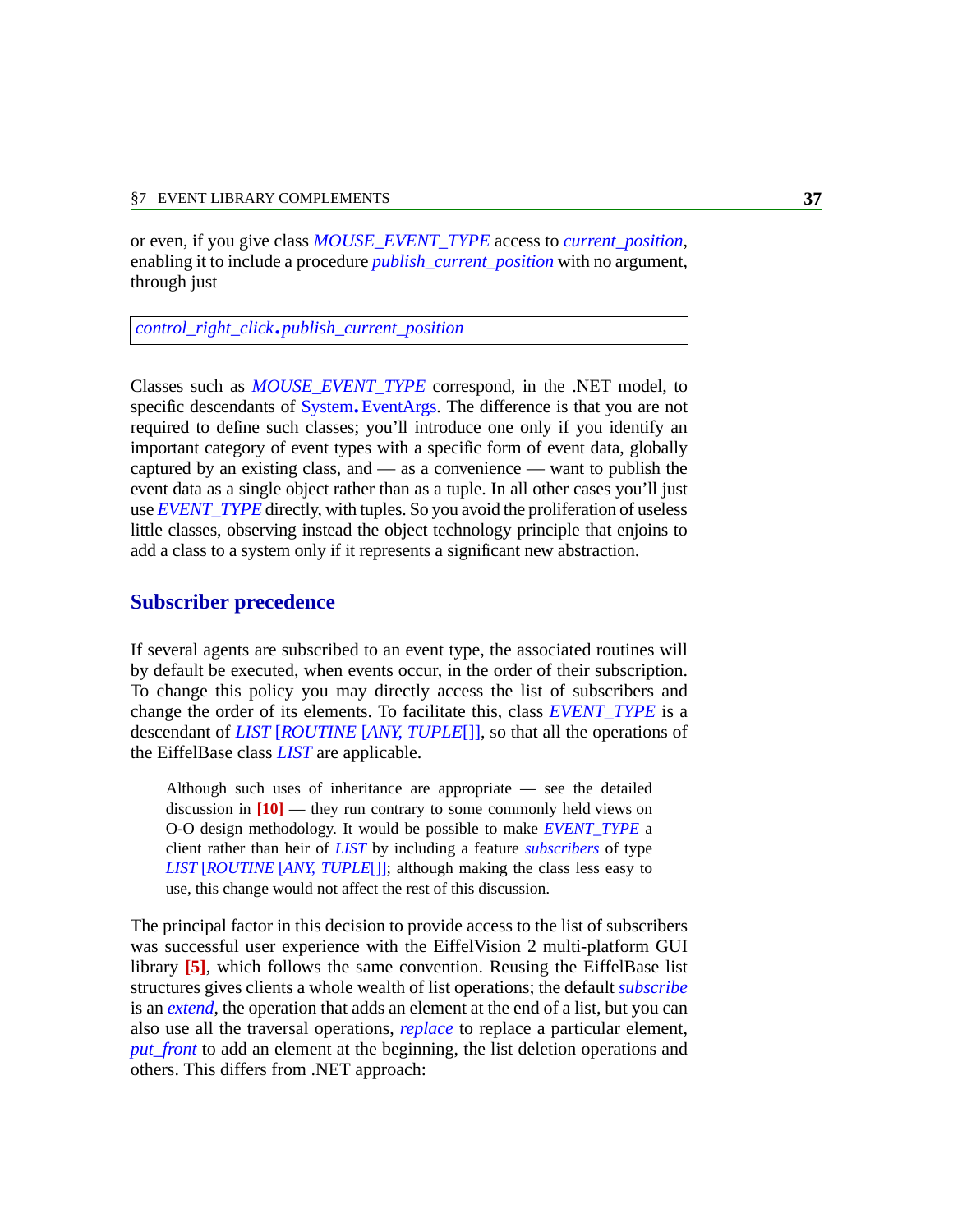- In .NET, you *have* to consider an event type as a list. Here you can just use *subscribe* without bothering or knowing about lists. Only for advanced uses that need fine control over the subscriber list will you start manipulating it directly.
- In .NET, as noted, the list is always local to a control. Here it's just a standard list object and may appear anywhere in the software structure, at the level of the application or local to another object.
- The delegate lists associated with .NET events are very special structures, with only two applicable operations,  $+=$  and  $==$ . Here, they are general lists, to which you can apply all the EiffelBase list features.

### **Ignoring some publishers**

Subscribers can be selective about an event's originating publisher. By default an event will cause the execution of subscribed routines regardless of the publisher. Call *ignore\_publisher* (*p*: *ANY*) to exclude from consideration any event triggered by  $p$ . To ignore events except if they come from specific publishers, use *consider\_only* (*p*: *ARRAY* [*ANY*]). To include a specific publisher explicitly, use *consider\_publisher* (*p*: *ANY*). To cancel all subscriptions, use *ignore\_all\_publishers*; to reset to the default policy, use *consider\_all\_publishers*. These procedures are cumulative: a call to any of them complements or overrides the policy set by previous calls. To find out the resulting status you may use *ignored\_publishers* and *considered\_publishers*, both queries returning an *ARRAY* [*ANY*], the later meaningful only if the boolean query *specific\_publishers\_only* returns True.

To ignore all events temporarily and start considering them again, use *suspend\_subscription* and *restore\_subscription*. Unlike the *ignore* and *consider* variants these do not make any permanent change to the set of considered publishers.

This last set of facilities lends itself to criticism of pointless "featurism". As noted, however, such extra functionality does not harm simple uses of the library. It may have to be adapted or removed in the future.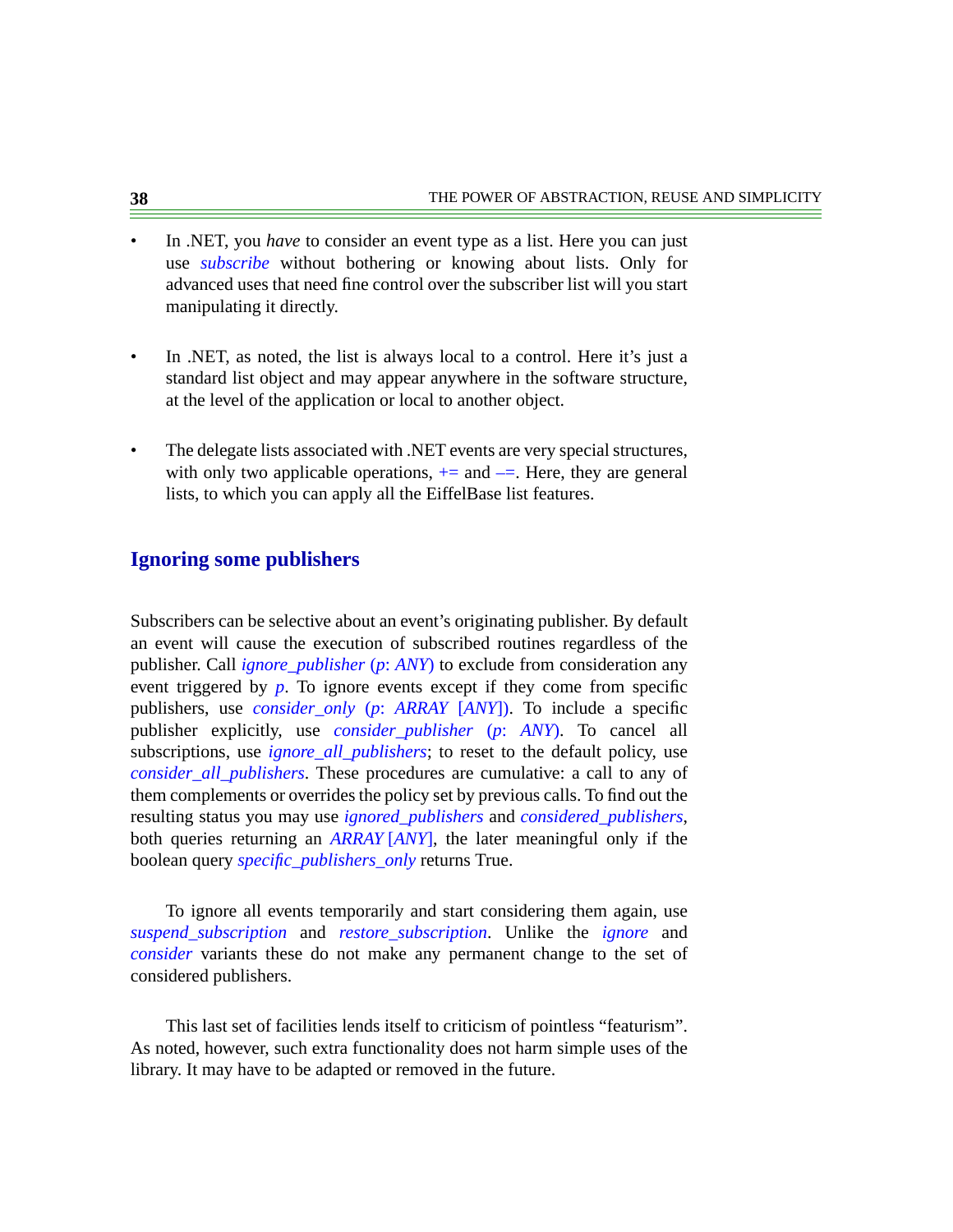# <span id="page-38-0"></span>**8 SOFTWARE ENGINEERING LESSONS**

The first goal of this presentation has been immediate and pragmatic: to present the Event Library as a general tool for building event-driven software solutions. We may also draw some more general observations.

#### **Limitations**

The Event Library — like the other approaches surveyed — has so far been typically used for sequential or quasi-sequential applications, such as GUI development. Although its default ordering semantics is clear (procedures subscribed to the same event type will be executed, when an event occurs, in the order in which they have been subscribed), a generalization to full parallel computation would require precise rules on synchronization in the case of concurrent events.

In addition, the presentation of the mechanisms has not included any discussion of correctness; such a discussion should be based on the contracts associated with the routines that we encapsulate in agents.

Concurrency and correctness issues are both clear candidates for further extensions of this work.

#### **The virtue of simplicity**

The word "simple" has occurred more than a few times in this presentation. Although claiming that something is simple doesn't make it so, we hope that the reader will have noticed the small number of concepts involved in using the Event Library.

This concern for simplicity applies not only to the library but also to the underlying language design, which attempts to maximize the "signal-to-noise ratio" both by providing powerful constructs, such as agents, and minimizing the noise by avoiding the provision of two solutions wherever one will do.

Although it may be tempting to dismiss the search for simplicity as a purely esthetic concern, the results seem clear when we compare the effort it takes for an ordinary user — an application builder who wants to use an eventdriven library — to implement the Observer Pattern or use the .NET *form of event-driven* mechanisms rather than relying on the Event Library.

← *The steps involved were listed in ["An](#page-28-1) [assessment of the .NET](#page-28-1) [design", page 29](#page-28-1)*..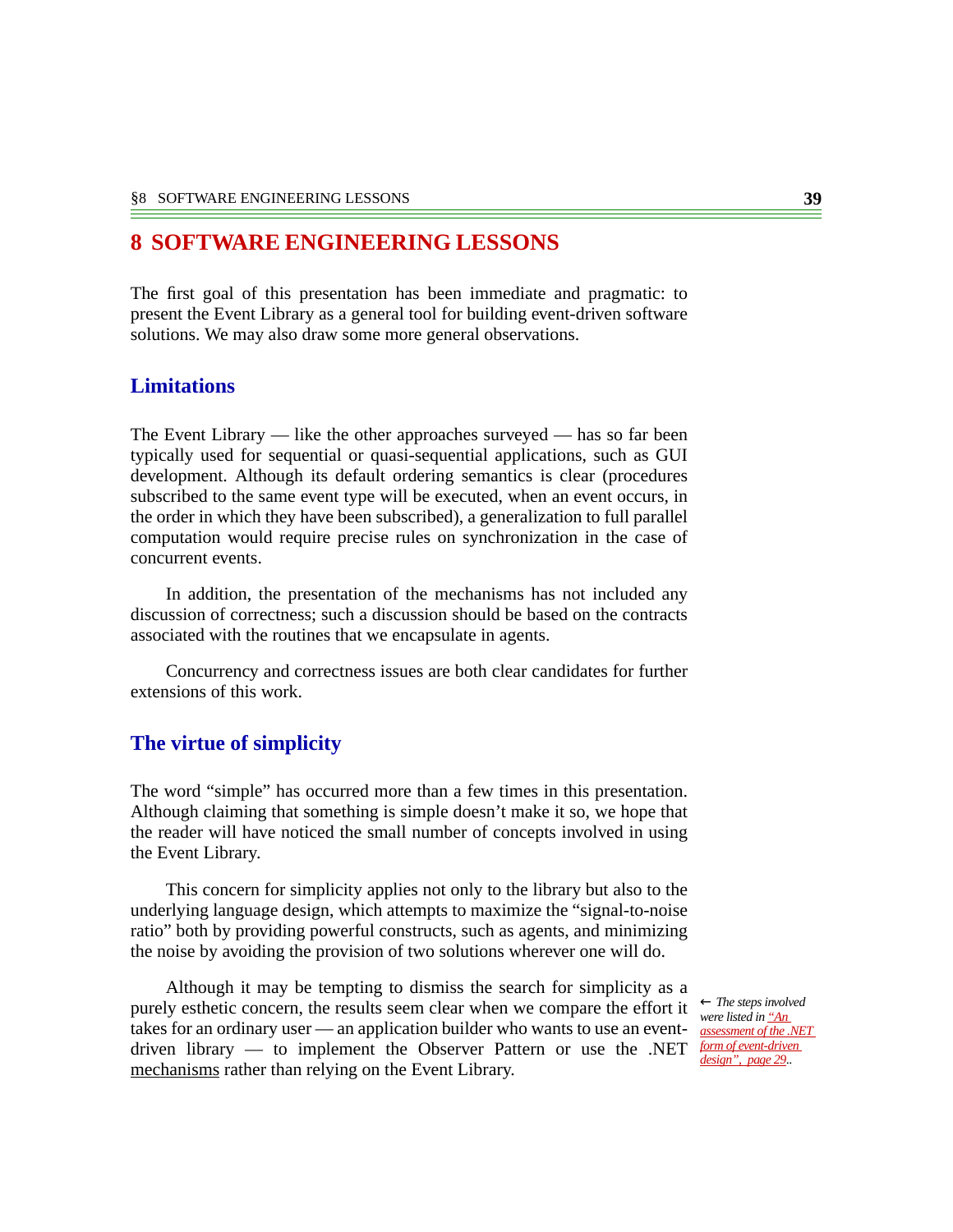### **The search for abstractions**

The key to the Event Library's simplicity is in the choice of its basic abstraction. Previous solutions used different ones:

- The Observer Pattern relies on abstractions "Subject" and "Observer" which, however intuitive, are not particularly useful since they have no relevant features.
- The .NET model produces complicated programs because it insists on defining a new delegate type — a new abstraction — for every routine signature to be used in handling events, and a new event type — again a new abstraction, with its own name — for every kind of event that a system may have to process. In the example discussed, it requires a new delegate type for procedures that take two integer arguments (where the Event Library simply uses an Eiffel agent expression, relying on genericity to ensure typing) and a new class to describe the mouse click event type. This leads to name and code explosion.

Both cases seem to result from what has been called "taxomania" **[\[10\]](#page-44-8)**: overuse of inheritance and introduction of useless classes.

The Event Library identifies, as its key abstraction, the single notion of event type, characterized — as any proper abstraction in the abstract-data-type view at the basis of object technology — by relevant features: a subscriber can *subscribe* to be notified of events of a given type, and a publisher can *publish* an event of a given type. This choice of abstraction makes all the difference.

### **Lines of research**

This discussion has emphasized a certain path to software construction where the main task is to search for the right abstractions.

Such emphasis may seem remote from the concepts that seem currently to dominate discussions of design methodology, from UML and Aspect-Oriented Programming to Extreme Programming and Agile Methods. Indeed there is nothing new in the idea of identifying the problem's abstractions. But in light of the tendency to take object technology for granted **[\[12\]](#page-44-11)**, it is useful to note that resolving design problems may follow not just from new techniques but from the creative application of known principles. Good O-O design requires going back repeatedly to the basic question: "What *are* the main data abstractions behind this problem?".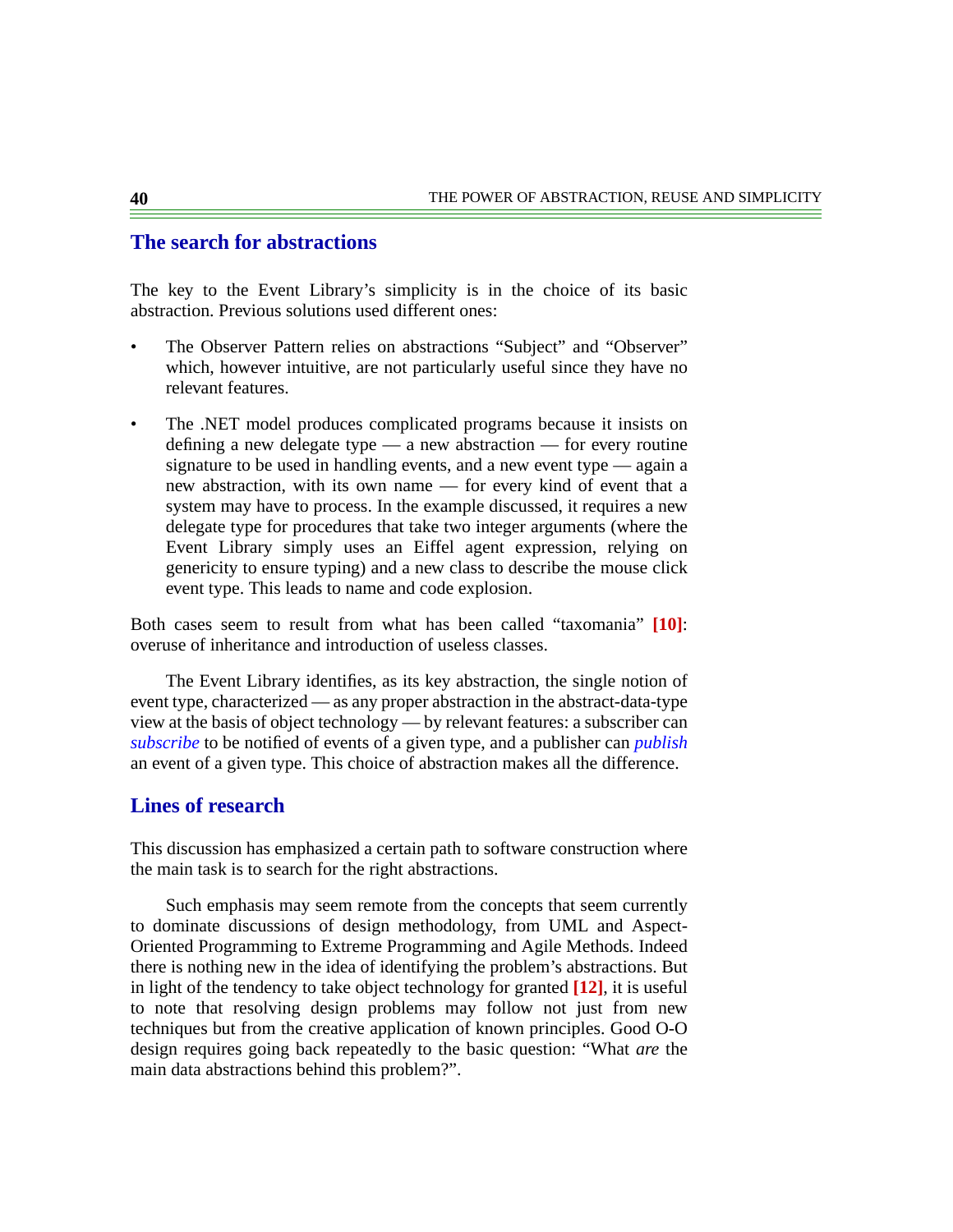#### **From patterns to components**

One of the design concepts that has amply proved its usefulness is the idea of design patterns. The patterns work has been instrumental in helping to identify and classify important algorithmic and architectural schemes.

When assessed against *reuse* goals, however, design patterns seem to go the other way, possibly contradicting some of the ideas that have made object technology attractive. Patterns are techniques that developers must learn and implement, like repertoires of traditional algorithms and data structures that one learns as a student and applies as a programmer. Coming aftter object and component technology, patterns seem to imply a return to recipes which, however elegant, must be applied afresh by every developer in every project.

This view that reusing packaged components is preferable to repeatedly handcrafting specific solutions leads to what we may call the *Pattern Elimination Conjecture*: that in the long term any useful pattern should be discarded as a pattern, and replaced by reusable components with a clear, simple, directly usable interface. Here the originators of the pattern idea would respond that typical patterns are too sophisticated to be encapsulated into components; but then the conjecture would assert that this difficulty of going from patterns to components is due to two factors:

- The limitations of the programming languages that served to describe the original patterns. (The "Prototype" pattern, for example, disappears as a pattern in Eiffel to become a direct application of the Kernel Library's built-in cloning mechanism.)
- Possibly insufficient effort or insight in previous attempts to turn patterns into components.

The Pattern Elimination Conjecture implies no criticism of the pattern idea; to the contrary, its recognizes the essential contribution of patterns to identifying the right components, part of what the reuse literature calls "domain analysis". It states that the natural goal for a pattern, once identified, is to cease being a pattern and become packaged as a component. As noted in **[\[10\]](#page-44-8)**, it's a natural ambition for object technology to make any statement of the form "*X*considered harmful" self-fulfilling — as soon as *X*, whatever it is, has been proved *useful* — by the simple observation that if it's useful it should be componentized.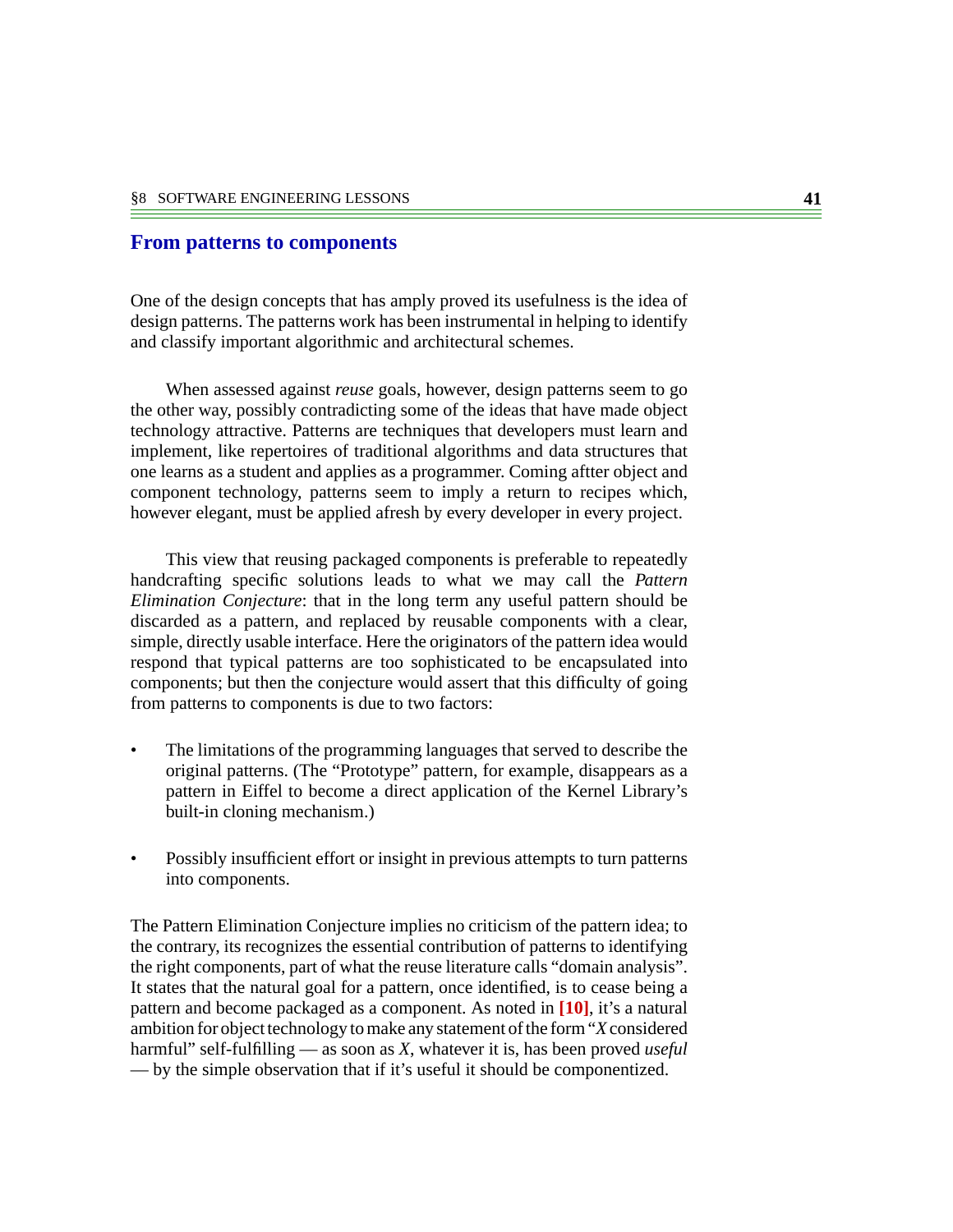This article's analysis of the Observer pattern and its introduction of the Event Library confirm the Pattern Elimination Conjecture in one case, since it's easier to use the library than to learn the architecture of the Observer pattern and apply it to a new program. This is of course just one example. Work by Karine Arnout and the author (see **[\[1\]](#page-43-2)**) is currently exploring whether this partial result can be generalized to other important design patterns as described in the literature.

### **Types and instances**

It has been noted **[\[10\]](#page-44-8) [\[13\]](#page-44-12)** that publications on object technology too often use the terms "class" and "object" for one another. The prevalence of this confusion is surprising, as there is nothing difficult here: a class is a model, an object is an instance of such a model; classes exist in the software text, objects existing in memory at execution time. Yet one continues to read about a program design that includes "an Employee object" and other such nonsense.

Some would argue that insisting on the distinction is just being fussy, and that readers understand what is meant in each case. Without having an absolute way to know, we may recall the lack of any attempt, in the .NET documentation, to distinguish between event types and events, or between delegate types and delegates, and conjecture that a more careful approach might have led to a different choice of basic abstraction and to a mechanism easier to understand and use.

### **Programming language constructs**

Our final observation addresses the role of programming languages. The solution applied by the Event Library is made possible by the combination of a number of language features beyond the basic object-oriented concepts:

- Genericity (the key to avoiding a proliferation of little event and delegate classes), which a satisfactory object model should include in addition to inheritance **[\[9\]](#page-44-13)**.
- Tuple types (also important for this purpose, thanks to their support for variable-length sequences).
- *Constrained* genericity (used here to ensure that certain generic ←*Through the notation* arguments can only represent tuples).
- Agents (and their typing properties).
- The possibility of using open as well as closed arguments in an agent, and of keeping the target open if desired (the key to avoiding a proliferation of glue code).

*EVENT\_DATA*–>*TUPLE in the declaration of EVENT\_TYPE, page [36](#page-35-1).*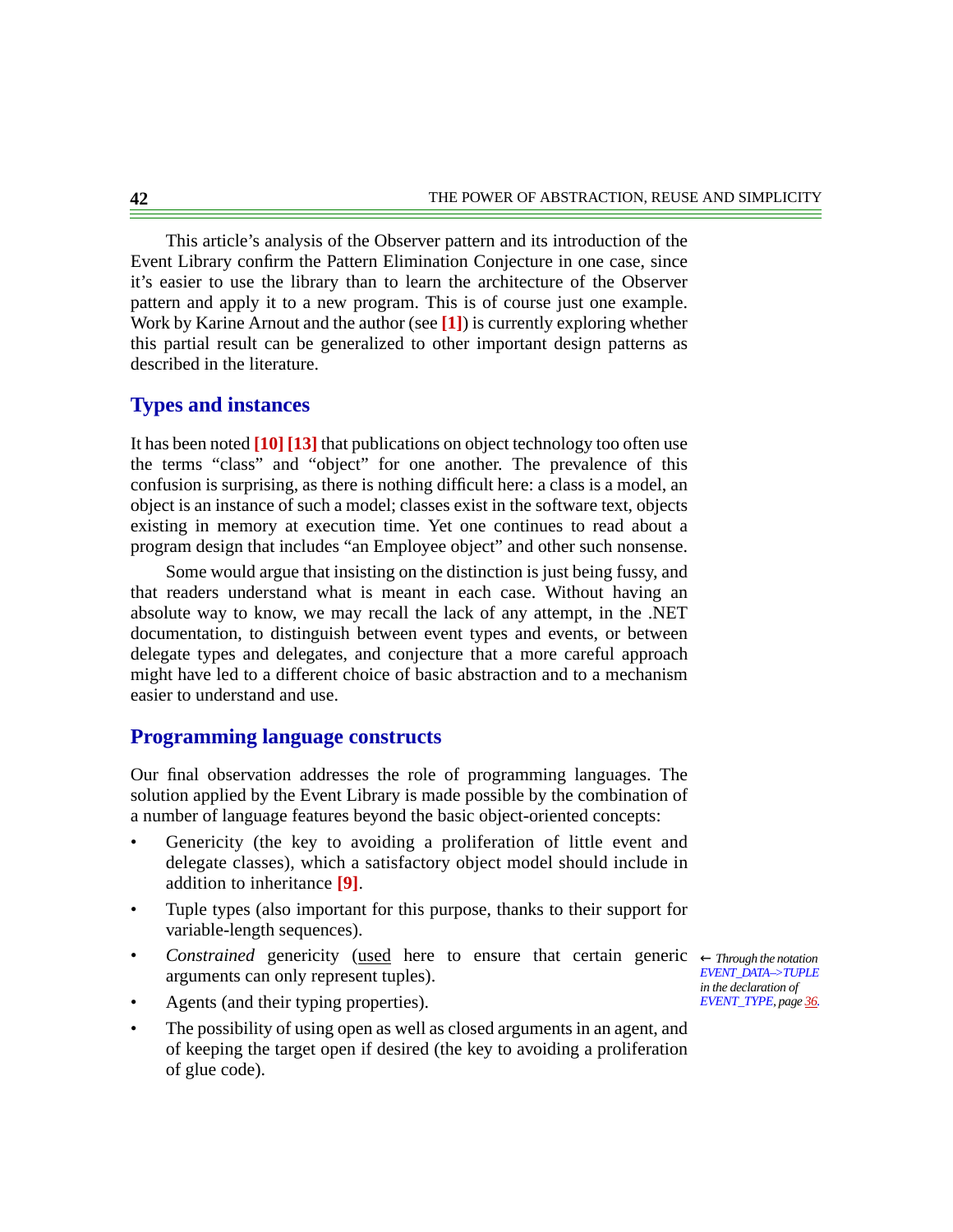- Once functions (taking care of the problems of object initialization and sharing without breaking the decentralization of object-oriented architectures).
- Multiple inheritance (essential in particular to the structure of the underlying EiffelBase library).
- Covariance (for the needed type flexibility, in spite of the associated type checking issues).

With the growing acceptance of object-oriented ideas as a basis for new languages, there may be a tendency to assume that all O-O models are essentially equivalent. They are not. The features listed, many of them not supported by most O-O languages, make the difference in the ease of use, extendibility and reusability of the solutions encountered in this discussion.

#### **Scope**

Event-driven design is attractive in a number of situations illustrated by the examples of this article. It would be useful to conclude with a precise analysis of how it relates to other design styles, and how wide a range of applications it encompasses. We can, however, offer no firm answer on either count.

The most natural comparison is with concurrent computation mechanisms. Event-driven design indeed assumes some concurrency between the publishers and the subscribers, but that concurrency remains implicit in the model. Analogies that come to mind are with CSP **[\[7\]](#page-44-14)**, with its input and output events, and with the Linda approach to concurrent computation **[\[3\]](#page-43-3)** whose general scheme involves clients depositing computational requests into a general "tuple space" which suppliers then retrieve and process based on pattern matching. We have not, however, explored such analogies further. Some work, already noted **[\[18\]](#page-44-0)**, is intended to *replace* event-driven design by concurrent computation mechanisms.

We are also not able to provide a clear assessment of the scope of the design style presented in this discussion. It undoubtedly works well in its usual areas of application, mainly GUI and now WUI building. How general is the idea, illustrated in an earlier <u>figure</u>, of publishers throwing events like bottled  $\leftarrow$  *Page Z*. messages into the ocean, with the hope that some subscriber will pick them up? It may be a powerful paradigm that can affect the structure of many systems, not just their relation to their user interfaces; or maybe not.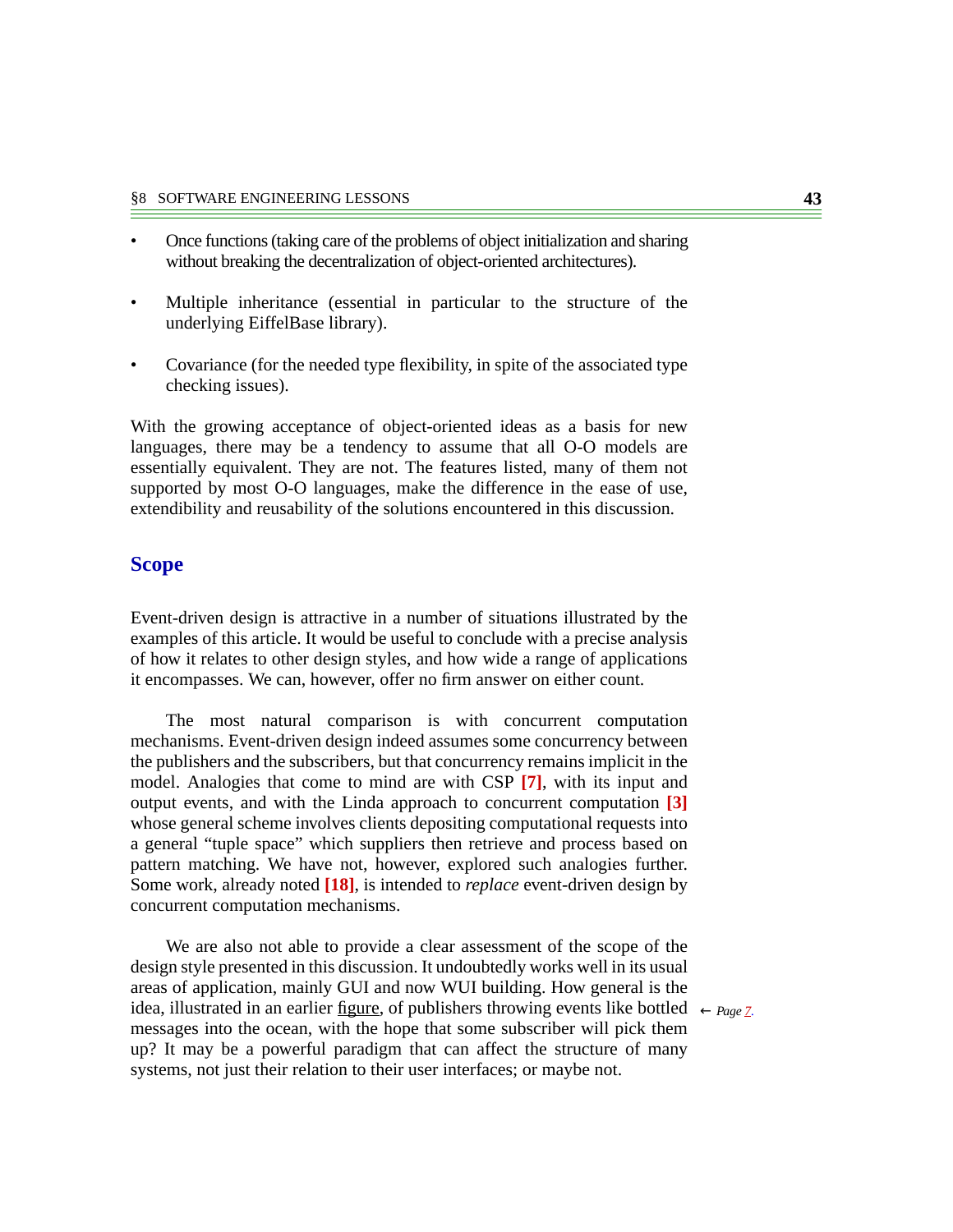On one issue, language-related, we now have unambiguous evidence: the usefulness of equipping an object-oriented language with a way to encapsulate routines into objects, such as Eiffel's agents or the delegate facility of .NET. The introduction of agents initially raised concern that they might in certain cases compete with the more traditional O-O constructs. Extensive experience with the mechanism has dispelled this concern; agents have a precise place in the object-oriented scheme, and in practice there is no ambiguity as to where they should be used and where not. The library-based scheme of event-driven computation described in this article is a clear example of when agents can provide an indispensable service.

# **Acknowledgments**

This article rests on the work of the people who designed the agent mechanism: Paul Dubois, Mark Howard, Emmanuel Stapf and Michael Schweitzer. It also benefits from the design of the EiffelVision 2 library and its use of agents and event-driven mechanisms, due among others to Sam O'Connor, Emmanuel Stapf, Julian Rogers and Ian King. It takes advantage of comments from Karine Arnout and Volkan Arslan. It is indebted to the other designs discussed, especially Smalltalk's MVC, the Observer Pattern, the .NET event model, and its realization in C# and VB.NET. Without implying endorsement of the ideas expressed I gratefully acknowledge the comments received on earlier versions of this work from Éric Bezault, Jean-Marc Jézéquel, Piotr Nienaltowski, Claude Petitpierre and a referee who, when my request was granted to lift anonymity in light of the value of his criticism, turned out to be Tony Hoare.

# **References**

<span id="page-43-2"></span>[1] Karine Arnout, *Contracts and Tests*, research plan at [se.inf.ethz.ch/people/](http://se.inf.ethz.ch/people/arnout/phd_research_plan.pdf) [arnout/phd\\_research\\_plan.pdf](http://se.inf.ethz.ch/people/arnout/phd_research_plan.pdf), consulted June 2003.

<span id="page-43-0"></span>[2] Volkan Arslan, Piotr Nienaltowski and Karine Arnout. *Event library: an object-oriented library for event-driven design*, to appear in JMLC 2003, Proceedings of Joint Modular Languages Conference, Klagenfurt (Austria), August 2003, ed. Laszlo Böszörmenyi, Springer-Verlag, 2003.

<span id="page-43-3"></span>[3] Nicholas Carriero and David Gelernter: *How to Write Parallel Programs*, MIT Press, 1990. More recent (2000) Linda tutorial at [lindaspaces.com/](http://lindaspaces.com/downloads/lindamanual.pdf) [downloads/lindamanual.pdf,](http://lindaspaces.com/downloads/lindamanual.pdf) consulted June 2003.

<span id="page-43-1"></span>[4] Paul Dubois, Mark Howard, Bertrand Meyer, Michael Schweitzer and Emmanuel Stapf: *From Calls to Agents*, in *Journal of Object-Oriented Programming*, vol. 12, no. 6, June 1999.